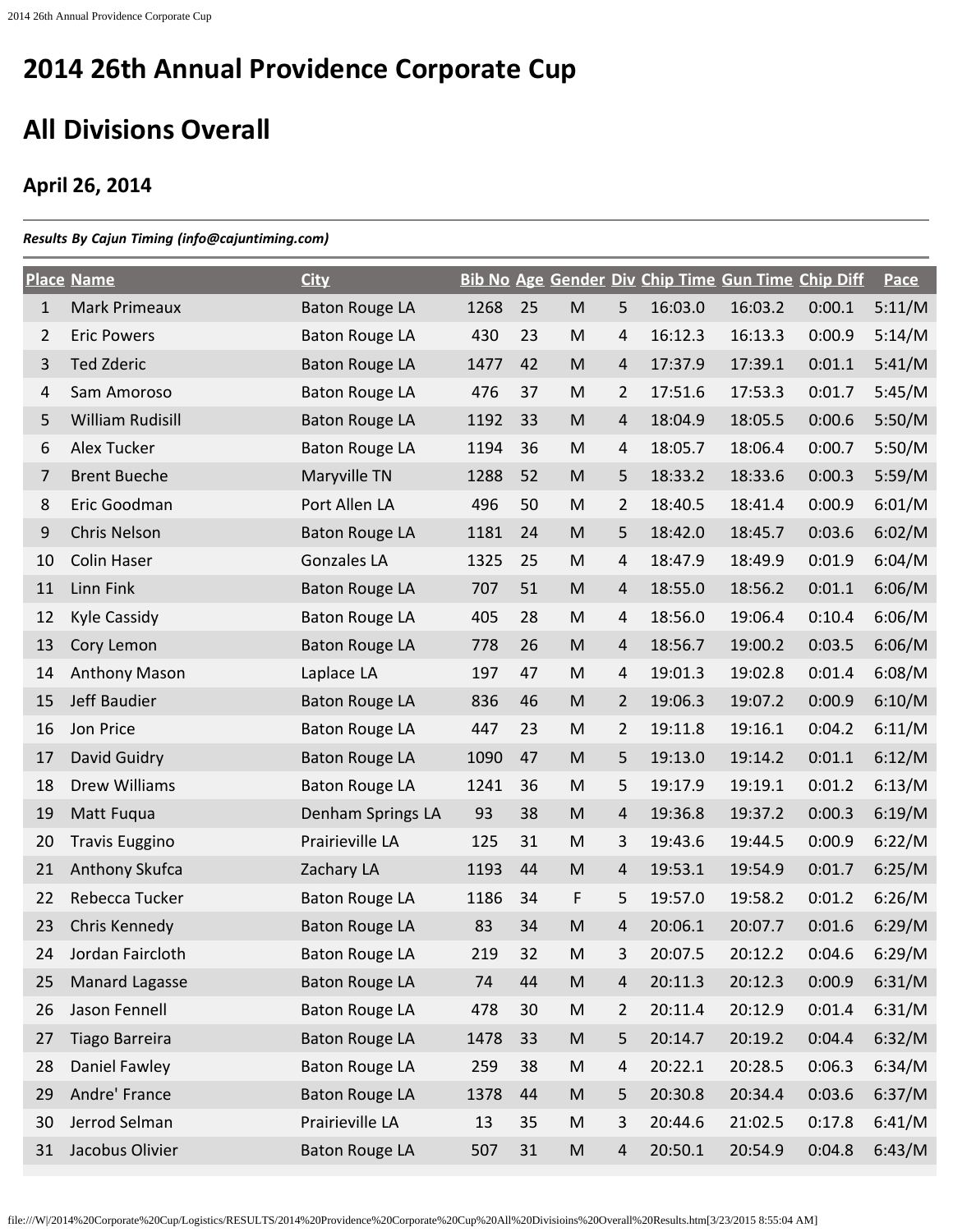| 32 | Ben Jogt                 | <b>Baton Rouge LA</b> | 1255 | 40 | M                                                                                                          | 5              | 20:52.0 | 20:55.3 | 0:03.3 | 6:44/M |
|----|--------------------------|-----------------------|------|----|------------------------------------------------------------------------------------------------------------|----------------|---------|---------|--------|--------|
| 33 | <b>Patrick Stone</b>     | <b>Baton Rouge LA</b> | 1430 | 21 | M                                                                                                          | $\overline{4}$ | 20:52.8 | 20:54.5 | 0:01.6 | 6:44/M |
| 34 | Damon Wimberley          | Port Allen LA         | 879  | 40 | M                                                                                                          | 2              | 20:54.6 | 20:56.5 | 0:01.8 | 6:45/M |
| 35 | Allie Stone              | <b>Baton Rouge LA</b> | 1428 | 18 | F                                                                                                          | $\overline{4}$ | 20:55.2 | 20:57.5 | 0:02.3 | 6:45/M |
| 36 | Cory Denstel             | Port Allen LA         | 851  | 28 | M                                                                                                          | 3              | 20:55.5 | 20:56.5 | 0:00.9 | 6:45/M |
| 37 | Michael Berthon          | <b>Baton Rouge LA</b> | 635  | 37 | ${\sf M}$                                                                                                  | 3              | 20:59.0 | 21:00.6 | 0:01.5 | 6:46/M |
| 38 | James Gardner            | <b>Gonzales LA</b>    | 684  | 34 | M                                                                                                          | 4              | 21:00.0 | 21:03.4 | 0:03.4 | 6:46/M |
| 39 | Daniel Gundersen         | <b>Baton Rouge LA</b> | 413  | 24 | $\mathsf{M}% _{T}=\mathsf{M}_{T}\!\left( a,b\right) ,\ \mathsf{M}_{T}=\mathsf{M}_{T}\!\left( a,b\right) ,$ | $\overline{4}$ | 21:01.5 | 21:12.4 | 0:10.8 | 6:47/M |
| 40 | Adam Mason               | Laplace LA            | 195  | 11 | M                                                                                                          | 4              | 21:03.4 | 21:06.3 | 0:02.9 | 6:47/M |
| 41 | <b>Carroll Devillier</b> | <b>Baton Rouge LA</b> | 218  | 33 | M                                                                                                          | 3              | 21:03.8 | 21:09.5 | 0:05.6 | 6:47/M |
| 42 | Matthew Abboud           | Port Allen LA         | 764  | 27 | M                                                                                                          | 7              | 21:05.4 | 21:13.4 | 0:07.9 | 6:48/M |
| 43 | <b>Craig Simmons</b>     | <b>Baton Rouge LA</b> | 463  | 43 | M                                                                                                          | 3              | 21:05.5 | 21:08.1 | 0:02.6 | 6:48/M |
| 44 | Andrea Evans             | <b>Baton Rouge LA</b> | 73   | 41 | F                                                                                                          | 4              | 21:09.4 | 21:10.3 | 0:00.9 | 6:49/M |
| 45 | <b>Brian Lugerbahl</b>   | Napoleonville LA      | 1004 | 35 | M                                                                                                          | 4              | 21:12.2 | 21:19.2 | 0:06.9 | 6:50/M |
| 46 | <b>Cortney Haser</b>     | <b>Gonzales LA</b>    | 570  | 24 | F                                                                                                          | 5              | 21:13.0 | 21:15.2 | 0:02.2 | 6:51/M |
| 47 | Eric Louque              | Convent LA            | 688  | 52 | M                                                                                                          | 4              | 21:16.7 | 21:16.8 | 0:00.1 | 6:52/M |
| 48 | Adam Barilleau           | <b>Baton Rouge LA</b> | 72   | 28 | M                                                                                                          | 4              | 21:20.7 | 21:22.3 | 0:01.5 | 6:53/M |
| 49 | Alan Tuttle              | Zachary LA            | 1406 | 31 | M                                                                                                          | 4              | 21:21.9 | 21:27.6 | 0:05.7 | 6:53/M |
| 50 | Kenny Schexnayder        | Convent LA            | 686  | 56 | M                                                                                                          | 4              | 21:25.2 | 21:25.8 | 0:00.5 | 6:55/M |
| 51 | Alejandro Barbosa        | <b>Baton Rouge LA</b> | 212  | 23 | M                                                                                                          | 5              | 21:27.0 | 21:28.2 | 0:01.2 | 6:55/M |
| 52 | <b>Todd Marks</b>        | Port Allen LA         | 505  | 49 | M                                                                                                          | 5              | 21:27.8 | 21:34.1 | 0:06.3 | 6:55/M |
| 53 | Jeff Diamond             | <b>Baton Rouge LA</b> | 477  | 47 | M                                                                                                          | 2              | 21:31.0 | 21:31.5 | 0:00.4 | 6:56/M |
| 54 | <b>Chad Bacas</b>        | <b>Baton Rouge LA</b> | 473  | 42 | M                                                                                                          | 2              | 21:36.9 | 21:50.5 | 0:13.6 | 6:58/M |
| 55 | Jeffery Whyte            | <b>Addis LA</b>       | 514  | 37 | M                                                                                                          | 4              | 21:38.2 | 21:41.7 | 0:03.4 | 6:59/M |
| 56 | John Nguyen              | Seabrook LA           | 127  | 34 | M                                                                                                          | 3              | 21:39.6 | 21:41.4 | 0:01.8 | 6:59/M |
| 57 | Carroll White            | Jackson LA            | 365  | 50 | ${\sf M}$                                                                                                  | 1              | 21:42.3 | 21:43.5 | 0:01.1 | 7:00/M |
| 58 | Jude Franklin            | <b>Baton Rouge LA</b> | 1310 | 15 | M                                                                                                          | 5              | 21:47.3 | 21:49.1 | 0:01.8 | 7:02/M |
| 59 | Reynolds Leblanc         | <b>Baton Rouge LA</b> | 1291 | 32 | M                                                                                                          | $\mathbf{1}$   | 21:48.8 | 21:53.2 | 0:04.4 | 7:02/M |
| 60 | Helena Chan              | <b>Baton Rouge LA</b> | 1087 | 55 | F                                                                                                          | 5              | 21:49.6 | 21:50.5 | 0:00.9 | 7:02/M |
| 61 | Henry Schexnayder/iv     | <b>Gonzales LA</b>    | 1337 | 36 | M                                                                                                          | 5              | 21:51.3 | 21:54.6 | 0:03.2 | 7:03/M |
| 62 | Joey Jarreu              | St. Amant LA          | 731  | 34 | M                                                                                                          | 4              | 21:52.1 | 21:56.8 | 0:04.6 | 7:03/M |
| 63 | Andy Chance              | Convent LA            | 668  | 24 | ${\sf M}$                                                                                                  | 4              | 21:52.5 | 21:59.9 | 0:07.3 | 7:03/M |
| 64 | Chris Warwick            | <b>Baton Rouge LA</b> | 342  | 50 | M                                                                                                          | 2              | 21:54.0 | 21:57.4 | 0:03.4 | 7:04/M |
| 65 | <b>Greg Wilson</b>       | <b>Baton Rouge LA</b> | 1061 | 27 | ${\sf M}$                                                                                                  | 4              | 21:54.2 | 21:55.6 | 0:01.4 | 7:04/M |
| 66 | Aimee Killeen            | St. Amant LA          | 942  | 38 | F                                                                                                          | 3              | 21:58.3 | 22:01.5 | 0:03.1 | 7:05/M |
| 67 | <b>Ed Stauss III</b>     | <b>Baton Rouge LA</b> | 1290 | 52 | ${\sf M}$                                                                                                  | $\mathbf{1}$   | 21:59.3 | 22:00.9 | 0:01.6 | 7:05/M |
| 68 | Kevin Poche'             | Gonzales LA           | 986  | 50 | M                                                                                                          | 4              | 21:59.3 | 22:07.6 | 0:08.2 | 7:05/M |
| 69 | <b>Eugene Melamed</b>    | Convent LA            | 685  | 25 | ${\sf M}$                                                                                                  | 4              | 22:00.2 | 22:06.4 | 0:06.1 | 7:06/M |
| 70 | <b>Stewart Mophett</b>   | <b>Baton Rouge LA</b> | 1189 | 27 | M                                                                                                          | 5              | 22:00.7 | 22:04.2 | 0:03.5 | 7:06/M |
| 71 | Saul Newsome             | <b>Baton Rouge LA</b> | 249  | 31 | M                                                                                                          | 7              | 22:06.6 | 22:13.1 | 0:06.5 | 7:08/M |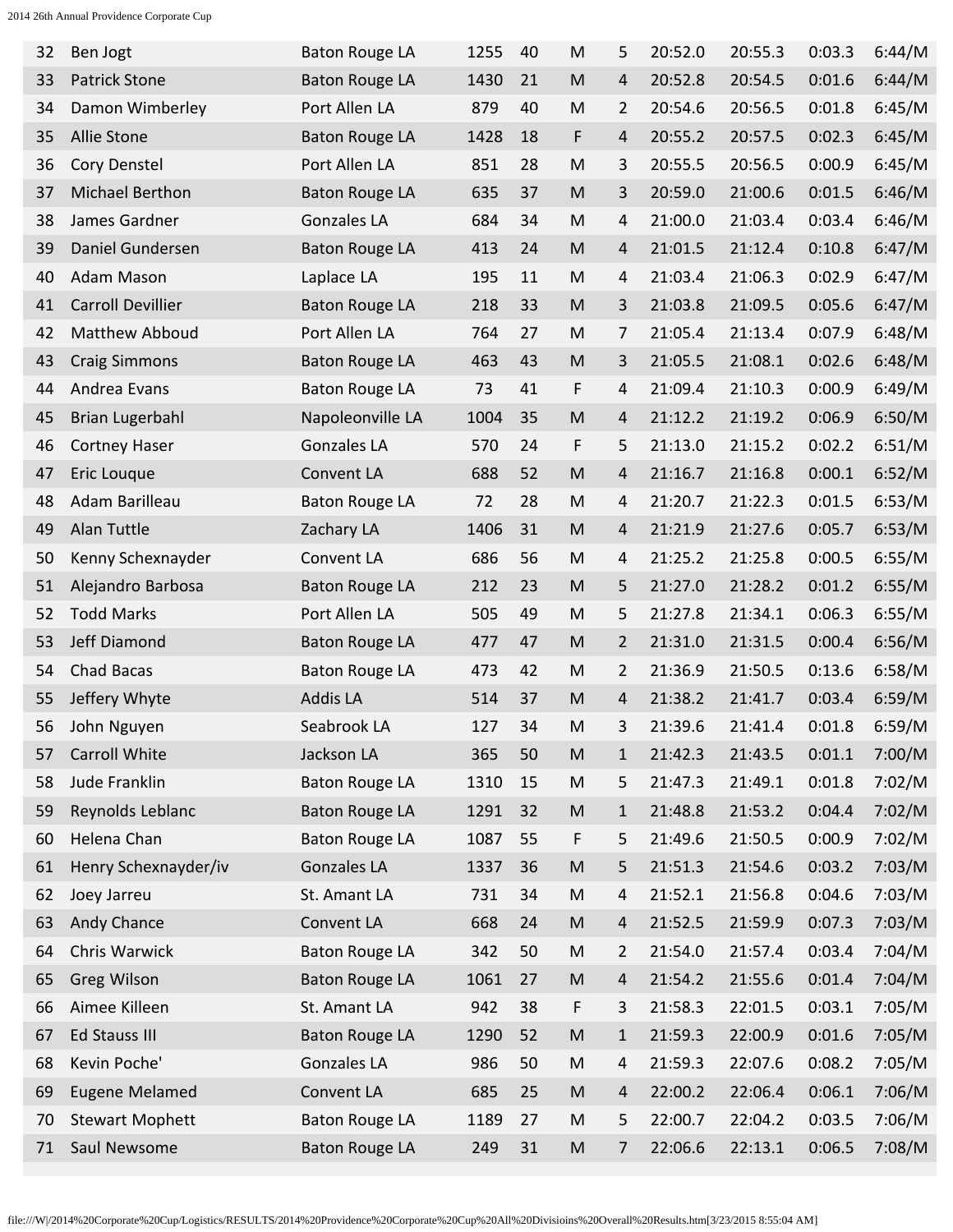| 72  | Cory Cortez              | <b>Baton Rouge LA</b> | 768  | 25           | M                                                                                                          | 7              | 22:08.1                                            | 22:14.2 | 0:06.1 | 7:08/M |
|-----|--------------------------|-----------------------|------|--------------|------------------------------------------------------------------------------------------------------------|----------------|----------------------------------------------------|---------|--------|--------|
| 73  | Mike Leblanc             | <b>Baton Rouge LA</b> | 1326 | 58           | M                                                                                                          | $\overline{4}$ | 22:09.0                                            | 22:11.7 | 0:02.6 | 7:09/M |
| 74  | Shane Stuntz             | Convent LA            | 671  | 42           | M                                                                                                          | 4              | 22:11.2                                            | 22:20.2 | 0:08.9 | 7:09/M |
| 75  | <b>David Thomas</b>      | <b>Baton Rouge LA</b> | 533  | 29           | $\mathsf{M}% _{T}=\mathsf{M}_{T}\!\left( a,b\right) ,\ \mathsf{M}_{T}=\mathsf{M}_{T}\!\left( a,b\right) ,$ | 5              | 22:12.0                                            | 22:29.5 | 0:17.4 | 7:10/M |
| 76  | Lauren Kuhlmeier         | <b>Baton Rouge LA</b> | 1191 | 24           | F                                                                                                          | 4              | 22:12.1                                            | 22:14.9 | 0:02.8 | 7:10/M |
| 77  | Cam Smith                | <b>Baton Rouge LA</b> | 431  | 26           | M                                                                                                          | 4              | 22:13.0                                            | 22:18.3 | 0:05.3 | 7:10/M |
| 78  | <b>Tara Mason</b>        | Laplace LA            | 198  | 47           | F                                                                                                          | 4              | 22:15.3                                            | 22:17.2 | 0:01.9 | 7:11/M |
| 79  | Clay Currier             | <b>Baton Rouge LA</b> | 651  | 31           | M                                                                                                          | 5              | 22:16.0                                            | 22:19.2 | 0:03.1 | 7:11/M |
| 80  | Scott Kay                | <b>Baton Rouge LA</b> | 1464 | 30           | M                                                                                                          | 5              | 22:20.6                                            | 22:22.8 | 0:02.1 | 7:12/M |
| 81  | Sergio Aviles            | <b>Baton Rouge LA</b> | 1552 | 39           | M                                                                                                          | 7              | 22:22.1                                            | 22:23.7 | 0:01.6 | 7:13/M |
| 82  | Robert Wu                | <b>Baton Rouge LA</b> | 29   | 57           | M                                                                                                          | 5              | 22:24.2                                            | 22:28.9 | 0:04.7 | 7:14/M |
| 83  | Ragan Richard            | <b>Baton Rouge LA</b> | 838  | $\mathbf{1}$ | $\mathsf{M}% _{T}=\mathsf{M}_{T}\!\left( a,b\right) ,\ \mathsf{M}_{T}=\mathsf{M}_{T}$                      | $\overline{2}$ | 22:24.4                                            | 22:31.1 | 0:06.6 | 7:14/M |
| 84  | <b>Bob Bourgeois</b>     | St. Amant LA          | 706  | 50           | M                                                                                                          | 4              | 22:27.1                                            | 22:32.4 | 0:05.3 | 7:15/M |
| 85  | Jeff Koonce              | <b>Baton Rouge LA</b> | 835  | 45           | M                                                                                                          | $\overline{2}$ | 22:27.6                                            | 22:31.1 | 0:03.4 | 7:15/M |
| 86  | <b>Terry Leblanc</b>     | <b>Baton Rouge LA</b> | 106  | 51           | M                                                                                                          | 3              | 22:30.0                                            | 22:33.4 | 0:03.4 | 7:15/M |
| 87  | Ruble Encalade           | <b>Gonzales LA</b>    | 985  | 41           | M                                                                                                          | 4              | 22:30.2                                            | 22:38.7 | 0:08.5 | 7:15/M |
| 88  | Joseph Delpit            | <b>Baker LA</b>       | 980  | 16           | M                                                                                                          | 5              | 22:35.7                                            | 23:08.5 | 0:32.8 | 7:17/M |
| 89  | <b>Richard Dunn</b>      | <b>Baton Rouge LA</b> | 177  | 33           | M                                                                                                          | 5              | 22:37.0                                            | 22:48.2 | 0:11.2 | 7:18/M |
| 90  | Don Ostermiller          | Geismar LA            | 711  | 41           | M                                                                                                          | 4              | 22:43.6                                            | 22:48.7 | 0:05.1 | 7:20/M |
| 91  | <b>Thomas Temple</b>     | St. Francisville LA   | 1252 | 41           | M                                                                                                          | 3              | 22:44.0                                            | 22:49.5 | 0:05.4 | 7:20/M |
| 92  | Aaron Fontenot           | <b>Baton Rouge LA</b> | 56   | 26           | M                                                                                                          | 1              | 22:44.1                                            | 23:01.9 | 0:17.7 | 7:20/M |
| 93  | Aimee Taylor             | Convent LA            | 687  | 32           | F                                                                                                          | 4              | 22:45.8                                            | 22:50.5 | 0:04.6 | 7:20/M |
| 94  | <b>Steven Miller</b>     | <b>Baton Rouge LA</b> | 75   | 47           | M                                                                                                          | 4              | 22:46.8                                            | 22:50.5 | 0:03.6 | 7:21/M |
| 95  | <b>Thomas Duffy</b>      | Convent LA            | 669  | 33           | M                                                                                                          | 4              | 22:50.0                                            | 22:57.4 | 0:07.3 | 7:22/M |
| 96  | <b>Christopher Terry</b> | <b>Baton Rouge LA</b> | 261  | 23           | M                                                                                                          | 4              | 22:50.2                                            | 22:55.9 | 0:05.7 | 7:22/M |
| 97  | <b>Brent Robinson</b>    | <b>Baton Rouge LA</b> | 205  | 41           | ${\sf M}$                                                                                                  | 4              | 22:50.8                                            | 22:56.5 | 0:05.6 | 7:22/M |
| 98  | Josh Peak                | <b>Baton Rouge LA</b> | 1036 | 29           | M                                                                                                          | 7              | 22:52.5                                            | 23:04.3 | 0:11.7 | 7:23/M |
| 99  | <b>Tray Achorn</b>       | <b>Baton Rouge LA</b> | 417  | 27           | ${\sf M}$                                                                                                  | 4              | 22:53.2                                            | 23:03.1 | 0:09.8 | 7:23/M |
| 100 | Jon Olivier              | Houma LA              | 917  | 51           | M                                                                                                          | 3              | 22:55.6                                            | 22:59.4 | 0:03.8 | 7:24/M |
|     |                          |                       |      |              |                                                                                                            |                |                                                    |         |        |        |
|     | <b>Place Name</b>        | <b>City</b>           |      |              |                                                                                                            |                | Bib No Age Gender Div Chip Time Gun Time Chip Diff |         |        | Pace   |
|     | 101 Charles Moderbach    | Prairieville LA       | 1198 | 58           | ${\sf M}$                                                                                                  | $\overline{a}$ | 22:56.1                                            | 23:00.7 | 0:04.6 | 7:24/M |
| 102 | Damon Tourere            | <b>Baton Rouge LA</b> | 216  | 37           | M                                                                                                          | 7              | 22:57.6                                            | 23:08.1 | 0:10.5 | 7:24/M |
| 103 | Larry Hatfield           | <b>Baton Rouge LA</b> | 991  | 50           | ${\sf M}$                                                                                                  | 4              | 22:58.3                                            | 23:06.5 | 0:08.1 | 7:25/M |
| 104 | <b>Ben Templet</b>       | Prairieville LA       | 150  | 35           | M                                                                                                          | 4              | 22:59.2                                            | 23:07.3 | 0:08.1 | 7:25/M |
| 105 | Joseph Kirk              | <b>Baton Rouge LA</b> | 1250 | 22           | ${\sf M}$                                                                                                  | 5              | 23:00.1                                            | 23:40.8 | 0:40.6 | 7:25/M |
| 106 | Michael Mohler           | <b>Baton Rouge LA</b> | 1370 | 24           | M                                                                                                          | 5              | 23:01.4                                            | 23:09.4 | 0:07.9 | 7:25/M |
| 107 | Ken Wilson               | <b>Baton Rouge LA</b> | 1060 | 54           | ${\sf M}$                                                                                                  | 4              | 23:05.7                                            | 23:13.6 | 0:07.9 | 7:27/M |
| 108 | David Craft              | <b>Baton Rouge LA</b> | 55   | 24           | M                                                                                                          | $\mathbf{1}$   | 23:06.0                                            | 23:09.7 | 0:03.7 | 7:27/M |
| 109 | <b>Brett Mayers</b>      | Denham Springs LA     | 853  | 40           | M                                                                                                          | 7              | 23:06.1                                            | 23:14.7 | 0:08.6 | 7:27/M |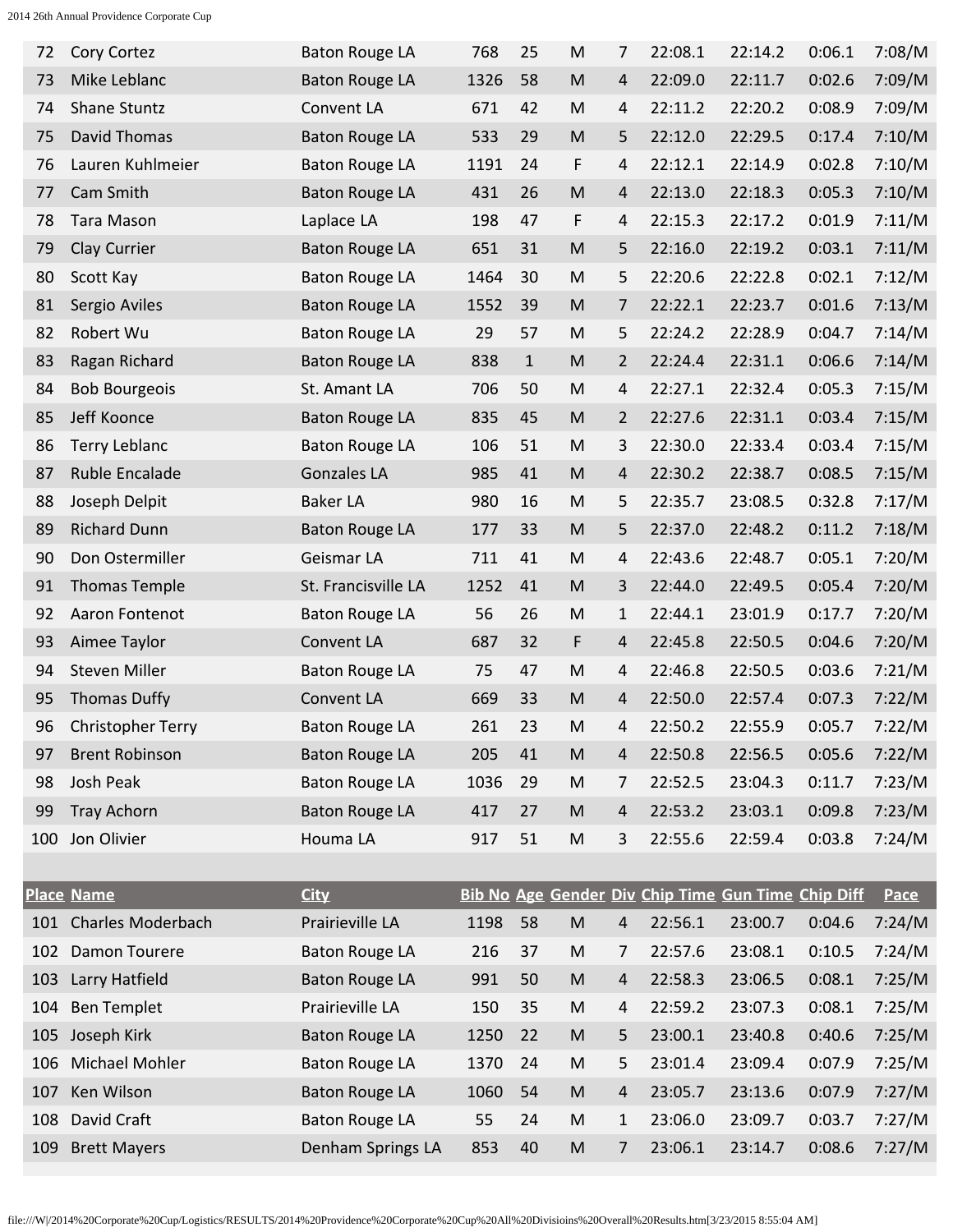| 110 | David McCarstle         | <b>Baton Rouge LA</b> | 1442 | 53 | M                                                                                                          | 4           | 23:07.3 | 23:14.2 | 0:06.9 | 7:27/M |
|-----|-------------------------|-----------------------|------|----|------------------------------------------------------------------------------------------------------------|-------------|---------|---------|--------|--------|
| 111 | Michael Vornkahl        | <b>Baton Rouge LA</b> | 1092 | 30 | M                                                                                                          | 5           | 23:08.4 | 23:12.8 | 0:04.4 | 7:28/M |
| 112 | Rock Schexnaydre        | <b>Baton Rouge LA</b> | 1512 | 42 | M                                                                                                          | 5           | 23:10.2 | 23:16.9 | 0:06.7 | 7:28/M |
| 113 | Jeremy Menter           | <b>Baton Rouge LA</b> | 126  | 25 | M                                                                                                          | 3           | 23:11.9 | 23:22.2 | 0:10.2 | 7:29/M |
| 114 | Cody Rawls              | <b>Baton Rouge LA</b> | 17   | 26 | M                                                                                                          | 3           | 23:12.5 | 23:22.2 | 0:09.6 | 7:29/M |
| 115 | <b>Terrel Thomas</b>    | <b>Baton Rouge LA</b> | 638  | 39 | F                                                                                                          | 3           | 23:13.6 | 23:19.1 | 0:05.4 | 7:29/M |
| 116 | Mamta Aidt              | Prairieville LA       | 999  | 34 | F                                                                                                          | 4           | 23:19.7 | 23:22.0 | 0:02.2 | 7:31/M |
| 117 | <b>Ralph Caddell</b>    | <b>Gonzales LA</b>    | 1324 | 58 | M                                                                                                          | 4           | 23:21.8 | 23:24.5 | 0:02.6 | 7:32/M |
| 118 | Matt Peterson           | Kenner LA             | 628  | 28 | M                                                                                                          | 3           | 23:22.2 | 23:23.4 | 0:01.1 | 7:32/M |
| 119 | Joseph Cefalu           | <b>Baton Rouge LA</b> | 222  | 26 | M                                                                                                          | 3           | 23:23.0 | 23:28.5 | 0:05.5 | 7:33/M |
| 120 | <b>Tensey Pricer</b>    | <b>Baton Rouge LA</b> | 637  | 41 | M                                                                                                          | 3           | 23:24.9 | 23:30.2 | 0:05.2 | 7:33/M |
| 121 | James Jubinsky          | <b>Baton Rouge LA</b> | 1176 | 53 | M                                                                                                          | 5           | 23:26.8 | 23:30.7 | 0:03.9 | 7:34/M |
| 122 | Nick Zewe               | Denham Springs LA     | 1492 | 18 | M                                                                                                          | 5           | 23:27.3 | 23:29.3 | 0:01.9 | 7:34/M |
| 123 | <b>Gregory Guidry</b>   | <b>Baton Rouge LA</b> | 44   | 51 | M                                                                                                          | 5           | 23:27.7 | 23:29.3 | 0:01.5 | 7:34/M |
| 124 | Mike Bankhead           | <b>Baton Rouge LA</b> | 1431 | 52 | M                                                                                                          | 4           | 23:28.6 | 23:33.5 | 0:04.8 | 7:34/M |
| 125 | Donna Bryant            | <b>Baton Rouge LA</b> | 1323 | 24 | F                                                                                                          | 4           | 23:29.5 | 23:32.2 | 0:02.6 | 7:35/M |
| 126 | Amy Tanner              | <b>Baton Rouge LA</b> | 1338 | 39 | F                                                                                                          | 5           | 23:30.4 | 23:32.9 | 0:02.4 | 7:35/M |
| 127 | <b>Brandon Leblanc</b>  | <b>Baker LA</b>       | 797  | 26 | M                                                                                                          | 5           | 23:31.3 | 23:37.2 | 0:05.8 | 7:35/M |
| 128 | <b>Steve Aidt</b>       | Prairieville LA       | 1000 | 47 | M                                                                                                          | 4           | 23:32.2 | 23:34.4 | 0:02.2 | 7:35/M |
| 129 | Mary Johnson            | <b>Baton Rouge LA</b> | 398  | 23 | F                                                                                                          | 4           | 23:33.2 | 23:43.1 | 0:09.9 | 7:36/M |
| 130 | Rob Beadle              | Geismar LA            | 849  | 41 | M                                                                                                          | 3           | 23:34.1 | 23:42.1 | 0:07.9 | 7:36/M |
| 131 | <b>Daniel Ragus</b>     | <b>Baton Rouge LA</b> | 766  | 27 | M                                                                                                          | 7           | 23:38.1 | 23:44.5 | 0:06.4 | 7:37/M |
| 132 | <b>Thao Gabriel</b>     | Prairieville LA       | 997  | 37 | M                                                                                                          | 4           | 23:38.4 | 26:44.1 | 3:05.7 | 7:37/M |
| 133 | <b>Brett McMann</b>     | <b>Baton Rouge LA</b> | 47   | 27 | M                                                                                                          | $\mathbf 1$ | 23:38.5 | 24:13.1 | 0:34.6 | 7:37/M |
| 134 | Michael Brown           | Prairieville LA       | 341  | 38 | M                                                                                                          | 2           | 23:38.8 | 23:44.1 | 0:05.3 | 7:37/M |
|     | 135 Walker Hill         | <b>Baton Rouge LA</b> | 215  | 39 | $\mathsf{M}% _{T}=\mathsf{M}_{T}\!\left( a,b\right) ,\ \mathsf{M}_{T}=\mathsf{M}_{T}\!\left( a,b\right) ,$ | 7           | 23:43.0 | 23:53.4 | 0:10.4 | 7:39/M |
|     | 136 Deidre Hill         | <b>Baton Rouge LA</b> | 519  | 37 | F                                                                                                          | 7           | 23:43.3 | 23:53.4 | 0:10.1 | 7:39/M |
| 137 | <b>Bill Holt</b>        | <b>Baton Rouge LA</b> | 110  | 32 | $\mathsf{M}% _{T}=\mathsf{M}_{T}\!\left( a,b\right) ,\ \mathsf{M}_{T}=\mathsf{M}_{T}\!\left( a,b\right) ,$ | 3           | 23:43.8 | 23:50.8 | 0:06.9 | 7:39/M |
|     | 138 Robert Joseph Doerr | <b>Baton Rouge LA</b> | 186  | 71 | ${\sf M}$                                                                                                  | 4           | 23:47.7 | 24:04.1 | 0:16.4 | 7:40/M |
| 139 | Evan Balfantz           | Springfield LA        | 1362 | 33 | $\mathsf{M}% _{T}=\mathsf{M}_{T}\!\left( a,b\right) ,\ \mathsf{M}_{T}=\mathsf{M}_{T}\!\left( a,b\right) ,$ | 3           | 23:48.0 | 25:49.7 | 2:01.7 | 7:41/M |
| 140 | Ryan Naquin             | <b>Baton Rouge LA</b> | 1454 | 29 | M                                                                                                          | 5           | 23:50.8 | 24:06.2 | 0:15.3 | 7:41/M |
|     | 141 Adrienne Diebold    | <b>Baton Rouge LA</b> | 428  | 31 | F                                                                                                          | 4           | 23:51.2 | 23:56.3 | 0:05.1 | 7:42/M |
|     | 142 Katie Percy         | <b>Baton Rouge LA</b> | 1555 | 29 | F                                                                                                          | 7           | 23:53.0 | 24:03.4 | 0:10.4 | 7:42/M |
|     | 143 A. J. Thibodeaux    | Donaldsonville LA     | 85   | 40 | $\mathsf{M}% _{T}=\mathsf{M}_{T}\!\left( a,b\right) ,\ \mathsf{M}_{T}=\mathsf{M}_{T}\!\left( a,b\right) ,$ | 4           | 23:56.0 | 24:01.8 | 0:05.7 | 7:43/M |
|     | 144 James Michiels      | <b>Baton Rouge LA</b> | 419  | 28 | ${\sf M}$                                                                                                  | 4           | 23:58.8 | 24:09.5 | 0:10.6 | 7:44/M |
| 145 | Danny Zeringue          | Donaldsonville LA     | 378  | 50 | $\mathsf{M}% _{T}=\mathsf{M}_{T}\!\left( a,b\right) ,\ \mathsf{M}_{T}=\mathsf{M}_{T}\!\left( a,b\right) ,$ | 5           | 24:00.2 | 24:09.1 | 0:08.8 | 7:45/M |
| 146 | Unknown Partic. 1551    |                       | 1551 |    | M                                                                                                          | 1           | 24:00.6 | 24:07.9 | 0:07.2 | 7:45/M |
| 147 | Chris Bland             | <b>Baton Rouge LA</b> | 87   | 59 | $\mathsf{M}% _{T}=\mathsf{M}_{T}\!\left( a,b\right) ,\ \mathsf{M}_{T}=\mathsf{M}_{T}\!\left( a,b\right) ,$ | 4           | 24:01.2 | 24:05.7 | 0:04.5 | 7:45/M |
| 148 | <b>Timothy Nguyen</b>   | <b>Baton Rouge LA</b> | 775  | 31 | M                                                                                                          | 7           | 24:01.4 | 24:19.2 | 0:17.8 | 7:45/M |
| 149 | <b>Ryan Reviere</b>     | <b>Baton Rouge LA</b> | 518  | 40 | M                                                                                                          | 4           | 24:01.8 | 24:08.7 | 0:06.9 | 7:45/M |
|     |                         |                       |      |    |                                                                                                            |             |         |         |        |        |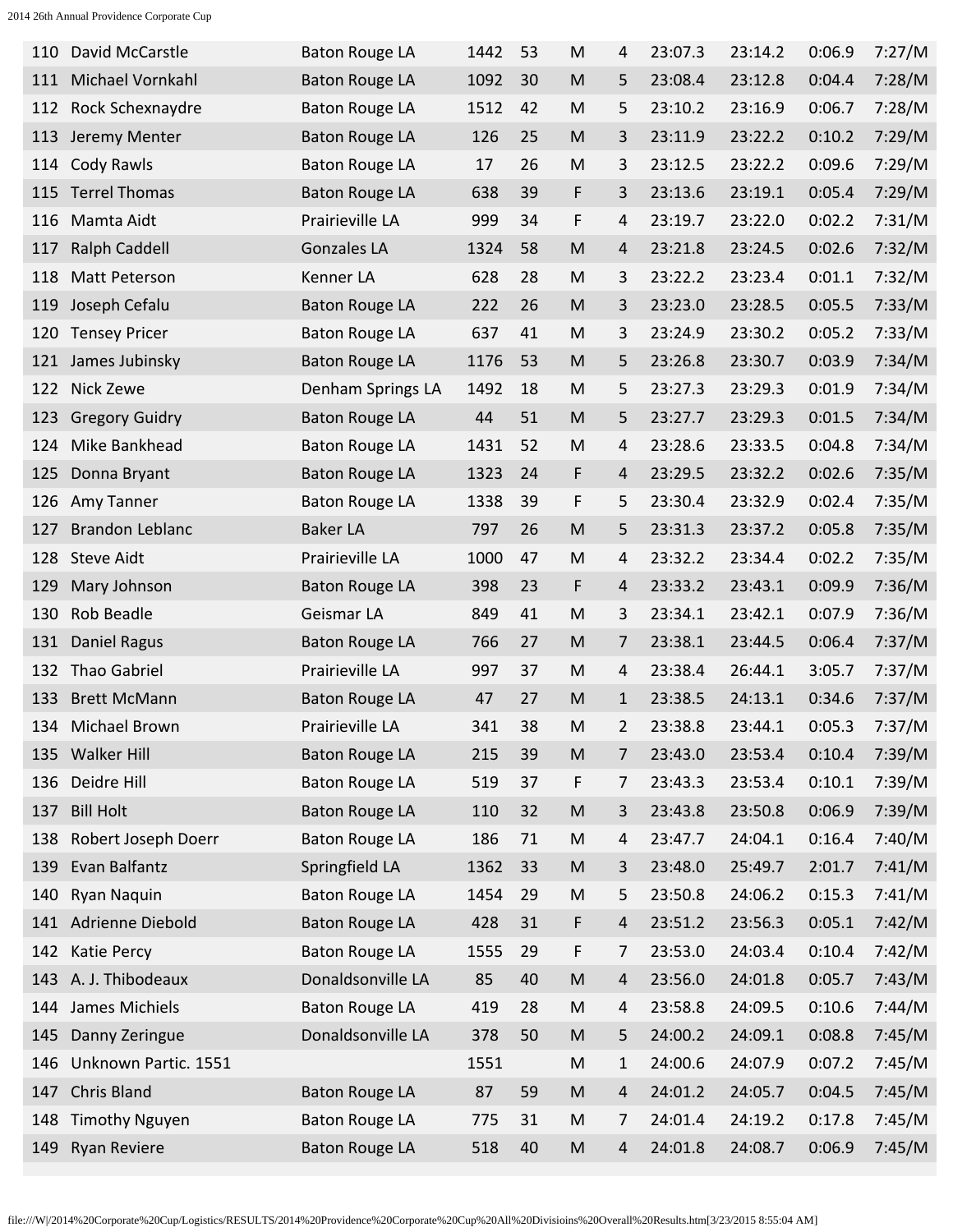| 150 | <b>Etienne George</b>                      | <b>Baton Rouge LA</b>       | 25   | 46 | M                                                                                                          | 3 | 24:01.8 | 24:37.1 | 0:35.3 | 7:45/M |
|-----|--------------------------------------------|-----------------------------|------|----|------------------------------------------------------------------------------------------------------------|---|---------|---------|--------|--------|
| 151 | <b>Ben Talbot</b>                          | Napoleanville LA            | 1158 | 25 | M                                                                                                          | 5 | 24:03.8 | 24:15.2 | 0:11.4 | 7:45/M |
| 152 | <b>Timothy Ratchford</b>                   | <b>Baton Rouge LA</b>       | 48   | 56 | M                                                                                                          | 1 | 24:04.1 | 24:16.4 | 0:12.2 | 7:46/M |
| 153 | <b>Adam Davis</b>                          | <b>Baton Rouge LA</b>       | 897  | 30 | M                                                                                                          | 3 | 24:05.9 | 24:15.7 | 0:09.8 | 7:46/M |
| 154 | Michael Lasseigne                          | <b>Baton Rouge LA</b>       | 976  | 40 | M                                                                                                          | 1 | 24:07.6 | 24:12.9 | 0:05.3 | 7:47/M |
| 155 | Jacob Henderson                            | <b>Baton Rouge LA</b>       | 313  | 38 | M                                                                                                          | 5 | 24:08.2 | 24:15.1 | 0:06.9 | 7:47/M |
| 156 | Jeffrey Miller                             | <b>Baton Rouge LA</b>       | 258  | 52 | M                                                                                                          | 4 | 24:08.6 | 24:12.5 | 0:03.8 | 7:47/M |
| 157 | <b>Bill Knox</b>                           | Zachary LA                  | 969  | 69 | M                                                                                                          | 5 | 24:10.5 | 24:11.7 | 0:01.1 | 7:48/M |
| 158 | Amanda Barre                               | <b>Baton Rouge LA</b>       | 339  | 37 | F                                                                                                          | 2 | 24:10.8 | 24:28.5 | 0:17.7 | 7:48/M |
| 159 | <b>Phillip Nauta</b>                       | <b>Greenwell Springs LA</b> | 762  | 19 | M                                                                                                          | 7 | 24:12.3 | 24:21.9 | 0:09.6 | 7:48/M |
| 160 | Stephen Bryant                             | Prairieville LA             | 76   | 28 | M                                                                                                          | 4 | 24:14.5 | 24:17.1 | 0:02.6 | 7:49/M |
| 161 | Jeanette Campus                            | Opelousas LA                | 1480 | 24 | F                                                                                                          | 7 | 24:14.5 | 24:21.7 | 0:07.1 | 7:49/M |
| 162 | Paul Simmons                               | <b>Baton Rouge LA</b>       | 748  | 30 | M                                                                                                          | 4 | 24:14.8 | 24:23.7 | 0:08.9 | 7:49/M |
| 163 | Rob Krieger                                | <b>Baton Rouge LA</b>       | 1451 | 0  | M                                                                                                          | 5 | 24:14.9 | 24:29.9 | 0:14.9 | 7:49/M |
| 164 | <b>Andrew Perilloux</b>                    | <b>Baton Rouge LA</b>       | 562  | 38 | M                                                                                                          | 4 | 24:17.1 | 24:38.7 | 0:21.5 | 7:50/M |
| 165 | Ananth Bukkapatnam Tirumala Baton Rouge LA |                             | 1059 | 29 | M                                                                                                          | 4 | 24:17.2 | 24:23.9 | 0:06.7 | 7:50/M |
| 166 | Jeremy Richard                             | <b>Baton Rouge LA</b>       | 1496 | 41 | M                                                                                                          | 5 | 24:20.4 | 24:30.2 | 0:09.7 | 7:51/M |
|     | 167 Arwen Marker                           | <b>Baton Rouge LA</b>       | 776  | 24 | F                                                                                                          | 7 | 24:20.6 | 24:37.9 | 0:17.2 | 7:51/M |
| 168 | John Morello                               | <b>Baton Rouge LA</b>       | 1179 | 34 | M                                                                                                          | 5 | 24:20.9 | 24:35.5 | 0:14.5 | 7:51/M |
| 169 | <b>Andrew Foote</b>                        | <b>Baton Rouge LA</b>       | 485  | 22 | M                                                                                                          | 2 | 24:21.0 | 24:25.5 | 0:04.4 | 7:51/M |
| 170 | Katie Routh                                | <b>Baton Rouge LA</b>       | 1553 | 25 | F                                                                                                          | 7 | 24:21.8 | 24:28.7 | 0:06.8 | 7:51/M |
|     | 171 Brian Small                            | Praireville LA              | 1236 | 49 | M                                                                                                          | 5 | 24:22.1 | 24:33.4 | 0:11.3 | 7:52/M |
| 172 | Leah Johnson                               | <b>Baton Rouge LA</b>       | 1082 | 29 | F                                                                                                          | 4 | 24:25.0 | 25:03.5 | 0:38.5 | 7:53/M |
| 173 | Jeff Eastwood                              | Denham Springs LA           | 1095 | 57 | M                                                                                                          | 5 | 24:26.1 | 24:37.7 | 0:11.6 | 7:53/M |
|     | 174 Emily Love                             | <b>Baton Rouge LA</b>       | 938  | 23 | F                                                                                                          | 3 | 24:26.2 | 24:36.1 | 0:09.9 | 7:53/M |
|     | 175 Sarah Ellis                            | <b>Baton Rouge LA</b>       | 104  | 29 | F                                                                                                          | 3 | 24:33.0 | 24:36.5 | 0:03.4 | 7:55/M |
|     | 176 Steve Ward                             | <b>Baton Rouge LA</b>       | 107  | 41 | M                                                                                                          | 3 | 24:33.9 | 24:48.5 | 0:14.5 | 7:55/M |
| 177 | Nathan Litchfield                          | <b>Baton Rouge LA</b>       | 821  | 28 | $\mathsf{M}% _{T}=\mathsf{M}_{T}\!\left( a,b\right) ,\ \mathsf{M}_{T}=\mathsf{M}_{T}\!\left( a,b\right) ,$ | 5 | 24:35.0 | 25:46.4 | 1:11.4 | 7:56/M |
|     | 178 Jackson Switzer                        | <b>Baton Rouge LA</b>       | 1488 | 27 | ${\sf M}$                                                                                                  | 5 | 24:38.0 | 24:50.5 | 0:12.5 | 7:57/M |
| 179 | Jack Savario                               | <b>Baton Rouge LA</b>       | 1138 | 10 | ${\sf M}$                                                                                                  | 5 | 24:39.1 | 24:43.6 | 0:04.5 | 7:57/M |
|     | 180 Melissa Rawls                          | <b>Baton Rouge LA</b>       | 21   | 26 | F                                                                                                          | 3 | 24:40.2 | 24:49.1 | 0:08.8 | 7:57/M |
|     | 181 Mark Small                             | <b>Baton Rouge LA</b>       | 629  | 29 | M                                                                                                          | 3 | 24:40.3 | 24:54.6 | 0:14.3 | 7:57/M |
|     | 182 Leah Fairhead                          | Convent LA                  | 670  | 24 | F                                                                                                          | 4 | 24:40.6 | 24:55.1 | 0:14.5 | 7:57/M |
|     | 183 Ann Donley                             | Gonzales LA                 | 1221 | 53 | F                                                                                                          | 5 | 24:42.3 | 25:12.2 | 0:29.9 | 7:58/M |
|     | 184 Matthew Deroche                        | Zachery LA                  | 746  | 31 | M                                                                                                          | 4 | 24:43.0 | 24:52.5 | 0:09.5 | 7:58/M |
| 185 | Dean Folse                                 | Prairieville LA             | 91   | 43 | ${\sf M}$                                                                                                  | 4 | 24:44.9 | 25:10.6 | 0:25.7 | 7:59/M |
|     | 186 Rebecca Hinton                         | <b>Baton Rouge LA</b>       | 837  | 32 | F                                                                                                          | 2 | 24:45.4 | 24:48.7 | 0:03.2 | 7:59/M |
| 187 | Joe Brou                                   | Vacherie LA                 | 571  | 50 | ${\sf M}$                                                                                                  | 5 | 24:46.3 | 24:52.2 | 0:05.8 | 7:59/M |
|     | 188 John Rhodes                            | Convent LA                  | 682  | 31 | M                                                                                                          | 4 | 24:47.1 | 24:55.4 | 0:08.3 | 8:00/M |
|     | 189 Will Thibaut                           | <b>Baton Rouge LA</b>       | 10   | 28 | M                                                                                                          | 7 | 24:50.0 | 25:17.1 | 0:27.1 | 8:01/M |
|     |                                            |                             |      |    |                                                                                                            |   |         |         |        |        |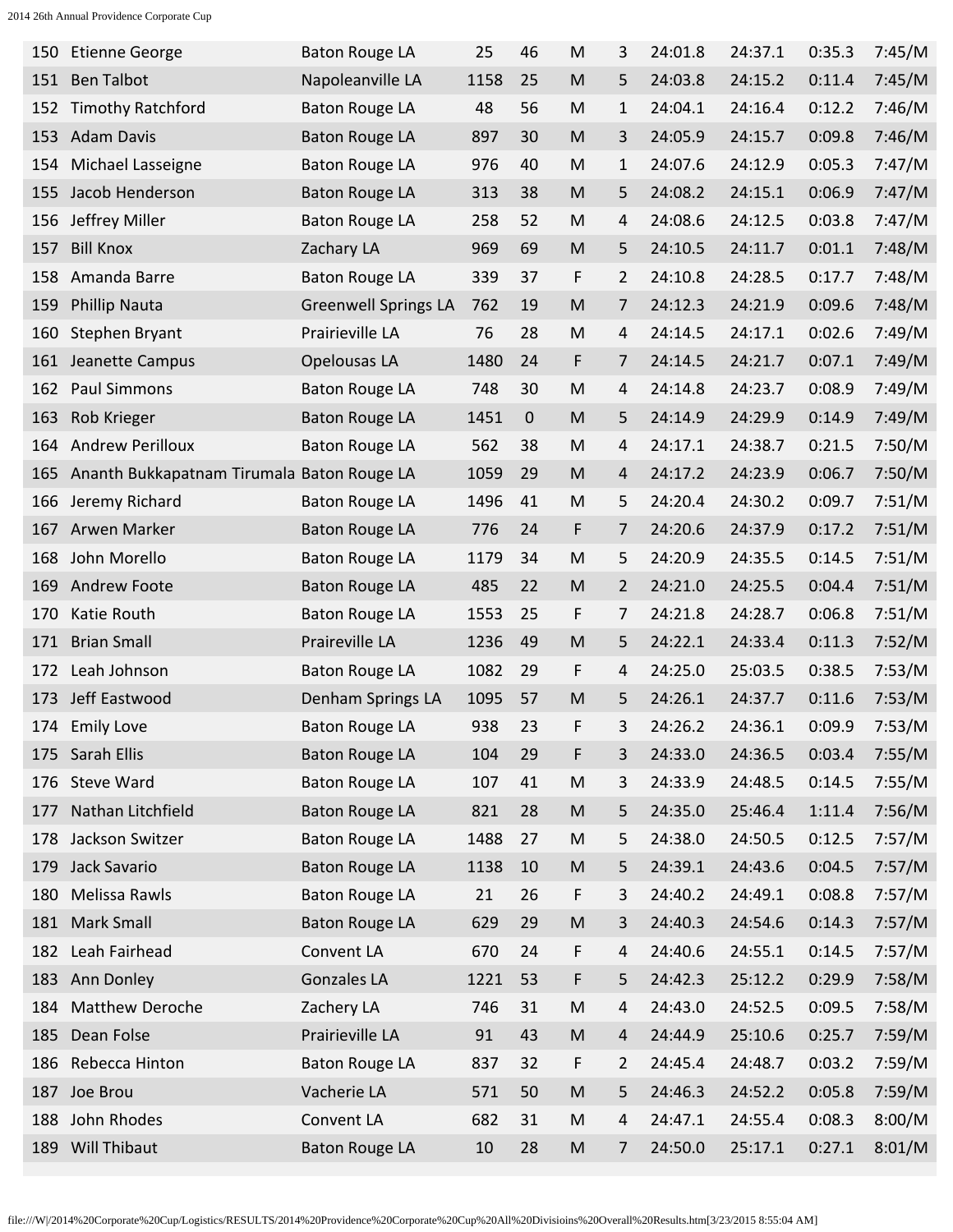| 190        | Neil Johannsen       | Zachary LA            | 770  | 38 | M | 7              | 24:51.0 | 25:07.8 | 0:16.7 | 8:01/M |
|------------|----------------------|-----------------------|------|----|---|----------------|---------|---------|--------|--------|
| 191        | Jennifer Sims        | <b>Baton Rouge LA</b> | 225  | 32 | F | 3              | 24:52.6 | 25:09.4 | 0:16.8 | 8:01/M |
| 192        | <b>Wilbur Fabre</b>  | <b>Baton Rouge LA</b> | 95   | 34 | M | 4              | 24:53.2 | 24:55.6 | 0:02.4 | 8:02/M |
| 193        | Kevin Reed           | Zachary LA            | 511  | 34 | M | $\overline{4}$ | 24:53.7 | 25:07.1 | 0:13.4 | 8:02/M |
| 194        | Kathryn Mount        | <b>Baton Rouge LA</b> | 1229 | 33 | F | 5              | 25:00.9 | 25:22.4 | 0:21.5 | 8:04/M |
|            | 195 Dale Landry      | <b>Addis LA</b>       | 568  | 46 | M | 4              | 25:02.9 | 25:23.8 | 0:20.9 | 8:05/M |
| 196        | <b>Arnold Spiers</b> | Port Allen LA         | 368  | 50 | M | $\overline{2}$ | 25:03.1 | 25:24.2 | 0:21.1 | 8:05/M |
| 197        | John Weger           | <b>Baton Rouge LA</b> | 153  | 53 | M | $\overline{4}$ | 25:03.8 | 25:09.2 | 0:05.4 | 8:05/M |
| 198        | Allan Pringle        | <b>Baton Rouge LA</b> | 1054 | 32 | M | 5.             | 25:05.5 | 25:23.2 | 0:17.7 | 8:05/M |
| 199        | Seth Leblanc         | Port Allen LA         | 852  | 29 | M | 3              | 25:06.9 | 25:16.2 | 0:09.3 | 8:06/M |
| <b>200</b> | David East           | <b>Baton Rouge LA</b> | 1441 | 35 | M | 4              | 25:07.1 | 25:16.5 | 0:09.4 | 8:06/M |

|     | <b>Place Name</b>      | <b>City</b>           |      |              |   |              |         | Bib No Age Gender Div Chip Time Gun Time Chip Diff |        | <u>Pace</u> |
|-----|------------------------|-----------------------|------|--------------|---|--------------|---------|----------------------------------------------------|--------|-------------|
| 201 | David Candler          | Prairieville LA       | 1327 | 55           | M | 5            | 25:07.4 | 25:14.1                                            | 0:06.7 | 8:06/M      |
| 202 | David Serra            | <b>Baton Rouge LA</b> | 728  | 23           | M | 4            | 25:07.9 | 25:33.8                                            | 0:25.8 | 8:06/M      |
| 203 | James Ingram           | <b>Baton Rouge LA</b> | 710  | 56           | M | 4            | 25:08.4 | 25:38.1                                            | 0:29.6 | 8:06/M      |
| 204 | Luis Alegria           | <b>Baton Rouge LA</b> | 53   | 63           | M | 1            | 25:09.1 | 25:22.4                                            | 0:13.2 | 8:07/M      |
| 205 | <b>Earlon Perry</b>    | Centerville LA        | 96   | 32           | M | 4            | 25:09.5 | 25:11.7                                            | 0:02.2 | 8:07/M      |
| 206 | <b>Brian Ireland</b>   | <b>Baton Rouge LA</b> | 660  | 28           | M | 5            | 25:11.9 | 25:57.2                                            | 0:45.3 | 8:07/M      |
| 207 | <b>Hunter Bertrand</b> | <b>Baton Rouge LA</b> | 372  | 34           | M | 7            | 25:13.1 | 27:16.8                                            | 2:03.7 | 8:08/M      |
| 208 | Jason Newton           | <b>Baton Rouge LA</b> | 1455 | $\mathbf{1}$ | M | 5            | 25:13.3 | 25:28.2                                            | 0:14.9 | 8:08/M      |
| 209 | Joe Wills              | <b>Ethel LA</b>       | 1449 | 58           | M | 4            | 25:14.0 | 25:21.4                                            | 0:07.3 | 8:08/M      |
| 210 | Eric Bordelon          | <b>Baton Rouge LA</b> | 1369 | 36           | M | 5            | 25:14.9 | 25:24.7                                            | 0:09.7 | 8:08/M      |
| 211 | <b>Carey Denstel</b>   | Port Allen LA         | 859  | 53           | M | 7            | 25:16.2 | 25:25.7                                            | 0:09.4 | 8:09/M      |
| 212 | James Raines           | <b>Baton Rouge LA</b> | 224  | 38           | M | 3            | 25:17.9 | 25:27.5                                            | 0:09.5 | 8:09/M      |
| 213 | <b>Chris Price</b>     | <b>Baton Rouge LA</b> | 1452 | 31           | M | 5            | 25:23.1 | 25:37.2                                            | 0:14.1 | 8:11/M      |
| 214 | Debbie Ellington       | <b>Baton Rouge LA</b> | 1359 | 54           | F | 5            | 25:23.8 | 25:31.1                                            | 0:07.3 | 8:11/M      |
| 215 | Belinda Smith          | Jackson LA            | 364  | 43           | F | $\mathbf{1}$ | 25:24.2 | 25:40.3                                            | 0:16.1 | 8:12/M      |
| 216 | <b>Heidi Michiels</b>  | <b>Baton Rouge LA</b> | 1542 | 28           | F | 4            | 25:25.1 | 25:36.8                                            | 0:11.7 | 8:12/M      |
| 217 | Chris Nakamoto         | <b>Baton Rouge LA</b> | 1453 | 29           | M | 5            | 25:28.0 | 25:42.4                                            | 0:14.3 | 8:13/M      |
| 218 | Larry Lejeune          | <b>St Amant LA</b>    | 760  | 58           | M | 4            | 25:29.6 | 25:52.9                                            | 0:23.3 | 8:13/M      |
| 219 | <b>Ryan Connelly</b>   | <b>Baton Rouge LA</b> | 456  | 28           | M | 7            | 25:29.9 | 25:54.7                                            | 0:24.8 | 8:13/M      |
| 220 | Amanda Mason           | Laplace LA            | 196  | 12           | F | 4            | 25:32.0 | 25:34.2                                            | 0:02.1 | 8:14/M      |
| 221 | Celeste Waguespack     | <b>Baton Rouge LA</b> | 774  | 39           | F | 7            | 25:32.2 | 25:48.1                                            | 0:15.9 | 8:14/M      |
| 222 | Deanna Greshom         | St. Francisville LA   | 1131 | 44           | F | 5            | 25:32.9 | 25:47.4                                            | 0:14.5 | 8:14/M      |
| 223 | <b>Chans Arceneaux</b> | St. Amant LA          | 332  | 34           | M | 5            | 25:33.8 | 25:50.1                                            | 0:16.3 | 8:15/M      |
| 224 | Anna Bruce-Keller      | <b>Baton Rouge LA</b> | 1476 | 45           | F | 4            | 25:33.9 | 25:51.1                                            | 0:17.1 | 8:15/M      |
| 225 | <b>Mark Morvant</b>    | Convent LA            | 675  | 43           | M | 4            | 25:34.0 | 26:01.7                                            | 0:27.7 | 8:15/M      |
| 226 | Rebecca Buchanan       | <b>Baton Rouge LA</b> | 1450 | 27           | F | 5            | 25:34.5 | 25:50.7                                            | 0:16.1 | 8:15/M      |
| 227 | <b>Nitin Patel</b>     | Dallas TX             | 135  | 30           | M | 3            | 25:34.9 | 25:51.5                                            | 0:16.6 | 8:15/M      |

file:///W|/2014%20Corporate%20Cup/Logistics/RESULTS/2014%20Providence%20Corporate%20Cup%20All%20Divisioins%20Overall%20Results.htm[3/23/2015 8:55:04 AM]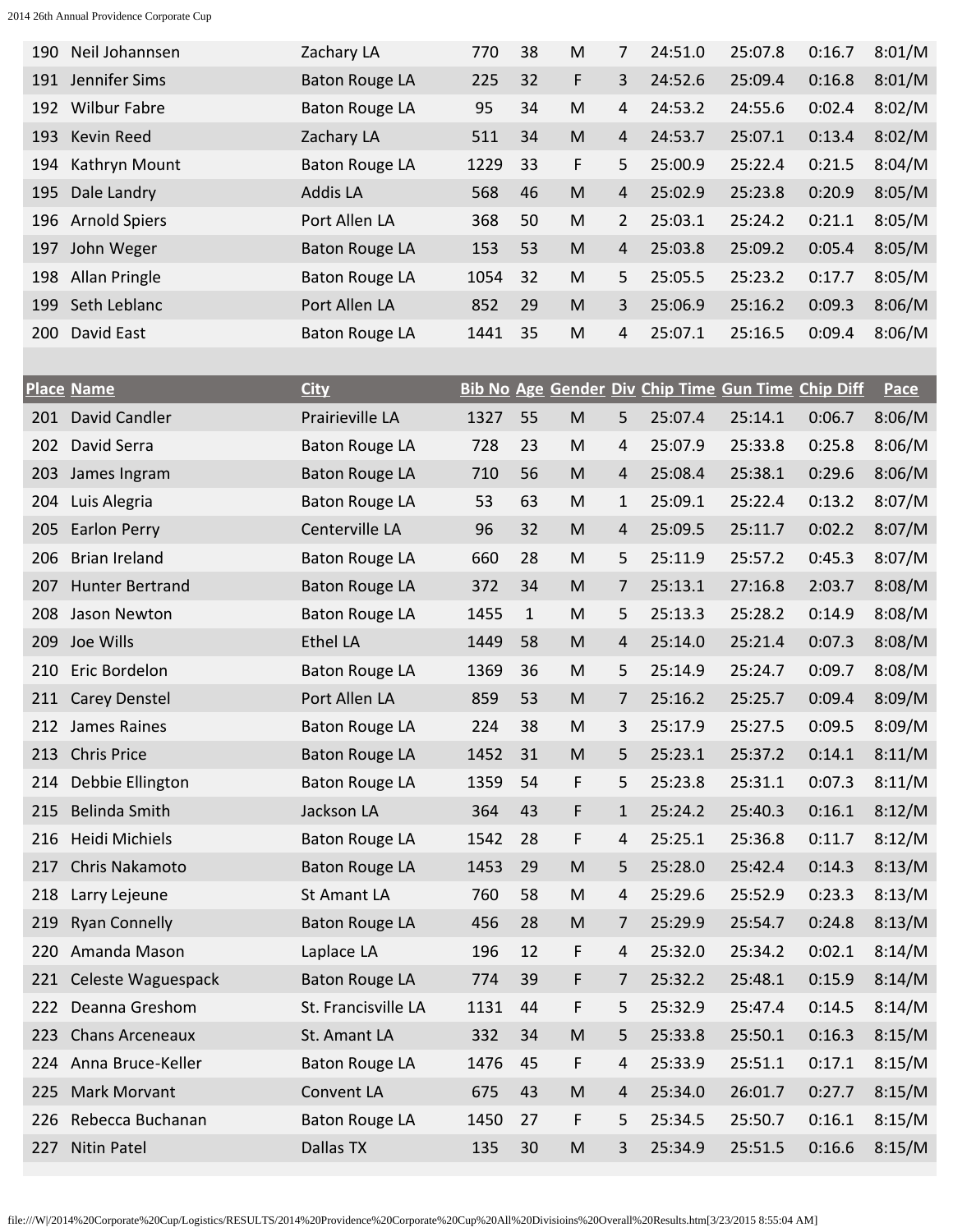| 228 | Jason Fatherree          | <b>Gonzales LA</b>          | 1418 | 31 | M         | 4              | 25:35.7 | 25:42.2 | 0:06.4 | 8:15/M |
|-----|--------------------------|-----------------------------|------|----|-----------|----------------|---------|---------|--------|--------|
| 229 | Janet Whyde              | <b>Addis LA</b>             | 569  | 51 | F         | 4              | 25:37.6 | 25:58.1 | 0:20.5 | 8:16/M |
| 230 | Rachel Alexander         | <b>Baton Rouge LA</b>       | 544  | 23 | F         | 5              | 25:39.0 | 26:00.6 | 0:21.6 | 8:16/M |
| 231 | Alyssa Landry            | <b>Baton Rouge LA</b>       | 979  | 33 | F         | 5              | 25:41.6 | 25:58.5 | 0:16.8 | 8:17/M |
| 232 | <b>Gregory Covington</b> | Walker LA                   | 1519 | 39 | M         | 5              | 25:44.0 | 25:55.7 | 0:11.7 | 8:18/M |
| 233 | <b>Maria Bowers</b>      | <b>Baton Rouge LA</b>       | 975  | 48 | F         | $\mathbf{1}$   | 25:45.6 | 25:50.9 | 0:05.3 | 8:18/M |
| 234 | <b>Rich Major</b>        | <b>Baton Rouge LA</b>       | 888  | 57 | M         | 3              | 25:45.9 | 25:55.7 | 0:09.8 | 8:18/M |
| 235 | Jason Hanks              | <b>Baton Rouge LA</b>       | 1156 | 37 | M         | 5              | 25:46.3 | 27:13.7 | 1:27.4 | 8:19/M |
| 236 | <b>Tina Travis</b>       | <b>Baton Rouge LA</b>       | 146  | 42 | F         | 5              | 25:48.2 | 26:21.7 | 0:33.4 | 8:19/M |
| 237 | Cody Comeaux             | Denham Springs LA           | 759  | 27 | M         | 4              | 25:49.6 | 26:18.5 | 0:28.9 | 8:20/M |
| 238 | Barry Richardson         | Maurepas LA                 | 736  | 48 | M         | 4              | 25:54.9 | 26:22.4 | 0:27.5 | 8:21/M |
| 239 | Stephen Whalen           | <b>Baton Rouge LA</b>       | 221  | 50 | M         | 3              | 25:55.4 | 26:03.1 | 0:07.6 | 8:22/M |
| 240 | Jeff Warrens             | <b>Baton Rouge LA</b>       | 636  | 50 | M         | 3              | 25:59.6 | 26:22.2 | 0:22.5 | 8:23/M |
| 241 | <b>Chris Fontenot</b>    | <b>Greenwell Springs LA</b> | 62   | 28 | M         | $\mathbf{1}$   | 26:00.0 | 26:26.9 | 0:26.9 | 8:23/M |
| 242 | <b>Stephen Whitlow</b>   | <b>Baton Rouge LA</b>       | 1294 | 46 | M         | 1              | 26:00.9 | 26:32.5 | 0:31.6 | 8:23/M |
| 243 | <b>Kenny Hil</b>         | Geismar LA                  | 1516 | 35 | M         | 5              | 26:01.0 | 26:12.1 | 0:11.1 | 8:24/M |
| 244 | Philip Geci              | <b>Baton Rouge LA</b>       | 715  | 53 | M         | 4              | 26:01.1 | 26:29.5 | 0:28.3 | 8:24/M |
| 245 | <b>Scott Barringer</b>   | Hammond LA                  | 745  | 48 | M         | 4              | 26:04.5 | 26:26.4 | 0:21.9 | 8:25/M |
| 246 | Benjamin McArdle         | <b>Baton Rouge LA</b>       | 265  | 27 | M         | 4              | 26:04.8 | 26:35.6 | 0:30.7 | 8:25/M |
| 247 | Melissa Musso            | <b>Baton Rouge LA</b>       | 1230 | 40 | F         | 5              | 26:05.9 | 26:13.2 | 0:07.2 | 8:25/M |
| 248 | Angela Leonards          | <b>Baton Rouge LA</b>       | 882  | 33 | F         | 5              | 26:06.1 | 26:15.1 | 0:08.9 | 8:25/M |
| 249 | Andrew Blackwood         | <b>Baton Rouge LA</b>       | 1298 | 22 | M         | $\mathbf{1}$   | 26:06.8 | 26:35.7 | 0:28.9 | 8:25/M |
| 250 | Katie Holt               | <b>Baton Rouge LA</b>       | 111  | 26 | F         | 3              | 26:08.8 | 26:15.7 | 0:06.9 | 8:26/M |
| 251 | <b>Christopher Mayo</b>  | <b>Baton Rouge LA</b>       | 1227 | 39 | M         | 5              | 26:08.9 | 26:28.1 | 0:19.2 | 8:26/M |
|     | 252 Caleb Prejean        | <b>Baton Rouge LA</b>       | 97   | 40 | M         | 4              | 26:09.0 | 27:05.2 | 0:56.1 | 8:26/M |
|     | 253 Stefany Achee        | <b>Baton Rouge LA</b>       | 767  | 25 | F         | 7              | 26:09.1 | 26:26.8 | 0:17.6 | 8:26/M |
| 254 | <b>Brian Robson</b>      | Convent LA                  | 683  | 41 | M         | 4              | 26:10.9 | 26:20.2 | 0:09.2 | 8:26/M |
| 255 | Daryl Moore              | <b>Baton Rouge LA</b>       | 567  | 41 | ${\sf M}$ | 4              | 26:12.0 | 26:27.1 | 0:15.1 | 8:27/M |
| 256 | <b>Patrick Hobbins</b>   | Port Allen LA               | 861  | 31 | M         | 3              | 26:12.1 | 26:21.5 | 0:09.4 | 8:27/M |
| 257 | Philip Ehrlich           | <b>Baton Rouge LA</b>       | 445  | 38 | ${\sf M}$ | $\overline{2}$ | 26:12.1 | 26:33.1 | 0:20.9 | 8:27/M |
| 258 | Carrie Mayo              | <b>Baton Rouge LA</b>       | 1074 | 40 | F         | 5              | 26:13.3 | 26:32.7 | 0:19.4 | 8:27/M |
| 259 | Kayla Kimmel             | Pride LA                    | 1051 | 30 | F         | 5              | 26:13.6 | 26:32.2 | 0:18.6 | 8:27/M |
| 260 | Chloe Cashat             | Prairieville LA             | 147  | 14 | F         | 4              | 26:15.2 | 28:06.4 | 1:51.1 | 8:28/M |
| 261 | Cory Durham              | Saint Amant LA              | 484  | 41 | ${\sf M}$ | 2              | 26:15.8 | 26:40.4 | 0:24.6 | 8:28/M |
|     | 262 Frederico Gabriel    | Prairieville LA             | 1435 | 35 | M         | 4              | 26:15.9 | 26:41.6 | 0:25.6 | 8:28/M |
| 263 | <b>Gregory Badon</b>     | <b>Baton Rouge LA</b>       | 50   | 30 | ${\sf M}$ | $\mathbf{1}$   | 26:16.5 | 26:51.6 | 0:35.1 | 8:28/M |
| 264 | <b>Scott Couper</b>      | <b>Baton Rouge LA</b>       | 753  | 55 | M         | 4              | 26:17.9 | 26:39.2 | 0:21.3 | 8:29/M |
| 265 | Jonathan Stewart         | <b>Baton Rouge LA</b>       | 255  | 31 | M         | 4              | 26:18.8 | 26:35.2 | 0:16.4 | 8:29/M |
| 266 | Danny Matheny            | <b>Baton Rouge LA</b>       | 1556 | 64 | M         | 5              | 26:18.8 | 26:35.6 | 0:16.7 | 8:29/M |
| 267 | James Catalano           | <b>Baton Rouge LA</b>       | 1034 | 24 | M         | 7              | 26:18.8 | 26:30.1 | 0:11.2 | 8:29/M |
|     |                          |                             |      |    |           |                |         |         |        |        |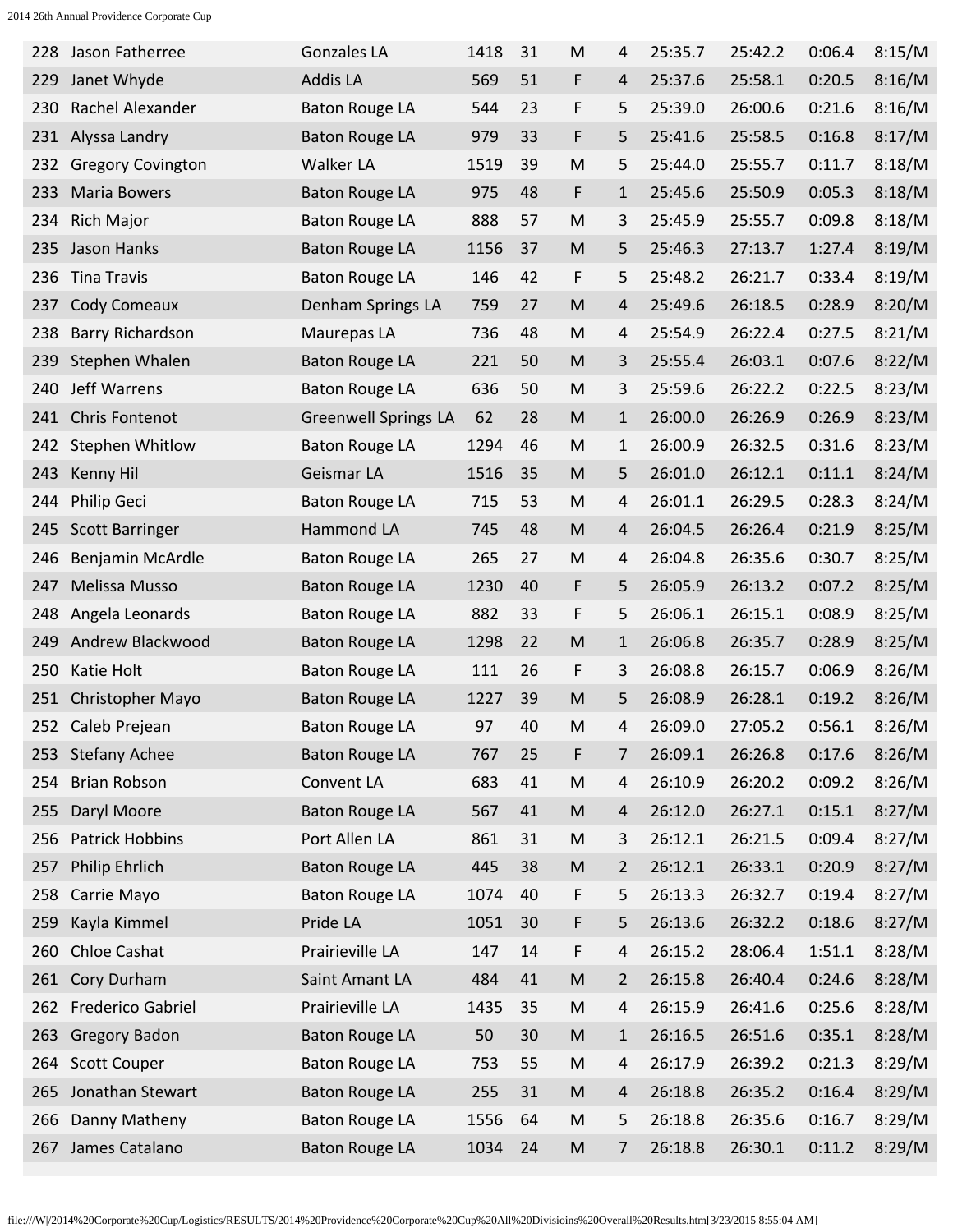| 268 | Michael Heath          | <b>Baton Rouge LA</b> | 697  | 42           | M         | 3              | 26:19.1 | 27:17.9                                            | 0:58.7 | 8:29/M |
|-----|------------------------|-----------------------|------|--------------|-----------|----------------|---------|----------------------------------------------------|--------|--------|
| 269 | <b>Marty Reed</b>      | <b>Gonzales LA</b>    | 1439 | 43           | M         | 4              | 26:19.8 | 26:42.9                                            | 0:23.1 | 8:29/M |
| 270 | <b>Scott Forte</b>     | <b>Baton Rouge LA</b> | 109  | 35           | M         | 3              | 26:19.8 | 26:35.2                                            | 0:15.4 | 8:29/M |
| 271 | <b>Tara Street</b>     | <b>Baton Rouge LA</b> | 493  | 34           | F         | 7              | 26:22.7 | 26:36.4                                            | 0:13.7 | 8:30/M |
| 272 | Benjamin Bradford      | <b>Baton Rouge LA</b> | 491  | 36           | M         | 7              | 26:22.9 | 26:37.2                                            | 0:14.2 | 8:30/M |
| 273 | Diana Pietrogallo      | <b>Baton Rouge LA</b> | 554  | 43           | F         | 5              | 26:23.3 | 26:45.1                                            | 0:21.7 | 8:31/M |
| 274 | Debbie Gurtner         | <b>Baton Rouge LA</b> | 1501 | 56           | F         | 5              | 26:23.4 | 26:33.6                                            | 0:10.1 | 8:31/M |
| 275 | John Eskew             | <b>Baton Rouge LA</b> | 709  | 46           | M         | 4              | 26:24.1 | 26:36.6                                            | 0:12.4 | 8:31/M |
| 276 | Christian Cashat       | Prairieville LA       | 148  | 40           | M         | 4              | 26:26.0 | 28:17.2                                            | 1:51.1 | 8:32/M |
| 277 | <b>Todd Black</b>      | <b>Baton Rouge LA</b> | 880  | 45           | M         | 3              | 26:27.1 | 26:56.2                                            | 0:29.1 | 8:32/M |
| 278 | Leeann Borne           | <b>Baton Rouge LA</b> | 653  | 27           | F         | 5              | 26:30.6 | 26:40.4                                            | 0:09.7 | 8:33/M |
| 279 | Jerry Brouillette      | <b>Baton Rouge LA</b> | 984  | $\mathbf{1}$ | M         | 4              | 26:33.0 | 26:54.3                                            | 0:21.2 | 8:34/M |
| 280 | Aimie McAdams          | Pierre Part LA        | 833  | 36           | F         | 5              | 26:34.3 | 26:41.6                                            | 0:07.3 | 8:34/M |
| 281 | <b>Clint Skinner</b>   | <b>Baton Rouge LA</b> | 647  | 32           | M         | 7              | 26:34.6 | 26:48.4                                            | 0:13.7 | 8:34/M |
| 282 | Melissa Lupo           | <b>Baton Rouge LA</b> | 777  | 29           | F         | 7              | 26:35.4 | 26:53.2                                            | 0:17.8 | 8:35/M |
| 283 | Scott Loupe            | Geismar LA            | 708  | 41           | M         | 4              | 26:35.7 | 26:41.1                                            | 0:05.4 | 8:35/M |
| 284 | Julie Rideau           | Covington LA          | 67   | 45           | F         | 7              | 26:36.2 | 26:49.2                                            | 0:12.9 | 8:35/M |
| 285 | Mike Abbott            | <b>Baton Rouge LA</b> | 444  | $\mathbf{1}$ | M         | 2              | 26:36.7 | 26:58.1                                            | 0:21.3 | 8:35/M |
| 286 | Hoan Mai               | <b>Baton Rouge LA</b> | 1226 | 41           | M         | 5              | 26:38.0 | 27:02.6                                            | 0:24.5 | 8:35/M |
| 287 | Keith Glassbrook       | <b>Baton Rouge LA</b> | 251  | 23           | M         | 5              | 26:38.9 | 26:54.7                                            | 0:15.8 | 8:35/M |
| 288 | Alex Chapman           | <b>Baton Rouge LA</b> | 8    | 17           | M         | 7              | 26:40.6 | 27:07.5                                            | 0:26.8 | 8:36/M |
| 289 | <b>Megan Duet</b>      | <b>Baton Rouge LA</b> | 769  | 27           | F         | 7              | 26:42.4 | 27:00.6                                            | 0:18.1 | 8:37/M |
| 290 | Larry East             | Jackson LA            | 1174 | 52           | M         | 5              | 26:43.2 | 27:04.2                                            | 0:20.9 | 8:37/M |
| 291 | Mike Lucas             | <b>Baton Rouge LA</b> | 418  | 25           | M         | 4              | 26:43.6 | 26:54.5                                            | 0:10.8 | 8:37/M |
| 292 | <b>Russ Charbonnet</b> | Prairieville LA       | 632  | 51           | M         | 3              | 26:44.9 | 26:57.7                                            | 0:12.7 | 8:37/M |
| 293 | Daniel Haggard         | Denham Spring LA      | 966  | 47           | ${\sf M}$ | 5              | 26:47.5 | 26:54.2                                            | 0:06.7 | 8:38/M |
| 294 | Julius Beard           | <b>Baton Rouge LA</b> | 133  | 33           | ${\sf M}$ | 3              | 26:47.8 | 27:04.4                                            | 0:16.6 | 8:38/M |
| 295 | Jeff Mouton            | Lafayette LA          | 84   | 46           | ${\sf M}$ | $\overline{4}$ | 26:47.9 | 27:19.7                                            | 0:31.8 | 8:38/M |
| 296 | <b>Brent Gutherie</b>  | Denham Springs LA     | 1260 | 30           | ${\sf M}$ | 5              | 26:48.5 | 27:31.2                                            | 0:42.7 | 8:39/M |
| 297 | Patrick Oglesby        | Zachary LA            | 1388 | 26           | ${\sf M}$ | 5              | 26:48.7 | 26:48.7                                            |        | 8:39/M |
| 298 | Tim Shaw               | Prairieville LA       | 1398 | 52           | ${\sf M}$ | 7              | 26:49.8 | 26:52.4                                            | 0:02.6 | 8:39/M |
| 299 | Doran Drummond         | Denham Springs LA     | 1296 | 25           | ${\sf M}$ | $\mathbf{1}$   | 26:50.5 | 27:28.7                                            | 0:38.2 | 8:39/M |
|     | 300 Julius Hebert      | <b>Baton Rouge LA</b> | 1223 | 43           | ${\sf M}$ | 5              | 26:50.7 | 27:09.1                                            | 0:18.4 | 8:39/M |
|     |                        |                       |      |              |           |                |         |                                                    |        |        |
|     | <b>Place Name</b>      | <b>City</b>           |      |              |           |                |         | Bib No Age Gender Div Chip Time Gun Time Chip Diff |        | Pace   |
|     |                        |                       |      |              |           |                |         |                                                    |        |        |

|     | <u>Place Name</u>      | <u>City</u>       |      |       |    |              |         | <u>Bib No Age Gender Div Chip Time Gun Time Chip Diff Pace</u> |        |        |
|-----|------------------------|-------------------|------|-------|----|--------------|---------|----------------------------------------------------------------|--------|--------|
| 301 | <b>Monica Berbling</b> | Baton Rouge LA    | 757  | -28   | F. | 4            | 26:51.5 | 27:20.5                                                        | 0:28.9 | 8:40/M |
|     | 302 Barry Aucoin       | Napoleonville LA  | 560  | 49    | M  | 4            | 26:52.9 | 27:14.1                                                        | 0:21.1 | 8:40/M |
|     | 303 Mark Assad         | Baton Rouge LA    | 1295 | -25   | M  | $\mathbf{1}$ | 26:53.0 | 27:29.3                                                        | 0:36.2 | 8:40/M |
|     | 304 Brenda Martinez    | Denham Springs LA | 488  | $-32$ | F  | 5.           | 26:53.1 | 27:07.5                                                        | 0:14.4 | 8:40/M |
|     | 305 Joe Reinninber     | Denham Springs LA | 94   | -37   | M  | 4            | 26:53.4 | 27:19.2                                                        | 0:25.8 | 8:40/M |
|     |                        |                   |      |       |    |              |         |                                                                |        |        |

file:///W|/2014%20Corporate%20Cup/Logistics/RESULTS/2014%20Providence%20Corporate%20Cup%20All%20Divisioins%20Overall%20Results.htm[3/23/2015 8:55:04 AM]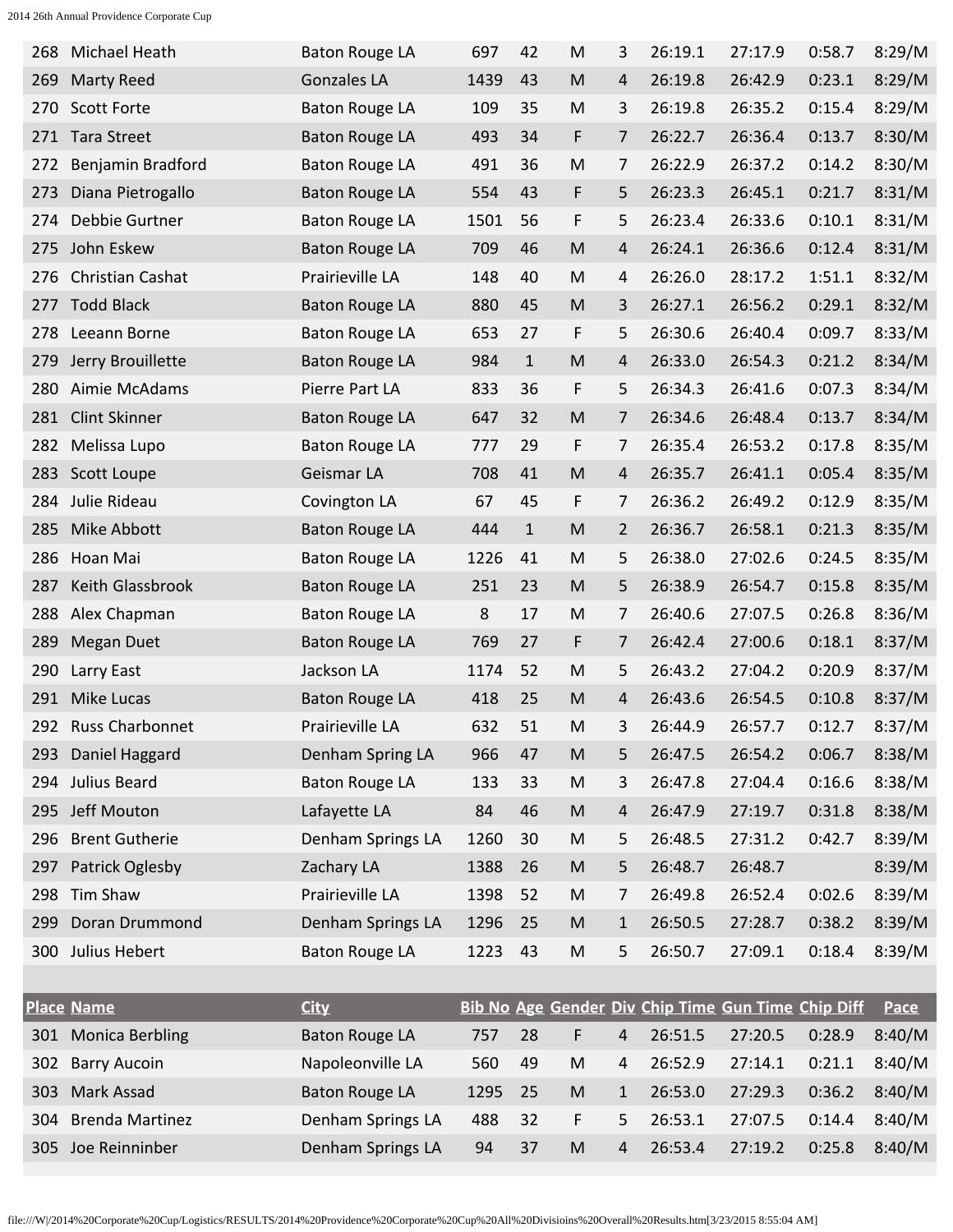|     | 306 Quinton Hogan       | <b>Baker LA</b>             | 1481 | 24 | M                                                                                                          | 7 | 26:54.2 | 27:05.7 | 0:11.4 | 8:41/M |
|-----|-------------------------|-----------------------------|------|----|------------------------------------------------------------------------------------------------------------|---|---------|---------|--------|--------|
| 307 | Jacob Flannagin         | <b>Gonzales LA</b>          | 156  | 19 | M                                                                                                          | 5 | 26:56.7 | 27:20.9 | 0:24.2 | 8:41/M |
| 308 | <b>Chuck Musgrove</b>   | <b>Baton Rouge LA</b>       | 977  | 43 | M                                                                                                          | 1 | 26:57.8 | 27:02.2 | 0:04.4 | 8:42/M |
| 309 | <b>Brant Clayton</b>    | Denham Springs LA           | 758  | 29 | M                                                                                                          | 4 | 26:57.8 | 27:20.1 | 0:22.2 | 8:42/M |
| 310 | Christina Perez         | <b>Baton Rouge LA</b>       | 338  | 26 | F                                                                                                          | 2 | 26:58.6 | 27:58.9 | 1:00.2 | 8:42/M |
| 311 | Philip Koch             | Port Allen LA               | 877  | 27 | M                                                                                                          | 2 | 26:59.3 | 27:00.5 | 0:01.2 | 8:42/M |
| 312 | <b>Christine George</b> | <b>Baton Rouge LA</b>       | 24   | 44 | F                                                                                                          | 3 | 26:59.3 | 27:33.2 | 0:33.9 | 8:42/M |
| 313 | Paul Chavis             | Opelousas LA                | 1140 | 51 | M                                                                                                          | 5 | 27:00.3 | 27:30.8 | 0:30.5 | 8:43/M |
| 314 | <b>Adrianne Crouse</b>  | <b>Baton Rouge LA</b>       | 577  | 41 | F                                                                                                          | 2 | 27:00.5 | 27:38.5 | 0:37.9 | 8:43/M |
| 315 | Layton Eilers           | Port Allen LA               | 815  | 18 | M                                                                                                          | 5 | 27:04.9 | 28:19.8 | 1:14.9 | 8:44/M |
| 316 | <b>Bryon Hume</b>       | <b>Baton Rouge LA</b>       | 1035 | 52 | M                                                                                                          | 7 | 27:06.3 | 27:16.8 | 0:10.5 | 8:45/M |
| 317 | John King               | <b>Baton Rouge LA</b>       | 223  | 55 | M                                                                                                          | 3 | 27:08.5 | 27:18.5 | 0:09.9 | 8:45/M |
| 318 | Jonathan Kobe           | <b>Baton Rouge LA</b>       | 90   | 33 | M                                                                                                          | 4 | 27:09.4 | 27:32.9 | 0:23.4 | 8:45/M |
| 319 | Jade Roper              | St. Amant LA                | 1438 | 19 | F                                                                                                          | 4 | 27:09.6 | 27:25.3 | 0:15.7 | 8:45/M |
| 320 | <b>Emily Gagliano</b>   | <b>Baton Rouge LA</b>       | 750  | 55 | F                                                                                                          | 4 | 27:13.3 | 27:35.7 | 0:22.4 | 8:47/M |
| 321 | Tricia Smith            | <b>Baton Rouge LA</b>       | 426  | 23 | F                                                                                                          | 7 | 27:13.6 | 27:43.4 | 0:29.8 | 8:47/M |
| 322 | <b>Terry Gautreau</b>   | <b>Baton Rouge LA</b>       | 1148 | 55 | M                                                                                                          | 5 | 27:13.9 | 27:27.4 | 0:13.5 | 8:47/M |
| 323 | Tim Goodman             | Port Allen LA               | 497  | 57 | M                                                                                                          | 2 | 27:13.9 | 27:43.8 | 0:29.9 | 8:47/M |
| 324 | <b>Todd Harris</b>      | <b>Baton Rouge LA</b>       | 311  | 39 | M                                                                                                          | 5 | 27:14.4 | 27:43.2 | 0:28.8 | 8:47/M |
| 325 | Clint Gautreau          | <b>Baton Rouge LA</b>       | 1147 | 32 | M                                                                                                          | 5 | 27:14.8 | 27:28.2 | 0:13.3 | 8:47/M |
| 326 | Gabe Puccio             | Port Allen LA               | 366  | 35 | M                                                                                                          | 2 | 27:15.8 | 27:37.2 | 0:21.4 | 8:47/M |
| 327 | Rebecca Laporte         | <b>Baton Rouge LA</b>       | 479  | 21 | F                                                                                                          | 2 | 27:16.6 | 27:30.5 | 0:13.9 | 8:48/M |
| 328 | <b>Zhong Tang</b>       | <b>Baton Rouge LA</b>       | 1184 | 45 | M                                                                                                          | 5 | 27:19.9 | 27:47.3 | 0:27.4 | 8:49/M |
| 329 | <b>Brandon Wilson</b>   | <b>Baton Rouge LA</b>       | 834  | 31 | M                                                                                                          | 5 | 27:19.9 | 27:57.8 | 0:37.9 | 8:49/M |
| 330 | <b>Kelly Forcht</b>     | <b>Baton Rouge LA</b>       | 406  | 24 | F                                                                                                          | 4 | 27:24.6 | 27:35.5 | 0:10.8 | 8:50/M |
|     | 331 Francine Francois   | <b>Baton Rouge LA</b>       | 238  | 49 | F                                                                                                          | 3 | 27:24.7 | 28:02.3 | 0:37.6 | 8:50/M |
|     | 332 Michael Hayes       | Gonzales LA                 | 159  | 47 | M                                                                                                          | 5 | 27:25.6 | 28:42.3 | 1:16.6 | 8:51/M |
|     | 333 Van Bush            | <b>Baton Rouge LA</b>       | 108  | 47 | $\mathsf{M}% _{T}=\mathsf{M}_{T}\!\left( a,b\right) ,\ \mathsf{M}_{T}=\mathsf{M}_{T}\!\left( a,b\right) ,$ | 3 | 27:27.6 | 27:41.8 | 0:14.1 | 8:51/M |
|     | 334 Scott Cedotal       | <b>Baton Rouge LA</b>       | 268  | 45 | M                                                                                                          | 4 | 27:28.0 | 27:44.2 | 0:16.2 | 8:52/M |
|     | 335 Mark Lacy           | Zachary LA                  | 363  | 48 | $\mathsf{M}% _{T}=\mathsf{M}_{T}\!\left( a,b\right) ,\ \mathsf{M}_{T}=\mathsf{M}_{T}\!\left( a,b\right) ,$ | 1 | 27:28.0 | 27:54.7 | 0:26.7 | 8:52/M |
|     | 336 Greg Messina        | <b>Greenwell Springs LA</b> | 968  | 56 | M                                                                                                          | 5 | 27:33.7 | 28:09.8 | 0:36.1 | 8:53/M |
| 337 | Melissa Geci            | <b>Baton Rouge LA</b>       | 730  | 43 | F                                                                                                          | 4 | 27:33.9 | 28:03.5 | 0:29.5 | 8:53/M |
|     | 338 Reece Mayers        | Denham Springs LA           | 854  | 18 | M                                                                                                          | 7 | 27:35.0 | 27:44.2 | 0:09.2 | 8:54/M |
| 339 | Kiet Truong             | <b>Baton Rouge LA</b>       | 1340 | 18 | $\mathsf{M}% _{T}=\mathsf{M}_{T}\!\left( a,b\right) ,\ \mathsf{M}_{T}=\mathsf{M}_{T}\!\left( a,b\right) ,$ | 5 | 27:35.0 | 28:49.3 | 1:14.2 | 8:54/M |
|     | 340 Chris Wilson        | <b>Baton Rouge LA</b>       | 863  | 47 | M                                                                                                          | 3 | 27:36.0 | 28:08.2 | 0:32.2 | 8:54/M |
|     | 341 Joe Dawson          | <b>Baton Rouge LA</b>       | 152  | 54 | ${\sf M}$                                                                                                  | 4 | 27:37.1 | 28:05.4 | 0:28.3 | 8:55/M |
|     | 342 Launa Zeringue      | Donaldsonville LA           | 649  | 45 | F                                                                                                          | 5 | 27:37.1 | 27:45.3 | 0:08.1 | 8:55/M |
| 343 | Carol Rousseau          | Napoleonville LA            | 128  | 48 | F                                                                                                          | 3 | 27:41.1 | 27:49.1 | 0:07.9 | 8:56/M |
|     | 344 Melinda Sanford     | <b>Baton Rouge LA</b>       | 1336 | 53 | F                                                                                                          | 5 | 27:43.6 | 27:46.2 | 0:02.6 | 8:56/M |
|     | 345 Mark Hermann        | <b>Baton Rouge LA</b>       | 410  | 39 | M                                                                                                          | 4 | 27:44.4 | 28:02.9 | 0:18.5 | 8:57/M |
|     |                         |                             |      |    |                                                                                                            |   |         |         |        |        |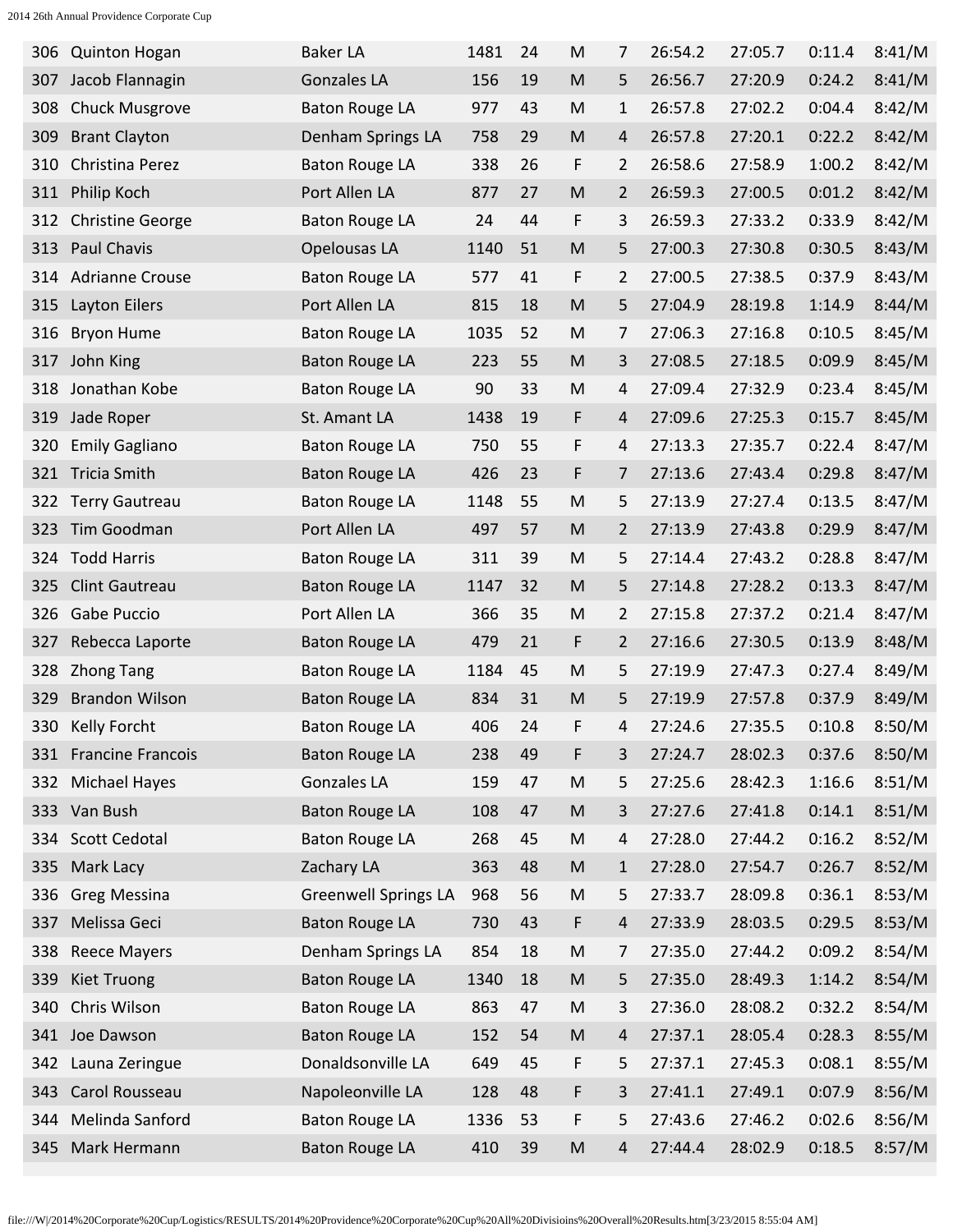| 346 | Lisa Greenwaldt         | <b>Baton Rouge LA</b>       | 1009 | 52           | F         | 5              | 27:44.6 | 28:01.7 | 0:17.1 | 8:57/M |
|-----|-------------------------|-----------------------------|------|--------------|-----------|----------------|---------|---------|--------|--------|
| 347 | Lindsay Jarreau         | St. Amant LA                | 734  | 30           | F         | 4              | 27:44.9 | 28:24.1 | 0:39.2 | 8:57/M |
| 348 | Doug Guidry             | <b>Baton Rouge LA</b>       | 1259 | 22           | M         | 5              | 27:51.0 | 28:23.9 | 0:32.8 | 8:59/M |
| 349 | <b>Meghan Vosburg</b>   | <b>New Roads LA</b>         | 1371 | 32           | F         | 5              | 27:51.6 | 28:00.9 | 0:09.2 | 8:59/M |
| 350 | Vandell Sturgeon        | Prairieville LA             | 1368 | 55           | M         | 1              | 27:51.8 | 28:10.5 | 0:18.6 | 8:59/M |
| 351 | Mike Bueche             | Prairieville LA             | 516  | 56           | M         | 4              | 27:51.9 | 28:04.4 | 0:12.4 | 8:59/M |
| 352 | Allen Strebel           | <b>Baton Rouge LA</b>       | 1183 | 45           | M         | 5              | 27:52.0 | 28:13.5 | 0:21.5 | 8:59/M |
| 353 | <b>Taylor McClung</b>   | <b>Baton Rouge LA</b>       | 1387 | $\mathbf{1}$ | M         | 5              | 27:53.1 | 29:02.7 | 1:09.5 | 9:00/M |
| 354 | Johnathon McCarney      | <b>Baton Rouge LA</b>       | 1196 | 38           | M         | 4              | 27:53.7 | 28:25.2 | 0:31.5 | 9:00/M |
| 355 | Amy Troxler             | <b>Baton Rouge LA</b>       | 220  | $\mathbf 0$  | F         | 3              | 27:54.2 | 28:27.9 | 0:33.7 | 9:00/M |
| 356 | <b>Marty Bourgeois</b>  | <b>Baton Rouge LA</b>       | 256  | 50           | M         | 4              | 27:57.4 | 28:30.8 | 0:33.4 | 9:01/M |
| 357 | Eric Paul Fauveau       | <b>Baton Rouge LA</b>       | 749  | 30           | M         | 4              | 27:58.9 | 28:20.2 | 0:21.3 | 9:01/M |
| 358 | <b>Charles Steele</b>   | <b>Baton Rouge LA</b>       | 1102 | 61           | M         | 5              | 27:59.9 | 28:17.2 | 0:17.2 | 9:02/M |
| 359 | <b>Elizabeth Sims</b>   | <b>Baton Rouge</b>          | 868  | 49           | F         | 7              | 28:00.0 | 28:14.9 | 0:14.9 | 9:02/M |
| 360 | Sarah Laakso            | <b>Baton Rouge LA</b>       | 254  | 26           | F         | 4              | 28:04.4 | 28:21.3 | 0:16.8 | 9:03/M |
| 361 | Elizabeth Beam          | Zachary LA                  | 59   | 50           | F         | 1              | 28:08.5 | 28:40.5 | 0:31.9 | 9:05/M |
| 362 | <b>Cameron Proper</b>   | Gonzales LA                 | 486  | 23           | M         | 2              | 28:09.8 | 28:16.5 | 0:06.6 | 9:05/M |
| 363 | <b>Herbert Travis</b>   | <b>Walker LA</b>            | 460  | 43           | M         | 3              | 28:10.1 | 28:27.3 | 0:17.2 | 9:05/M |
| 364 | <b>Gary Ellington</b>   | <b>Baton Rouge LA</b>       | 1364 | 57           | M         | 3              | 28:10.8 | 29:34.5 | 1:23.6 | 9:05/M |
| 365 | Kelley Lambert          | Prairieville LA             | 735  | 48           | F         | 4              | 28:11.1 | 28:42.5 | 0:31.3 | 9:05/M |
| 366 | Zack King               | Denham Springs LA           | 502  | 29           | M         | 5              | 28:13.3 | 28:54.1 | 0:40.8 | 9:06/M |
| 367 | <b>Brooke McLin</b>     | <b>Bueche LA</b>            | 57   | 25           | F         | $\mathbf{1}$   | 28:15.5 | 28:43.4 | 0:27.9 | 9:07/M |
| 368 | Jason Alleman           | Denham Springs LA           | 639  | 45           | M         | 3              | 28:15.6 | 28:29.4 | 0:13.7 | 9:07/M |
| 369 | <b>Derrick Leveron</b>  | St. Amant LA                | 457  | 33           | M         | 7              | 28:15.6 | 28:41.1 | 0:25.4 | 9:07/M |
| 370 | Nathan Jones            | <b>Baton Rouge LA</b>       | 286  | 34           | M         | 5              | 28:16.0 | 28:52.7 | 0:36.7 | 9:07/M |
| 371 | <b>Bryce Fontenot</b>   | <b>Greenwell Springs LA</b> | 61   | 25           | F         | $\mathbf{1}$   | 28:16.9 | 28:43.4 | 0:26.4 | 9:07/M |
|     | 372 Vikram Katoch       | Convent LA                  | 681  | 35           | ${\sf M}$ | 4              | 28:17.7 | 28:42.8 | 0:25.1 | 9:07/M |
| 373 | Cody Dufour             | <b>Baton Rouge LA</b>       | 763  | 24           | ${\sf M}$ | 7              | 28:19.5 | 28:29.4 | 0:09.8 | 9:08/M |
| 374 | <b>Brian Reed</b>       | <b>Baton Rouge LA</b>       | 1022 | 44           | ${\sf M}$ | 5              | 28:19.7 | 28:37.9 | 0:18.2 | 9:08/M |
| 375 | <b>Shannon Cocreham</b> | <b>Baton Rouge LA</b>       | 765  | 32           | F         | 7              | 28:20.2 | 28:29.4 | 0:09.1 | 9:08/M |
| 376 | Megan Gagliano          | <b>Baton Rouge LA</b>       | 1482 | 21           | F         | 7              | 28:20.6 | 28:31.7 | 0:11.1 | 9:08/M |
| 377 | Michael Stiltner        | <b>Baton Rouge LA</b>       | 630  | 50           | ${\sf M}$ | 3              | 28:22.0 | 28:44.2 | 0:22.2 | 9:09/M |
| 378 | Kim Ford                | Zachary LA                  | 1404 | 42           | F         | 4              | 28:25.0 | 28:59.2 | 0:34.2 | 9:10/M |
| 379 | Nicole Roper            | St Amant LA                 | 987  | 42           | F         | $\overline{4}$ | 28:26.5 | 28:42.5 | 0:15.9 | 9:10/M |
|     | 380 Gene Stone          | <b>Baton Rouge LA</b>       | 1429 | 56           | ${\sf M}$ | 4              | 28:27.3 | 28:46.6 | 0:19.3 | 9:11/M |
|     |                         | Port Allen LA               | 499  | 38           |           |                |         | 29:00.5 | 0:31.1 |        |
| 381 | Larry Kofton            |                             |      |              | ${\sf M}$ | $\overline{2}$ | 28:29.3 |         |        | 9:11/M |
|     | 382 Angie Crain         | Denham Springs LA           | 1010 | 39           | F         | 5              | 28:30.1 | 28:54.5 | 0:24.4 | 9:12/M |
| 383 | Jerry Chang             | <b>Baton Rouge LA</b>       | 656  | 28           | ${\sf M}$ | 5              | 28:30.3 | 29:15.8 | 0:45.5 | 9:12/M |
| 384 | Stephen Leblanc         | Prairieville LA             | 1332 | 14           | ${\sf M}$ | 5              | 28:30.8 | 29:22.7 | 0:51.9 | 9:12/M |
| 385 | Kent Laplace            | <b>Baton Rouge LA</b>       | 566  | 62           | M         | 4              | 28:34.1 | 28:55.5 | 0:21.4 | 9:13/M |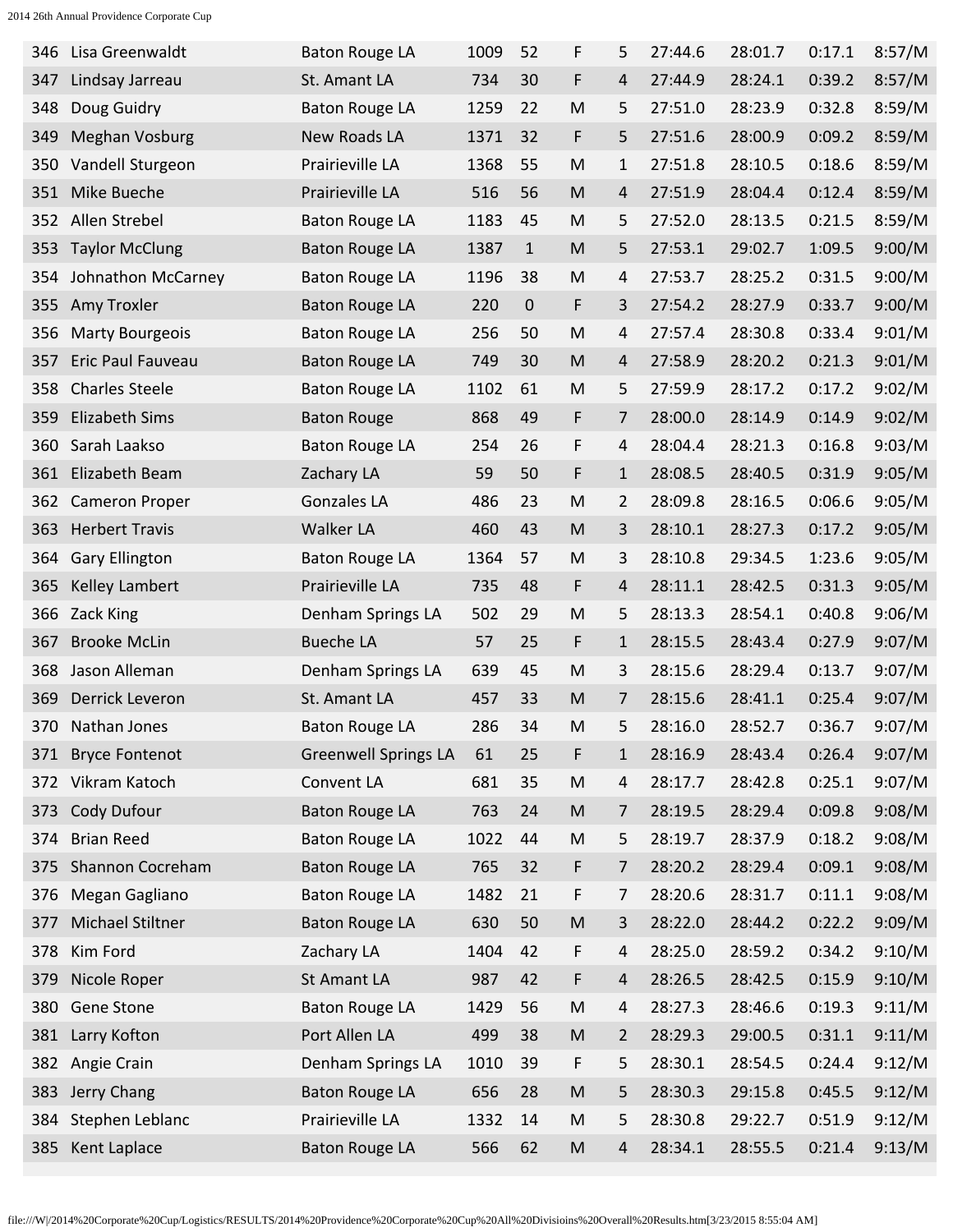| 387 | <b>Mason Cook</b>      | Plaquemine LA         | 204  | 39 | M                                                                                                          | 4              | 28:35.6                                            | 29:00.1 | 0:24.4 | 9:13/M      |
|-----|------------------------|-----------------------|------|----|------------------------------------------------------------------------------------------------------------|----------------|----------------------------------------------------|---------|--------|-------------|
|     | <b>Greg Stevens</b>    | <b>Baton Rouge LA</b> | 842  | 36 | M                                                                                                          | 2              | 28:35.8                                            | 29:06.6 | 0:30.7 | 9:13/M      |
| 388 | Philip Leblanc/jr      | Prairieville LA       | 1333 | 20 | M                                                                                                          | 5              | 28:36.2                                            | 29:29.1 | 0:52.9 | 9:14/M      |
| 389 | Erik Meyer             | <b>Baton Rouge LA</b> | 269  | 41 | M                                                                                                          | 4              | 28:37.6                                            | 29:11.2 | 0:33.6 | 9:14/M      |
| 390 | <b>Thomas Pinckard</b> | Addis LA              | 459  | 36 | M                                                                                                          | 7              | 28:39.8                                            | 29:04.5 | 0:24.6 | 9:15/M      |
| 391 | Dara Hughes            | <b>Baton Rouge LA</b> | 314  | 31 | F                                                                                                          | 5              | 28:40.0                                            | 29:08.3 | 0:28.2 | 9:15/M      |
| 392 | <b>Preston Parker</b>  | <b>Baton Rouge LA</b> | 458  | 25 | M                                                                                                          | 7              | 28:40.1                                            | 29:03.3 | 0:23.2 | 9:15/M      |
| 393 | Kyle Rickards          | Denham Springs LA     | 620  | 25 | M                                                                                                          | 3              | 28:41.3                                            | 29:07.2 | 0:25.8 | 9:15/M      |
| 394 | <b>Brian Badinger</b>  | Denham Springs LA     | 1216 | 42 | M                                                                                                          | 5              | 28:42.8                                            | 28:50.3 | 0:07.5 | 9:15/M      |
| 395 | Lauren Marcel          | Prairieville LA       | 1197 | 30 | F                                                                                                          | 4              | 28:43.5                                            | 29:15.3 | 0:31.8 | 9:16/M      |
| 396 | Adrienne Trahan        | Crowley LA            | 1037 | 24 | F                                                                                                          | 7              | 28:43.5                                            | 28:55.2 | 0:11.6 | 9:16/M      |
| 397 | <b>Todd Marcello</b>   | <b>Baton Rouge LA</b> | 716  | 43 | M                                                                                                          | 4              | 28:45.1                                            | 29:14.5 | 0:29.3 | 9:16/M      |
| 398 | David Lee              | Port Allen LA         | 878  | 23 | M                                                                                                          | 2              | 28:45.8                                            | 29:09.2 | 0:23.3 | 9:16/M      |
| 399 | Karen Bordelon         | <b>Baton Rouge LA</b> | 340  | 33 | F                                                                                                          | $\overline{2}$ | 28:46.3                                            | 29:04.5 | 0:18.2 | 9:17/M      |
| 400 | <b>Brett Duncan</b>    | <b>Baton Rouge LA</b> | 1497 | 22 | M                                                                                                          | 5              | 28:49.0                                            | 30:19.9 | 1:30.8 | 9:18/M      |
|     |                        |                       |      |    |                                                                                                            |                |                                                    |         |        |             |
|     | <b>Place Name</b>      | <b>City</b>           |      |    |                                                                                                            |                | Bib No Age Gender Div Chip Time Gun Time Chip Diff |         |        | <b>Pace</b> |
| 401 | <b>Blake Bourgeois</b> | Prairieville LA       | 1498 | 50 | M                                                                                                          | 5              | 28:49.1                                            | 30:20.3 | 1:31.1 | 9:18/M      |
| 402 | Shamin Shukla          | <b>Gonzales LA</b>    | 983  | 35 | M                                                                                                          | 4              | 28:50.2                                            | 29:16.5 | 0:26.2 | 9:18/M      |
| 403 | <b>Jay Hoppe</b>       | <b>Baton Rouge LA</b> | 642  | 58 | M                                                                                                          | 3              | 28:51.0                                            | 29:15.7 | 0:24.6 | 9:18/M      |
| 404 | Michael Dupont         | <b>Baton Rouge LA</b> | 793  | 30 | M                                                                                                          | 5              | 28:53.4                                            | 30:13.7 | 1:20.3 | 9:19/M      |
|     |                        |                       |      |    |                                                                                                            |                |                                                    |         |        |             |
| 405 | <b>Bonnie Shukla</b>   | <b>Gonzales LA</b>    | 982  | 34 | F                                                                                                          | 4              | 28:54.8                                            | 29:21.7 | 0:26.9 | 9:19/M      |
| 406 | Alex Richardson        | <b>Baton Rouge LA</b> | 393  | 26 | M                                                                                                          | 1              | 28:55.4                                            | 29:34.2 | 0:38.8 | 9:20/M      |
| 407 | <b>Randy Gautreaux</b> | Napoleonville LA      | 989  | 44 | M                                                                                                          | 4              | 28:56.5                                            | 29:24.7 | 0:28.2 | 9:20/M      |
| 408 | Donnovan Mabile        | Prairieville LA       | 1050 | 43 | M                                                                                                          | 5              | 28:57.8                                            | 29:07.8 | 0:09.9 | 9:20/M      |
| 409 | Jason Leblanc          | <b>Baton Rouge LA</b> | 634  | 36 | M                                                                                                          | 3              | 28:58.9                                            | 29:12.2 | 0:13.3 | 9:21/M      |
| 410 | <b>Todd Prudhomme</b>  | <b>Baton Rouge LA</b> | 804  | 28 | ${\sf M}$                                                                                                  | 5              | 29:00.6                                            | 30:09.7 | 1:09.1 | 9:21/M      |
| 411 | <b>Delos Turner</b>    | Walker LA             | 513  | 44 | $\mathsf{M}% _{T}=\mathsf{M}_{T}\!\left( a,b\right) ,\ \mathsf{M}_{T}=\mathsf{M}_{T}\!\left( a,b\right) ,$ | 4              | 29:03.9                                            | 29:29.1 | 0:25.2 | 9:22/M      |
| 412 | Stephanie Smith        | <b>Baton Rouge LA</b> | 664  | 44 | F                                                                                                          | 5              | 29:04.1                                            | 30:25.4 | 1:21.2 | 9:23/M      |
| 413 | Sean Grimes            | <b>Baton Rouge LA</b> | 105  | 29 | $\mathsf{M}% _{T}=\mathsf{M}_{T}\!\left( a,b\right) ,\ \mathsf{M}_{T}=\mathsf{M}_{T}\!\left( a,b\right) ,$ | 3              | 29:10.9                                            | 29:29.7 | 0:18.8 | 9:25/M      |
| 414 | Dale Cox               | Convent LA            | 673  | 53 | M                                                                                                          | 4              | 29:11.3                                            | 29:41.7 | 0:30.3 | 9:25/M      |
| 415 | Linda Dantin           | <b>Baton Rouge LA</b> | 627  | 50 | F                                                                                                          | 3              | 29:15.1                                            | 29:40.5 | 0:25.4 | 9:26/M      |
| 416 | Sandra Conrad          | <b>Gonzales LA</b>    | 151  | 58 | F                                                                                                          | 4              | 29:19.1                                            | 29:49.2 | 0:30.1 | 9:27/M      |
| 417 | Joshua Chatelain       | <b>Baton Rouge LA</b> | 54   | 35 | $\mathsf{M}% _{T}=\mathsf{M}_{T}\!\left( a,b\right) ,\ \mathsf{M}_{T}=\mathsf{M}_{T}\!\left( a,b\right) ,$ | $\mathbf 1$    | 29:20.7                                            | 29:34.4 | 0:13.7 | 9:28/M      |
| 418 | Kyle Wedge             | <b>Baton Rouge LA</b> | 475  | 19 | M                                                                                                          | 2              | 29:20.7                                            | 29:34.6 | 0:13.8 | 9:28/M      |
| 419 | <b>Tim Kimmel</b>      | Pride LA              | 906  | 28 | $\mathsf{M}% _{T}=\mathsf{M}_{T}\!\left( a,b\right) ,\ \mathsf{M}_{T}=\mathsf{M}_{T}\!\left( a,b\right) ,$ | 5              | 29:21.3                                            | 29:41.2 | 0:19.9 | 9:28/M      |
| 420 | <b>Tronda Miley</b>    | <b>Baton Rouge LA</b> | 429  | 48 | F                                                                                                          | 4              | 29:22.5                                            | 29:52.7 | 0:30.1 | 9:28/M      |
| 421 | Unknown Partic. 264    |                       | 264  |    | M                                                                                                          | 1              | 29:23.5                                            | 29:58.2 | 0:34.6 | 9:29/M      |
| 422 | Noah Boudreaux         | <b>Baton Rouge LA</b> | 565  | 41 | M                                                                                                          | 4              | 29:24.8                                            | 30:19.7 | 0:54.9 | 9:29/M      |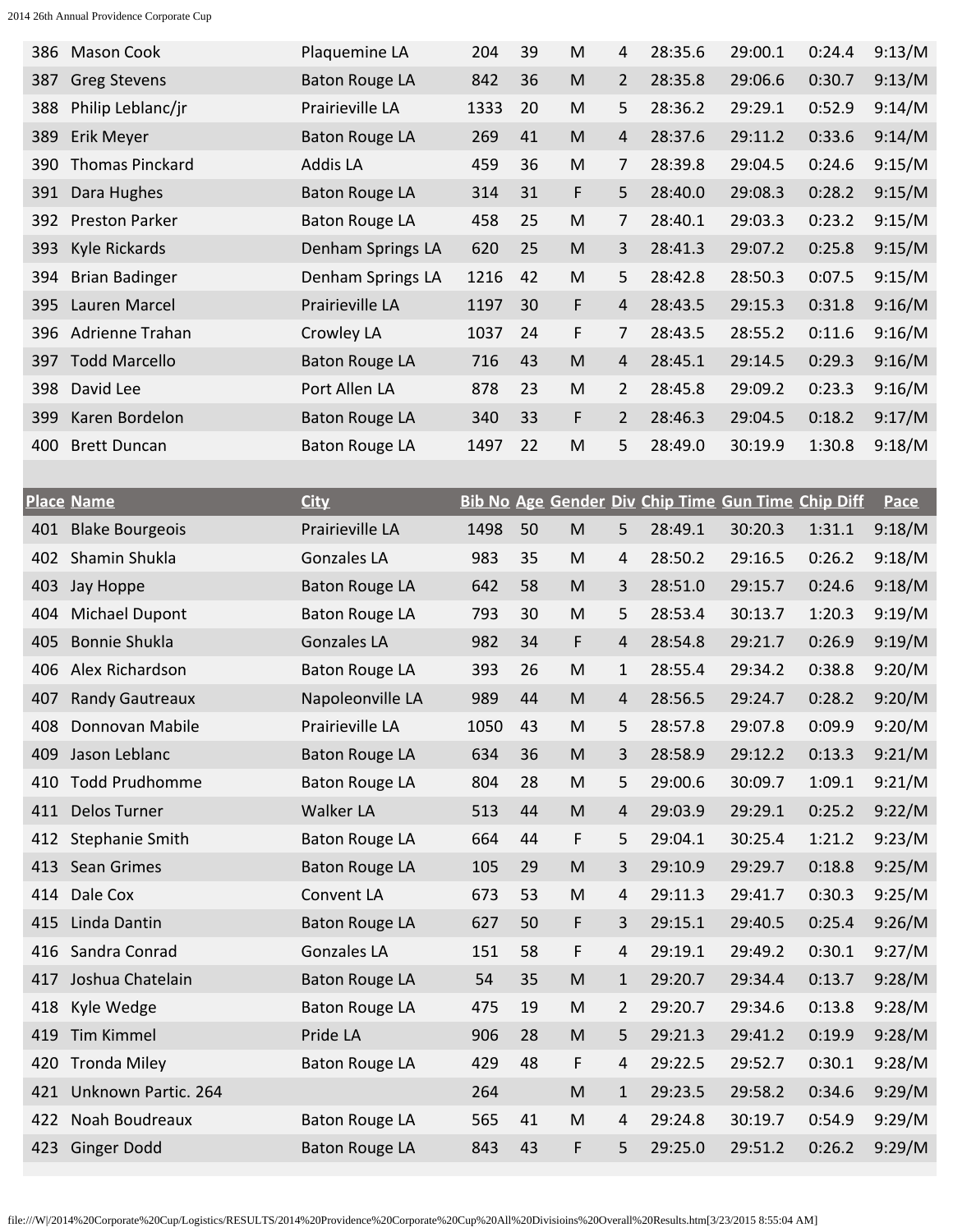| 424 | Wade Weidman            | <b>Baton Rouge LA</b> | 732  | 41    | M         | 4              | 29:25.1 | 30:10.5 | 0:45.4 | 9:29/M |
|-----|-------------------------|-----------------------|------|-------|-----------|----------------|---------|---------|--------|--------|
| 425 | Craig Derouen           | Zachary LA            | 1207 | 40    | M         | $\mathbf{1}$   | 29:25.5 | 30:00.6 | 0:35.1 | 9:29/M |
| 426 | Joshua Nguyen           | <b>Baton Rouge LA</b> | 993  | 22    | M         | 4              | 29:28.0 | 29:55.7 | 0:27.7 | 9:30/M |
| 427 | <b>Chuck McBride</b>    | <b>Baton Rouge LA</b> | 1094 | 47    | M         | 5              | 29:30.0 | 29:45.2 | 0:15.1 | 9:31/M |
| 428 | <b>Ryland Wall</b>      | <b>Baton Rouge LA</b> | 362  | 34    | M         | 5              | 29:30.7 | 30:33.2 | 1:02.5 | 9:31/M |
| 429 | Pam Posster             | <b>Baton Rouge LA</b> | 856  | 47    | F         | 7              | 29:31.5 | 30:09.2 | 0:37.7 | 9:31/M |
| 430 | Carl Stumpe             | Geismar LA            | 206  | 50    | M         | 4              | 29:32.4 | 30:13.5 | 0:41.1 | 9:32/M |
| 431 | <b>Stephen Castille</b> | <b>Gonzales LA</b>    | 1414 | 45    | M         | 4              | 29:33.2 | 29:58.1 | 0:24.9 | 9:32/M |
| 432 | Rebecca Hill            | <b>Baton Rouge LA</b> | 1437 | 22    | F         | 4              | 29:34.1 | 30:01.6 | 0:27.4 | 9:32/M |
| 433 | Emmett Slack, Jr.       | Denham Springs LA     | 621  | 38    | M         | 3              | 29:34.7 | 30:14.5 | 0:39.7 | 9:32/M |
| 434 | Paul Wiggins            | <b>Baton Rouge LA</b> | 30   | 60    | M         | 5              | 29:35.3 | 29:57.8 | 0:22.4 | 9:33/M |
| 435 | Dean Cherre             | <b>Gonzales LA</b>    | 998  | 40    | M         | 4              | 29:35.5 | 30:25.8 | 0:50.2 | 9:33/M |
| 436 | Kevin Leblanc           | <b>Addis LA</b>       | 35   | 47    | M         | 5              | 29:36.9 | 29:55.2 | 0:18.3 | 9:33/M |
| 437 | <b>Debbie Garrett</b>   | Denham Springs LA     | 865  | 54    | F         | 7              | 29:39.4 | 30:18.1 | 0:38.6 | 9:34/M |
| 438 | Michael Galloway        | <b>Baton Rouge LA</b> | 130  | 43    | M         | 3              | 29:40.1 | 29:57.4 | 0:17.2 | 9:34/M |
| 439 | <b>Charles McGirt</b>   | <b>Gonzales LA</b>    | 1443 | 53    | M         | 4              | 29:42.6 | 30:24.5 | 0:41.8 | 9:35/M |
| 440 | <b>Byron Henderson</b>  | <b>Baton Rouge LA</b> | 561  | 48    | M         | 4              | 29:42.6 | 30:05.5 | 0:22.8 | 9:35/M |
| 441 | <b>Margaret Bailey</b>  | <b>Gonzales LA</b>    | 714  | 57    | F         | 4              | 29:45.4 | 29:54.1 | 0:08.7 | 9:36/M |
| 442 | Daryl Berthelot         | St. Gabriel LA        | 1160 | 57    | M         | 5              | 29:47.1 | 30:10.7 | 0:23.6 | 9:36/M |
| 443 | <b>Wayne Hamilton</b>   | <b>Baton Rouge LA</b> | 188  | 29    | M         | 4              | 29:48.0 | 31:36.9 | 1:48.9 | 9:37/M |
| 444 | Stephen Lee             | Prairieville LA       | 992  | 24    | M         | 4              | 29:49.4 | 30:16.7 | 0:27.3 | 9:37/M |
| 445 | Eric Liimatta           | <b>Baton Rouge LA</b> | 1201 | 51    | M         | 4              | 29:51.6 | 31:52.1 | 2:00.5 | 9:38/M |
| 446 | Carolina Herrera        | <b>Baton Rouge LA</b> | 260  | 29    | F         | 4              | 29:52.4 | 30:20.5 | 0:28.1 | 9:38/M |
| 447 | <b>Terry Landry</b>     | <b>Gonzales LA</b>    | 100  | 35    | M         | 4              | 29:53.7 | 30:27.4 | 0:33.6 | 9:38/M |
| 448 | Cynthia Balfantz        | Springfield LA        | 1361 | 34    | F         | 5              | 29:54.3 | 32:21.2 | 2:26.9 | 9:39/M |
| 449 | Jenny Wu                | <b>Baton Rouge LA</b> | 1244 | 53    | F         | 5              | 29:54.9 | 30:17.9 | 0:22.9 | 9:39/M |
| 450 | Jon Bradley             | <b>Baton Rouge LA</b> | 996  | 51    | ${\sf M}$ | 4              | 29:56.5 | 30:23.7 | 0:27.2 | 9:39/M |
|     | 451 Gerald Barbay       | <b>Baton Rouge LA</b> | 652  | 43    | ${\sf M}$ | 5              | 29:57.6 | 30:15.4 | 0:17.7 | 9:40/M |
|     | 452 Shannon Orillion    | Denham Springs LA     | 517  | 27    | F         | 4              | 29:58.1 | 30:19.3 | 0:21.1 | 9:40/M |
| 453 | Karla Allen             | <b>Baton Rouge LA</b> | 515  | 34    | F         | $\overline{4}$ | 29:58.2 | 30:19.5 | 0:21.2 | 9:40/M |
|     | 454 Jacob Hebert        | Port Allen LA         | 451  | 23    | ${\sf M}$ | 2              | 30:00.0 | 30:23.5 | 0:23.4 | 9:41/M |
| 455 | Chris Decota            | <b>Baton Rouge LA</b> | 262  | 34    | ${\sf M}$ | 4              | 30:00.9 | 30:31.5 | 0:30.5 | 9:41/M |
|     | 456 Lee Anne Frederick  | <b>Baton Rouge LA</b> | 232  | 53    | F         | 3              | 30:01.7 | 30:37.2 | 0:35.4 | 9:41/M |
| 457 | Jacob Othmer            | <b>Baton Rouge LA</b> | 1543 | $1\,$ | ${\sf M}$ | $\overline{4}$ | 30:02.0 | 30:40.2 | 0:38.1 | 9:41/M |
| 458 | Laura Naden             | <b>Gonzales LA</b>    | 446  | 47    | F         | 2              | 30:03.3 | 30:23.2 | 0:19.9 | 9:42/M |
| 459 | Erin Housley            | Geismar LA            | 702  | 30    | F         | 5              | 30:06.6 | 31:07.5 | 1:00.8 | 9:43/M |
|     | 460 Luke Lee            | Port Allen LA         | 1151 | 56    | M         | 5              | 30:08.8 | 30:32.3 | 0:23.4 | 9:43/M |
| 461 | Ori Schupp              | Convent LA            | 690  | 34    | ${\sf M}$ | $\overline{4}$ | 30:09.5 | 30:35.9 | 0:26.4 | 9:44/M |
| 462 | Shelly Vige'            | Denham Springs LA     | 622  | 43    | F         | 3              | 30:09.8 | 30:36.2 | 0:26.4 | 9:44/M |
| 463 | Martha Brabston         | <b>Baton Rouge LA</b> | 199  | 50    | F         | 4              | 30:10.3 | 31:20.2 | 1:09.9 | 9:44/M |
|     |                         |                       |      |       |           |                |         |         |        |        |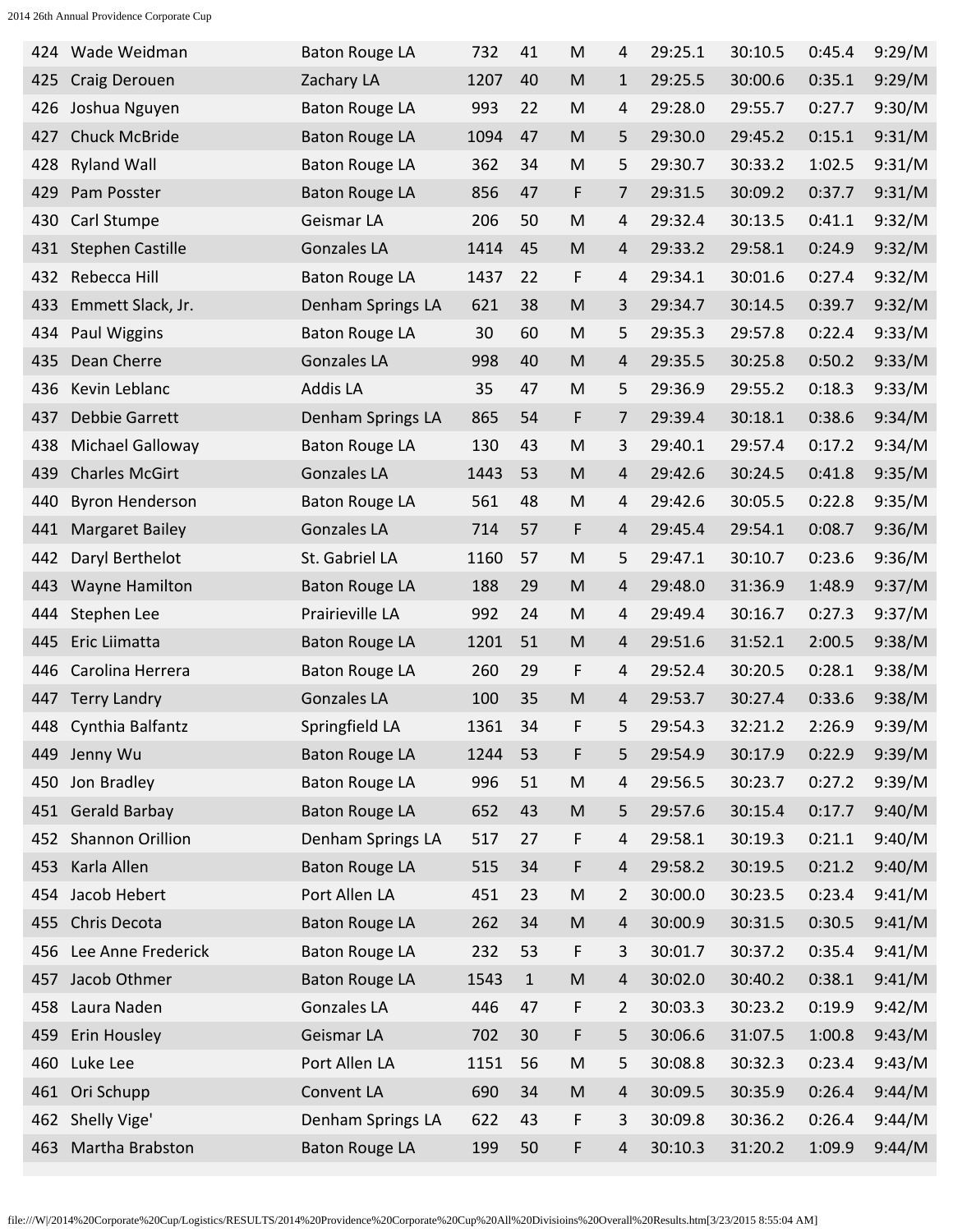| 464 | <b>Brandon Singletary</b> | Prairieville LA        | 752  | 32 | M         | 4              | 30:10.3                                            | 30:33.1 | 0:22.7 | 9:44/M      |
|-----|---------------------------|------------------------|------|----|-----------|----------------|----------------------------------------------------|---------|--------|-------------|
| 465 | Claire Major              | <b>Baton Rouge LA</b>  | 64   | 59 | F         | 5              | 30:11.8                                            | 30:15.2 | 0:03.4 | 9:44/M      |
| 466 | Evan Canzoneri            | <b>Baton Rouge LA</b>  | 631  | 26 | M         | 3              | 30:12.5                                            | 30:25.4 | 0:12.8 | 9:45/M      |
| 467 | <b>Mark Partlow</b>       | <b>Baton Rouge LA</b>  | 1397 | 44 | M         | 7              | 30:12.5                                            | 31:21.9 | 1:09.3 | 9:45/M      |
| 468 | Clayton Decoteau          | <b>Gonzales LA</b>     | 174  | 53 | M         | 5              | 30:12.9                                            | 30:18.5 | 0:05.5 | 9:45/M      |
| 469 | Jennifer Meyers           | <b>Baton Rouge LA</b>  | 1396 | 26 | F         | 7              | 30:12.9                                            | 31:22.3 | 1:09.3 | 9:45/M      |
| 470 | Nicholas Bogan            | <b>Baton Rouge LA</b>  | 474  | 27 | M         | 2              | 30:13.1                                            | 30:26.6 | 0:13.5 | 9:45/M      |
| 471 | John Hestand              | Plaquemine LA          | 389  | 46 | M         | $\mathbf{1}$   | 30:16.4                                            | 30:56.9 | 0:40.4 | 9:46/M      |
| 472 | <b>Michael Platte</b>     | <b>Baton Rouge LA</b>  | 375  | 32 | M         | 7              | 30:20.7                                            | 31:50.9 | 1:30.2 | 9:47/M      |
| 473 | Josh Renard               | <b>Baton Rouge LA</b>  | 1016 | 30 | M         | 5              | 30:20.7                                            | 31:12.1 | 0:51.4 | 9:47/M      |
| 474 | Justin Schexnayder        | St. Gabriel LA         | 889  | 27 | M         | 3              | 30:21.7                                            | 31:41.5 | 1:19.8 | 9:47/M      |
| 475 | Jordan Rowland            | <b>Baton Rouge LA</b>  | 31   | 13 | M         | 5              | 30:22.5                                            | 31:24.7 | 1:02.2 | 9:48/M      |
| 476 | Jessica Cavalier Jr.      | <b>White Castle LA</b> | 436  | 24 | F         | 2              | 30:22.9                                            | 30:51.3 | 0:28.3 | 9:48/M      |
| 477 | Ellen Braud               | <b>Baton Rouge LA</b>  | 267  | 24 | F         | 4              | 30:24.9                                            | 30:59.3 | 0:34.4 | 9:48/M      |
| 478 | Aaron Bayham              | <b>Baton Rouge LA</b>  | 270  | 29 | M         | 5              | 30:25.6                                            | 31:05.8 | 0:40.2 | 9:49/M      |
| 479 | Reed Bayham               | Prairieville LA        | 275  | 9  | M         | 5              | 30:26.3                                            | 31:06.2 | 0:39.9 | 9:49/M      |
| 480 | Marcia Weger              | <b>Baton Rouge LA</b>  | 154  | 51 | F         | 4              | 30:26.3                                            | 30:55.2 | 0:28.9 | 9:49/M      |
| 481 | Kyle Frank                | <b>Baton Rouge LA</b>  | 257  | 31 | M         | 4              | 30:30.3                                            | 31:04.6 | 0:34.2 | 9:50/M      |
| 482 | Micah Morgan              | <b>Baton Rouge LA</b>  | 1068 | 35 | M         | 5              | 30:30.5                                            | 31:31.8 | 1:01.3 | 9:50/M      |
| 483 | Darren Carmena            | Prairieville LA        | 726  | 40 | M         | 4              | 30:31.6                                            | 31:19.2 | 0:47.6 | 9:51/M      |
| 484 | <b>Rick Brewer</b>        | <b>Baton Rouge LA</b>  | 721  | 56 | M         | 4              | 30:34.2                                            | 31:19.6 | 0:45.4 | 9:52/M      |
| 485 | <b>Tracy Folse</b>        | Prairieville LA        | 92   | 39 | F         | 4              | 30:34.7                                            | 31:00.3 | 0:25.5 | 9:52/M      |
| 486 | Christina Boudreaux       | <b>Baton Rouge LA</b>  | 564  | 34 | F         | 4              | 30:35.0                                            | 31:30.2 | 0:55.1 | 9:52/M      |
| 487 | Judy Hebert               | <b>Baton Rouge LA</b>  | 1503 | 62 | F         | 5              | 30:35.1                                            | 30:51.4 | 0:16.2 | 9:52/M      |
| 488 | Clint Bankston            | <b>Baton Rouge LA</b>  | 397  | 46 | M         | 4              | 30:35.2                                            | 31:02.1 | 0:26.9 | 9:52/M      |
| 489 | James Imhoff              | <b>Gonzales LA</b>     | 1254 | 26 | ${\sf M}$ | 5              | 30:35.2                                            | 30:39.4 | 0:04.1 | 9:52/M      |
| 490 | Kenneth Oubre             | Donaldsonville LA      | 328  | 55 | ${\sf M}$ | 5              | 30:36.7                                            | 30:45.2 | 0:08.5 | 9:52/M      |
| 491 | <b>Michael Gaubert</b>    | <b>Baton Rouge LA</b>  | 1427 | 62 | ${\sf M}$ | 4              | 30:37.8                                            | 31:06.7 | 0:28.8 | 9:53/M      |
| 492 | Selimar Rivera            | Prairieville LA        | 990  | 35 | F         | 4              | 30:38.0                                            | 31:06.7 | 0:28.6 | 9:53/M      |
| 493 | Patricia Delpit           | <b>Baker LA</b>        | 597  | 45 | F         | 7              | 30:40.2                                            | 31:09.5 | 0:29.3 | 9:54/M      |
| 494 | <b>Thomas Taylor</b>      | <b>Baton Rouge LA</b>  | 382  | 30 | ${\sf M}$ | 4              | 30:42.3                                            | 32:20.6 | 1:38.3 | 9:54/M      |
| 495 | <b>Whitcomb Morris</b>    | <b>Baton Rouge LA</b>  | 45   | 74 | ${\sf M}$ | 5              | 30:44.0                                            | 31:12.5 | 0:28.5 | 9:55/M      |
|     | 496 Nicole Morello        | <b>Baton Rouge LA</b>  | 1180 | 34 | F         | 5              | 30:44.5                                            | 30:58.2 | 0:13.7 | 9:55/M      |
|     | 497 Amber Bordelon        | <b>Baton Rouge LA</b>  | 1383 | 35 | F         | 5              | 30:45.0                                            | 31:17.4 | 0:32.4 | 9:55/M      |
|     | 498 Traci Blanchard       | <b>Baton Rouge LA</b>  | 965  | 40 | F         | 5              | 30:45.5                                            | 31:48.7 | 1:03.2 | 9:55/M      |
| 499 | <b>Tiffany Hopper</b>     | Convent LA             | 680  | 31 | F         | 4              | 30:46.5                                            | 31:11.3 | 0:24.7 | 9:55/M      |
|     | 500 Vic Cross             | <b>Gonzales LA</b>     | 1547 | 56 | ${\sf M}$ | 5              | 30:47.3                                            | 32:09.8 | 1:22.5 | 9:56/M      |
|     |                           |                        |      |    |           |                |                                                    |         |        |             |
|     | <b>Place Name</b>         | <b>City</b>            |      |    |           |                | Bib No Age Gender Div Chip Time Gun Time Chip Diff |         |        | <b>Pace</b> |
|     | 501 Joyce Gravois         | <b>Baton Rouge LA</b>  | 1058 | 25 | F         | $\overline{4}$ | 30:47.7                                            | 31:47.7 | 0:59.9 | 9:56/M      |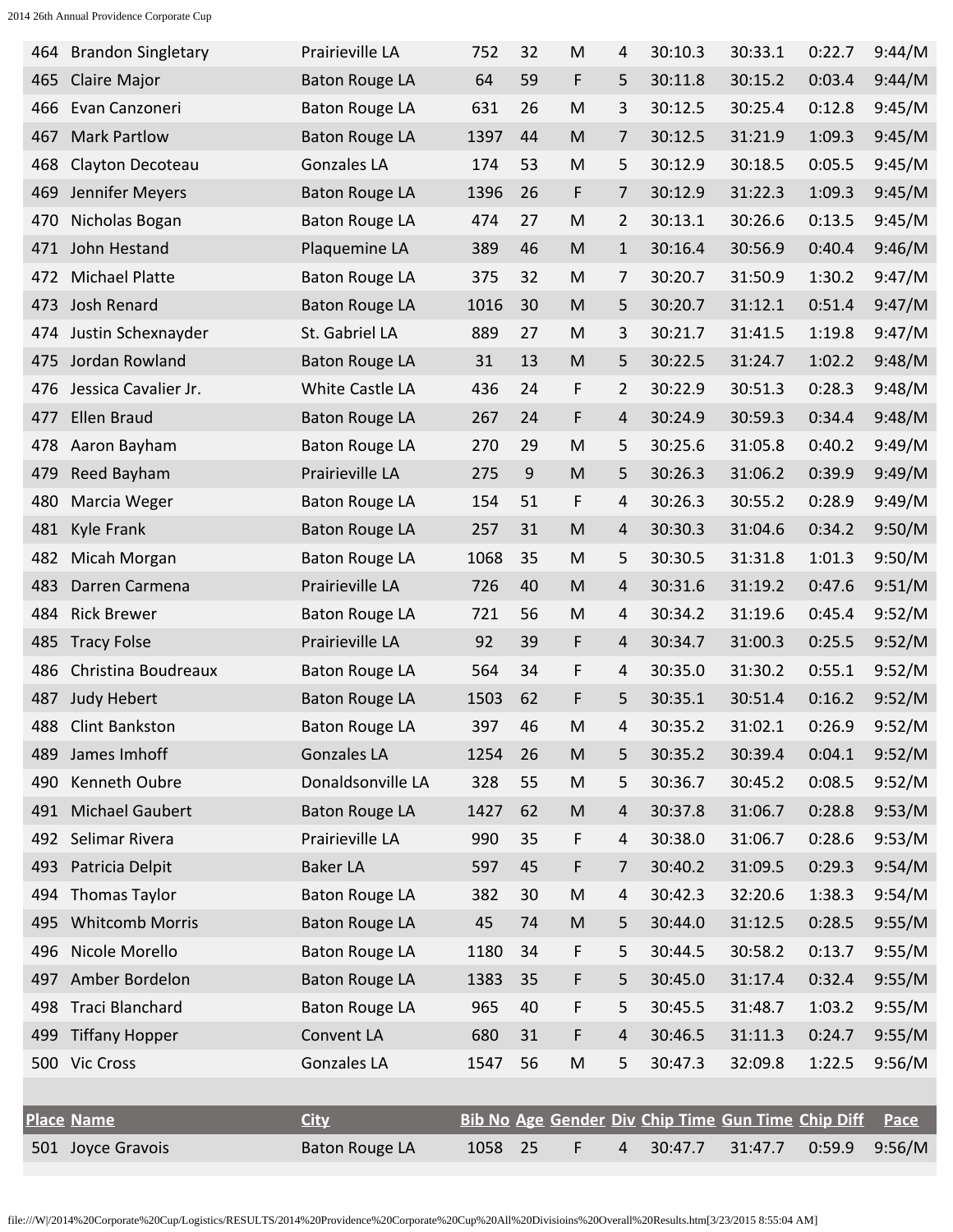| 502 | Kristin Nowlin         | <b>Baker LA</b>       | 1535 | 32 | F         | 4              | 30:48.7 | 31:11.3 | 0:22.6 | 9:56/M  |
|-----|------------------------|-----------------------|------|----|-----------|----------------|---------|---------|--------|---------|
| 503 | <b>Trevor Kirksey</b>  | <b>Baton Rouge LA</b> | 1142 | 19 | M         | 5              | 30:51.5 | 30:56.2 | 0:04.7 | 9:57/M  |
| 504 | Mark Weeks             | <b>Baton Rouge LA</b> | 102  | 45 | M         | 4              | 30:52.8 | 31:38.7 | 0:45.9 | 9:57/M  |
| 505 | Sash Cavin             | <b>Baton Rouge LA</b> | 1415 | 43 | F         | 4              | 30:53.2 | 31:16.7 | 0:23.5 | 9:58/M  |
| 506 | Nelida Herrera         | Prairieville LA       | 60   | 23 | F         | 1              | 30:55.2 | 31:23.5 | 0:28.3 | 9:58/M  |
| 507 | Kim Thickman           | Denham Springs LA     | 134  | 39 | F         | 3              | 30:55.7 | 31:13.1 | 0:17.4 | 9:58/M  |
| 508 | Grace Johnson          | <b>Baton Rouge LA</b> | 1124 | 64 | F         | 5              | 30:58.4 | 32:13.3 | 1:14.8 | 9:59/M  |
| 509 | <b>William Walters</b> | Geismar LA            | 122  | 43 | M         | 3              | 30:58.8 | 31:17.4 | 0:18.6 | 9:59/M  |
| 510 | <b>Kelly Marks</b>     | Port Allen LA         | 1485 | 15 | F         | 5              | 30:59.7 | 31:15.2 | 0:15.5 | 10:00/M |
| 511 | Nicole Hernandez       | Port Allen LA         | 876  | 26 | F         | 2              | 31:01.3 | 31:24.2 | 0:22.9 | 10:00/M |
| 512 | Jim Rieger             | Walker LA             | 1307 | 32 | M         | 2              | 31:03.7 | 31:15.4 | 0:11.6 | 10:01/M |
| 513 | <b>Geoff Willson</b>   | <b>Baton Rouge LA</b> | 1020 | 32 | M         | 5              | 31:05.7 | 32:08.4 | 1:02.7 | 10:02/M |
| 514 | Colin Cobb             | Gonzales LA           | 1209 | 46 | M         | 4              | 31:05.7 | 32:16.5 | 1:10.8 | 10:02/M |
| 515 | Andre' Romero          | <b>Baton Rouge LA</b> | 472  | 20 | F         | $\overline{2}$ | 31:06.4 | 31:20.7 | 0:14.3 | 10:02/M |
| 516 | Willing Liimatta       | <b>Baton Rouge LA</b> | 1202 | 56 | F         | 5              | 31:07.1 | 31:43.2 | 0:36.1 | 10:02/M |
| 517 | <b>Bonnie Pittman</b>  | St. Francisville LA   | 1134 | 47 | F         | 5              | 31:07.4 | 31:22.1 | 0:14.7 | 10:02/M |
| 518 | Darius Williams        | <b>Baton Rouge LA</b> | 1420 | 41 | M         | 4              | 31:09.2 | 31:29.7 | 0:20.5 | 10:03/M |
| 519 | Debbie Lorenzo         | <b>Baton Rouge LA</b> | 1177 | 50 | F         | 5              | 31:09.9 | 31:42.5 | 0:32.6 | 10:03/M |
| 520 | Rhonda Willis          | Denham Springs LA     | 86   | 41 | F         | 4              | 31:10.1 | 31:43.8 | 0:33.6 | 10:03/M |
|     | 521 Nhi Tran           | <b>Baton Rouge LA</b> | 666  | 27 | F         | 5              | 31:15.3 | 32:01.5 | 0:46.2 | 10:05/M |
| 522 | Sarah Sotite           | <b>Baton Rouge LA</b> | 1237 | 31 | F         | 5              | 31:15.4 | 32:04.1 | 0:48.7 | 10:05/M |
| 523 | Tommy Pittari          | Couvington LA         | 751  | 27 | M         | 4              | 31:15.9 | 31:39.3 | 0:23.4 | 10:05/M |
| 524 | Anthony Washington     | <b>Baton Rouge LA</b> | 1235 | 15 | M         | 5              | 31:16.9 | 32:25.7 | 1:08.7 | 10:05/M |
|     | 525 Roxan Kraft        | Geismar LA            | 1003 | 50 | F         | 4              | 31:17.0 | 32:00.2 | 0:43.2 | 10:05/M |
|     | 526 Steve Capps        | <b>Baton Rouge LA</b> | 1433 | 56 | M         | 4              | 31:18.6 | 31:55.5 | 0:36.9 | 10:06/M |
|     | 527 Nhan Truong        | <b>Baton Rouge LA</b> | 1341 | 48 | ${\sf M}$ | 5              | 31:18.6 | 32:34.7 | 1:16.1 | 10:06/M |
| 528 | David Honeycutt        | <b>Baton Rouge LA</b> | 131  | 54 | M         | 3              | 31:19.2 | 31:19.2 |        | 10:06/M |
| 529 | <b>Fran Capps</b>      | <b>Baton Rouge LA</b> | 1432 | 51 | F         | 4              | 31:19.3 | 31:55.2 | 0:35.9 | 10:06/M |
| 530 | Laura Faulkner         | <b>Baton Rouge LA</b> | 266  | 44 | F         | 4              | 31:23.3 | 31:23.3 |        | 10:07/M |
| 531 | Kelli Cox              | Zachary LA            | 814  | 37 | F         | 5              | 31:24.1 | 33:19.4 | 1:55.3 | 10:08/M |
| 532 | Doug Picou             | <b>Baton Rouge LA</b> | 404  | 54 | M         | 4              | 31:28.0 | 31:59.2 | 0:31.1 | 10:09/M |
| 533 | Karen Vornkahl         | <b>Baton Rouge LA</b> | 213  | 57 | F         | 5.             | 31:28.8 | 31:45.2 | 0:16.3 | 10:09/M |
|     | 534 Angie Marks        | <b>Baton Rouge LA</b> | 315  | 48 | F         | 5              | 31:29.2 | 31:44.4 | 0:15.1 | 10:09/M |
| 535 | Michael Sommer         | Denham Springs LA     | 26   | 54 | ${\sf M}$ | 5              | 31:29.3 | 31:42.2 | 0:12.8 | 10:09/M |
|     | 536 London Sommer      | Denham Springs LA     | 370  | 19 | F         | 5              | 31:29.6 | 31:42.2 | 0:12.6 | 10:09/M |
| 537 | Dean Fitch             | <b>Baton Rouge LA</b> | 1352 | 59 | M         | 5              | 31:30.4 | 32:52.9 | 1:22.4 | 10:10/M |
| 538 | Kinzhi Zhang           | <b>Baton Rouge LA</b> | 1487 | 45 | F         | 5              | 31:31.3 | 32:06.8 | 0:35.5 | 10:10/M |
| 539 | Alda Arceneaux         | St. Amant LA          | 331  | 33 | F         | 5              | 31:31.9 | 31:48.7 | 0:16.7 | 10:10/M |
| 540 | Pamela Walsh           | Port Allen LA         | 1342 | 63 | F         | 5              | 31:33.8 | 33:24.7 | 1:50.9 | 10:11/M |
|     | 541 Perry Lopez        | <b>Baton Rouge LA</b> | 1269 | 53 | M         | 5              | 31:34.8 | 32:04.2 | 0:29.3 | 10:11/M |
|     |                        |                       |      |    |           |                |         |         |        |         |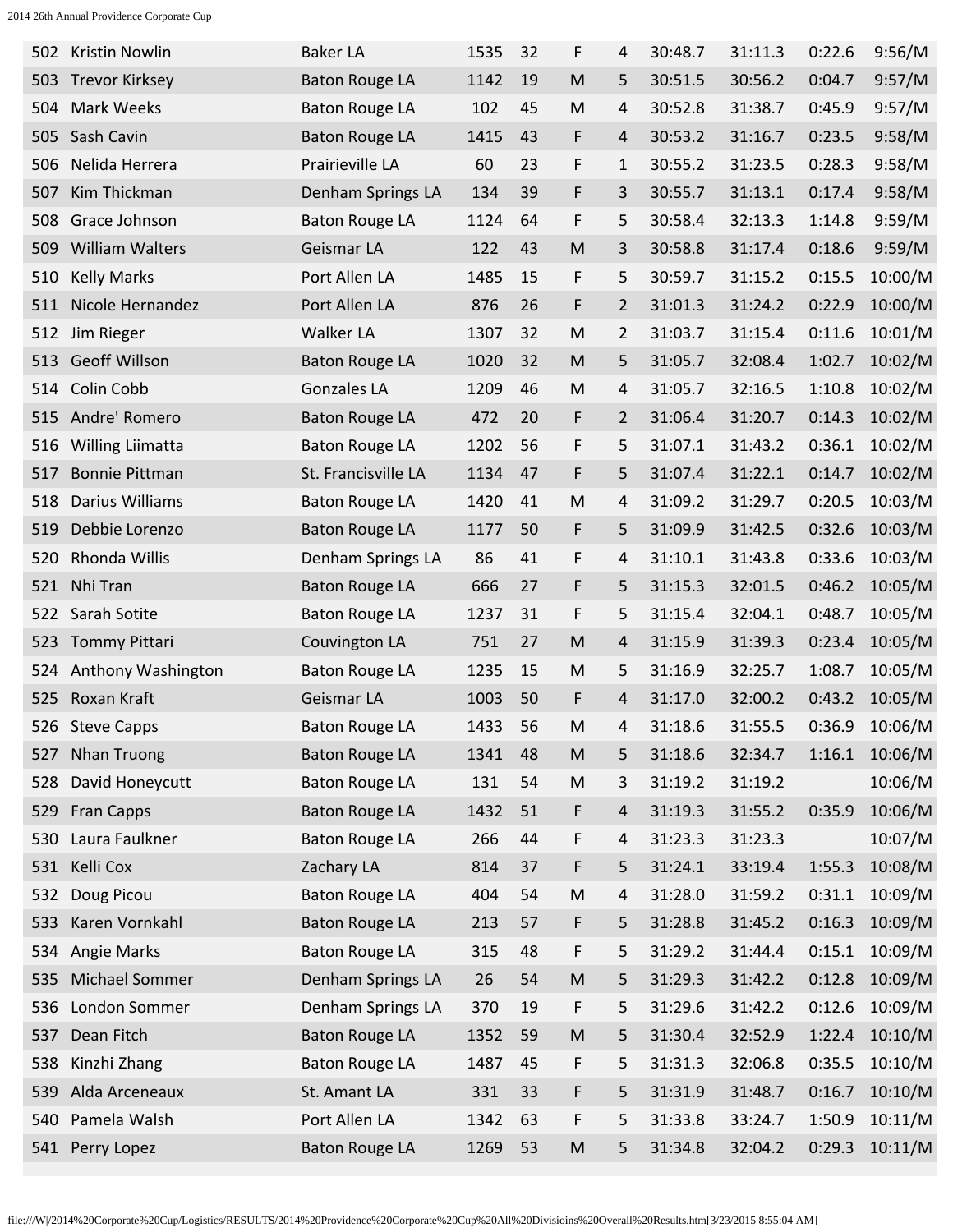| 542 | <b>Chris Foster</b>       | Denham Springs LA           | 88   | 36 | M                                                                                                          | 4 | 31:35.2 | 32:01.1 | 0:25.8 | 10:11/M |
|-----|---------------------------|-----------------------------|------|----|------------------------------------------------------------------------------------------------------------|---|---------|---------|--------|---------|
| 543 | Jordan Crawford           | <b>Baton Rouge LA</b>       | 1069 | 24 | M                                                                                                          | 5 | 31:35.7 | 32:38.3 | 1:02.5 | 10:11/M |
| 544 | Jennifer Harris           | <b>Baton Rouge LA</b>       | 310  | 49 | F                                                                                                          | 5 | 31:36.3 | 32:03.8 | 0:27.4 | 10:12/M |
| 545 | Tim Bergeron              | Plaquemine LA               | 334  | 35 | M                                                                                                          | 5 | 31:37.3 | 32:18.3 | 0:40.9 | 10:12/M |
| 546 | Justin Ator               | <b>Baton Rouge LA</b>       | 1275 | 28 | M                                                                                                          | 1 | 31:38.2 | 32:34.1 | 0:55.8 | 10:12/M |
| 547 | Adrienne Ledet            | <b>Baton Rouge LA</b>       | 1224 | 29 | F                                                                                                          | 5 | 31:41.0 | 32:29.2 | 0:48.1 | 10:13/M |
| 548 | Jannika Anttila           | <b>Greenwell Springs LA</b> | 1027 | 17 | F                                                                                                          | 5 | 31:42.6 | 32:34.1 | 0:51.4 | 10:14/M |
| 549 | Mistie Kiger              | <b>Baton Rouge LA</b>       | 487  | 38 | F                                                                                                          | 2 | 31:42.9 | 32:07.4 | 0:24.4 | 10:14/M |
| 550 | Joey Verrett              | Prairieville LA             | 810  | 37 | M                                                                                                          | 5 | 31:43.6 | 32:57.3 | 1:13.7 | 10:14/M |
| 551 | Robert Schexnailder       | Prairieville LA             | 727  | 25 | M                                                                                                          | 4 | 31:47.8 | 32:18.6 | 0:30.7 | 10:15/M |
| 552 | Candie Fontenot           | <b>Baton Rouge LA</b>       | 1248 | 22 | F                                                                                                          | 5 | 31:48.9 | 32:31.2 | 0:42.3 | 10:15/M |
| 553 | Tim Dubnansky             | <b>Baton Rouge LA</b>       | 115  | 38 | M                                                                                                          | 5 | 31:48.9 | 32:31.8 | 0:42.9 | 10:15/M |
| 554 | Jason Crain               | <b>Baton Rouge LA</b>       | 1013 | 40 | M                                                                                                          | 5 | 31:49.7 | 32:14.3 | 0:24.6 | 10:16/M |
| 555 | Chris Hernandez           | <b>Baton Rouge LA</b>       | 1365 | 24 | M                                                                                                          | 3 | 31:54.0 | 33:17.5 | 1:23.4 | 10:17/M |
| 556 | Kim East                  | Jackson LA                  | 1173 | 50 | F                                                                                                          | 5 | 31:55.0 | 32:15.5 | 0:20.5 | 10:18/M |
| 557 | Pam Shaffer               | Prairieville LA             | 98   | 51 | F                                                                                                          | 4 | 31:58.0 | 32:51.2 | 0:53.1 | 10:19/M |
| 558 | Robert Allen Doerr        | <b>Baton Rouge LA</b>       | 185  | 46 | M                                                                                                          | 4 | 32:04.4 | 32:19.6 | 0:15.1 | 10:21/M |
| 559 | <b>Catherine Newsome</b>  | <b>Baton Rouge LA</b>       | 248  | 29 | F                                                                                                          | 7 | 32:04.4 | 32:22.3 | 0:17.9 | 10:21/M |
| 560 | Ann Wills                 | <b>Ethel LA</b>             | 1448 | 54 | F                                                                                                          | 4 | 32:04.6 | 32:25.3 | 0:20.7 | 10:21/M |
| 561 | <b>Kurt Vance</b>         | <b>Baton Rouge LA</b>       | 1500 | 33 | M                                                                                                          | 5 | 32:06.8 | 32:18.2 | 0:11.3 | 10:21/M |
| 562 | Tam Nguyen                | <b>Baton Rouge LA</b>       | 464  | 27 | M                                                                                                          | 3 | 32:08.3 | 32:45.2 | 0:36.9 | 10:22/M |
| 563 | <b>Courtney Rowe</b>      | <b>Baton Rouge LA</b>       | 528  | 23 | F                                                                                                          | 5 | 32:12.0 | 32:29.7 | 0:17.7 | 10:23/M |
| 564 | Chet Ferachi              | Plaquemine LA               | 818  | 33 | M                                                                                                          | 5 | 32:13.2 | 33:32.8 | 1:19.6 | 10:24/M |
| 565 | <b>Travis Schexnaydre</b> | <b>Baton Rouge LA</b>       | 1509 | 39 | M                                                                                                          | 5 | 32:14.8 | 32:41.7 | 0:26.8 | 10:24/M |
| 566 | <b>Matthew Malphurs</b>   | Metairie LA                 | 169  | 21 | M                                                                                                          | 5 | 32:20.5 | 33:08.2 | 0:47.7 | 10:26/M |
| 567 | Sai Eddanapudi            | <b>Baton Rouge LA</b>       | 1554 | 36 | M                                                                                                          | 7 | 32:21.3 | 33:01.9 | 0:40.6 | 10:26/M |
| 568 | Suzanne Vaughan           | Zachary LA                  | 40   | 38 | F                                                                                                          | 5 | 32:21.9 | 33:23.7 | 1:01.7 | 10:26/M |
| 569 | Debbie Coleman            | <b>Baton Rouge LA</b>       | 441  | 34 | F                                                                                                          | 2 | 32:22.9 | 32:44.5 | 0:21.6 | 10:26/M |
| 570 | Janice Burdette           | <b>Baton Rouge LA</b>       | 453  | 62 | F                                                                                                          | 2 | 32:24.4 | 32:44.3 | 0:19.9 | 10:27/M |
| 571 | Linh Tran                 | <b>Baton Rouge LA</b>       | 455  | 33 | M                                                                                                          | 2 | 32:24.7 | 32:44.5 | 0:19.7 | 10:27/M |
| 572 | Darian Holder             | Matairie LA                 | 1521 | 13 | ${\sf M}$                                                                                                  | 5 | 32:25.5 | 32:55.4 | 0:29.8 | 10:27/M |
| 573 | <b>Charles Bopp</b>       | <b>Baton Rouge LA</b>       | 384  | 43 | $\mathsf{M}% _{T}=\mathsf{M}_{T}\!\left( a,b\right) ,\ \mathsf{M}_{T}=\mathsf{M}_{T}\!\left( a,b\right) ,$ | 4 | 32:25.6 | 34:09.2 | 1:43.6 | 10:27/M |
| 574 | <b>Scott Halphen</b>      | Convent LA                  | 676  | 55 | M                                                                                                          | 4 | 32:27.7 | 33:16.6 | 0:48.8 | 10:28/M |
| 575 | Natalie Wadsworth         | <b>Baton Rouge LA</b>       | 826  | 29 | F                                                                                                          | 5 | 32:28.6 | 33:30.6 | 1:01.9 | 10:28/M |
| 576 | Richard Ishikawa          | <b>Baton Rouge LA</b>       | 909  | 53 | M                                                                                                          | 3 | 32:29.3 | 33:57.5 | 1:28.1 | 10:29/M |
| 577 | <b>Richard Holder</b>     | Metairie LA                 | 1522 | 41 | M                                                                                                          | 5 | 32:29.5 | 32:57.7 | 0:28.1 | 10:29/M |
| 578 | Roger Wilhelmi            | <b>Baton Rouge LA</b>       | 425  | 23 | M                                                                                                          | 7 | 32:30.5 | 33:01.1 | 0:30.5 | 10:29/M |
| 579 | Caleb Soileau             | <b>Baton Rouge LA</b>       | 1242 | 32 | M                                                                                                          | 5 | 32:31.6 | 32:51.3 | 0:19.6 | 10:29/M |
| 580 | Tikila Arnold             | <b>Baton Rouge LA</b>       | 81   | 37 | F                                                                                                          | 5 | 32:32.6 | 33:23.5 | 0:50.8 | 10:30/M |
| 581 | <b>Patrick Mickal</b>     | <b>Baton Rouge LA</b>       | 344  | 40 | M                                                                                                          | 2 | 32:33.3 | 33:59.5 | 1:26.2 | 10:30/M |
|     |                           |                             |      |    |                                                                                                            |   |         |         |        |         |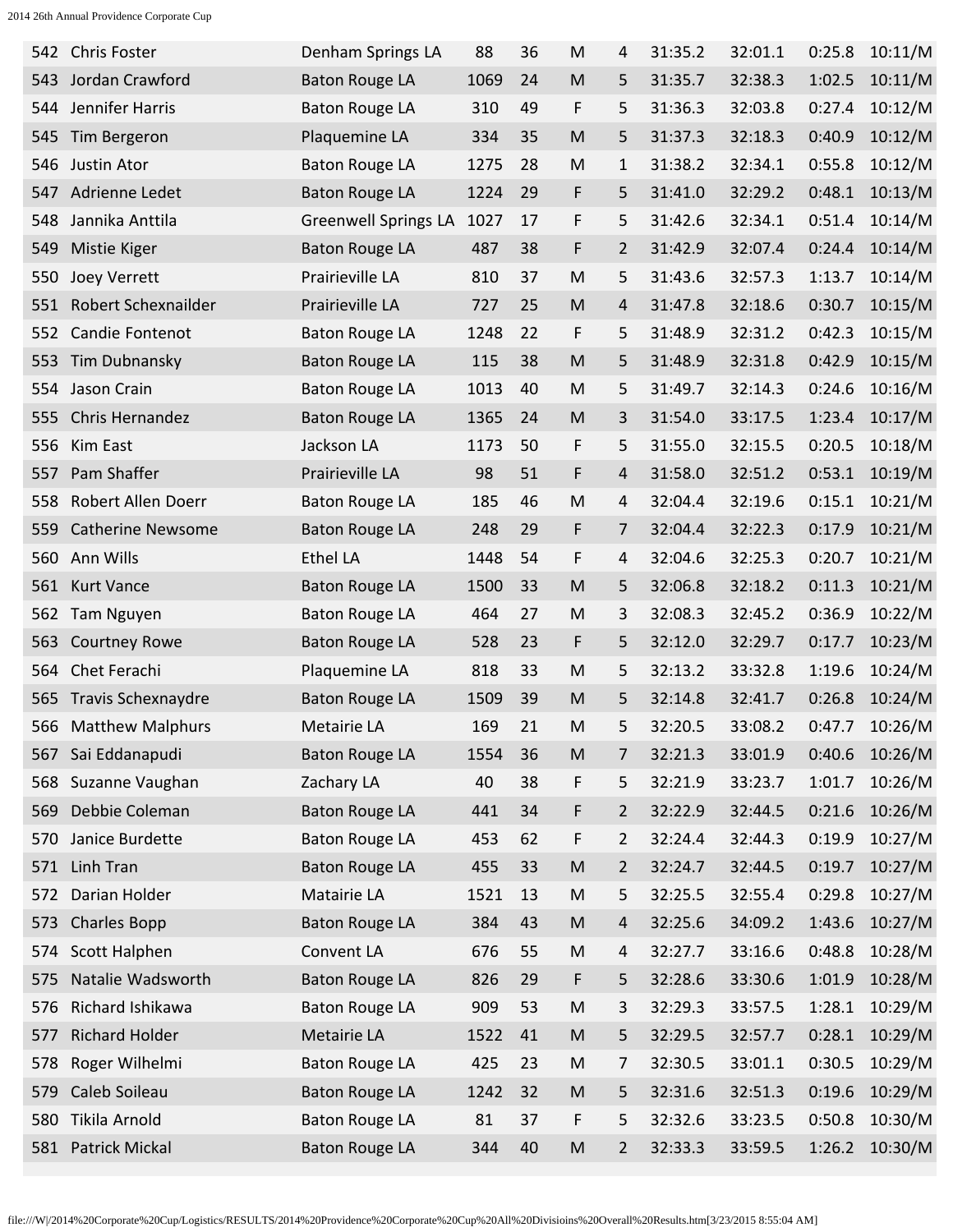| 582 | Daniela Chona           | <b>Baton Rouge LA</b> | 424          | 23 | F | 7 | 32:33.6 | 33:03.7 | 0:30.1 | 10:30/M |
|-----|-------------------------|-----------------------|--------------|----|---|---|---------|---------|--------|---------|
| 583 | Surell McBride          | Prairieville LA       | 800          | 27 | F | 5 | 32:34.1 | 33:35.4 | 1:01.2 | 10:30/M |
| 584 | <b>Anton Schwartz</b>   | Prairieville LA       | 981          | 38 | M | 7 | 32:35.7 | 34:47.9 | 2:12.2 | 10:31/M |
| 585 | Joel Horn               | Zachary LA            | 462          | 38 | M | 3 | 32:35.8 | 33:13.5 | 0:37.7 | 10:31/M |
| 586 | <b>Christy Cavalier</b> | Pierre Part LA        | 788          | 36 | F | 5 | 32:38.2 | 32:45.9 | 0:07.7 | 10:32/M |
| 587 | John "boo" Langlois     | <b>Baton Rouge LA</b> | 1211         | 65 | M | 4 | 32:38.8 | 33:13.5 | 0:34.6 | 10:32/M |
| 588 | Scott Lerch             | <b>Baton Rouge LA</b> | 1426         | 32 | M | 4 | 32:39.7 | 33:00.5 | 0:20.7 | 10:32/M |
| 589 | Pamela Lerch            | <b>Baton Rouge LA</b> | 1425         | 39 | F | 4 | 32:39.8 | 33:00.5 | 0:20.7 | 10:32/M |
| 590 | <b>Bart Lambert</b>     | Prairieville LA       | 723          | 51 | M | 4 | 32:39.8 | 33:11.1 | 0:31.2 | 10:32/M |
| 591 | Pat Moore               | <b>Baton Rouge LA</b> | 380          | 59 | M | 4 | 32:40.0 | 34:22.9 | 1:42.9 | 10:32/M |
| 592 | <b>Diamond Bivins</b>   | <b>Baton Rouge LA</b> | 696          | 25 | F | 3 | 32:41.1 | 33:39.7 | 0:58.6 | 10:33/M |
| 593 | Shauna Link             | Geismar LA            | 3            | 34 | F | 5 | 32:43.3 | 33:46.7 | 1:03.3 | 10:33/M |
| 594 | Sarah Gravois           | <b>Baton Rouge LA</b> | 1038         | 24 | F | 5 | 32:48.1 | 33:53.7 | 1:05.6 | 10:35/M |
| 595 | Michael Trahan          | <b>Baton Rouge LA</b> | 1049         | 24 | M | 5 | 32:48.2 | 33:53.3 | 1:05.1 | 10:35/M |
| 596 | <b>Bill Grimley</b>     | <b>Baton Rouge LA</b> | $\mathbf{1}$ | 65 | M | 5 | 32:49.5 | 33:12.7 | 0:23.1 | 10:35/M |
| 597 | Denise Beadle           | Geismar LA            | 1079         | 41 | F | 7 | 32:50.5 | 33:17.4 | 0:26.9 | 10:35/M |
| 598 | Kim Strong              | Prairieville LA       | 1080         | 41 | F | 7 | 32:51.3 | 33:17.6 | 0:26.3 | 10:36/M |
| 599 | Raina Brown             | <b>Baton Rouge LA</b> | 401          | 28 | F | 4 | 32:51.7 | 33:23.9 | 0:32.1 | 10:36/M |
| 600 | Rebecca Williams        | <b>Baton Rouge LA</b> | 145          | 26 | F | 5 | 32:52.2 | 33:29.7 | 0:37.5 | 10:36/M |
|     |                         |                       |              |    |   |   |         |         |        |         |

|     | <b>Place Name</b>      | <b>City</b>           |      |    |   |              |         | <b>Bib No Age Gender Div Chip Time Gun Time Chip Diff</b> |        | Pace    |
|-----|------------------------|-----------------------|------|----|---|--------------|---------|-----------------------------------------------------------|--------|---------|
|     | 601 Sandra Cummings    | <b>Walker LA</b>      | 1071 | 37 | F | 5            | 32:55.2 | 34:04.2                                                   | 1:08.9 | 10:37/M |
| 602 | <b>Todd Cummings</b>   | <b>Walker LA</b>      | 335  | 36 | M | 5            | 32:55.4 | 34:04.7                                                   | 1:09.3 | 10:37/M |
| 603 | Latisha Mire           | Prairieville LA       | 1228 | 41 | F | 5            | 32:56.5 | 33:49.7                                                   | 0:53.2 | 10:37/M |
| 604 | Sarah Thomas           | <b>Baton Rouge LA</b> | 317  | 30 | F | 5            | 32:57.0 | 33:48.3                                                   | 0:51.3 | 10:38/M |
| 605 | Joseph Jarreau         | St. Amant LA          | 1424 | 55 | M | 4            | 32:58.4 | 33:28.2                                                   | 0:29.7 | 10:38/M |
| 606 | Aaron Hollander        | <b>Baton Rouge LA</b> | 576  | 41 | M | 2            | 33:01.4 | 33:40.7                                                   | 0:39.3 | 10:39/M |
| 607 | <b>Tiffany Skinner</b> | Convent LA            | 691  | 34 | F | 4            | 33:02.1 | 33:17.7                                                   | 0:15.6 | 10:39/M |
| 608 | <b>Belinda Oubre</b>   | Donaldsonville LA     | 327  | 51 | F | 5            | 33:04.2 | 33:12.5                                                   | 0:08.2 | 10:40/M |
| 609 | Janae Verrett          | Prairieville LA       | 809  | 34 | F | 5            | 33:04.8 | 34:18.2                                                   | 1:13.4 | 10:40/M |
| 610 | <b>Patrick McCants</b> | <b>Baton Rouge LA</b> | 1101 | 36 | M | 5            | 33:07.6 | 34:59.5                                                   | 1:51.8 | 10:41/M |
| 611 | <b>Brian Carey</b>     | Geismar LA            | 14   | 41 | M | 3            | 33:08.0 | 33:27.7                                                   | 0:19.6 | 10:41/M |
| 612 | Camie Wall             | <b>Baton Rouge LA</b> | 347  | 40 | F | 2            | 33:09.1 | 34:11.2                                                   | 1:02.1 | 10:42/M |
| 613 | Dana Blackburn         | <b>Baton Rouge LA</b> | 1053 | 51 | F | 5            | 33:11.5 | 34:12.1                                                   | 1:00.5 | 10:42/M |
| 614 | Todd Schexnayder       | <b>Baton Rouge LA</b> | 1233 | 55 | M | 5            | 33:12.0 | 33:44.5                                                   | 0:32.4 | 10:43/M |
| 615 | <b>Thomas Montz</b>    | <b>Baton Rouge LA</b> | 1206 | 26 | M | $\mathbf{1}$ | 33:14.3 | 33:53.9                                                   | 0:39.6 | 10:43/M |
| 616 | Caroline Garcia        | <b>Baton Rouge LA</b> | 864  | 25 | F | 3            | 33:20.8 | 33:58.7                                                   | 0:37.9 | 10:45/M |
| 617 | Mark Ezell             | <b>Baton Rouge LA</b> | 1052 | 49 | M | 5            | 33:21.8 | 33:52.7                                                   | 0:30.9 | 10:45/M |
| 618 | Jeff Roedel            | <b>Baton Rouge LA</b> | 532  | 34 | M | 5            | 33:22.6 | 35:00.5                                                   | 1:37.8 | 10:46/M |
| 619 | Jordan Housley         | <b>Baton Rouge LA</b> | 698  | 32 | M | 3            | 33:24.3 | 34:25.7                                                   | 1:01.4 | 10:46/M |

file:///W|/2014%20Corporate%20Cup/Logistics/RESULTS/2014%20Providence%20Corporate%20Cup%20All%20Divisioins%20Overall%20Results.htm[3/23/2015 8:55:04 AM]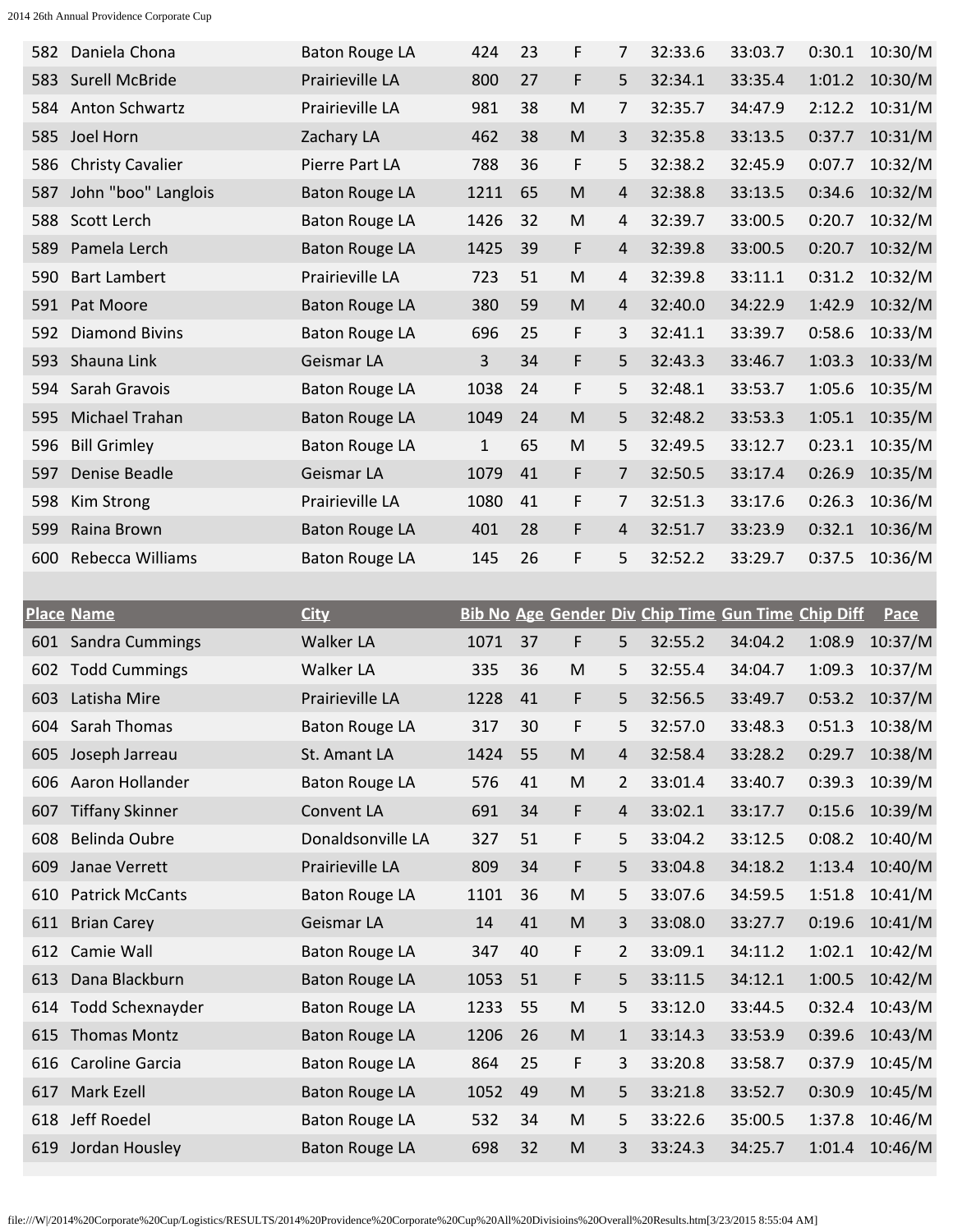| 620 | Steven Tufaro            | <b>Baton Rouge LA</b>       | 411  | 23             | M                                                                                                          | 4 | 33:25.4 | 33:57.2 | 0:31.7 | 10:47/M |
|-----|--------------------------|-----------------------------|------|----------------|------------------------------------------------------------------------------------------------------------|---|---------|---------|--------|---------|
| 621 | Elizabeth Devine         | Geismar LA                  | 11   | 24             | F                                                                                                          | 3 | 33:28.8 | 34:05.7 | 0:36.9 | 10:48/M |
| 622 | Ken Blanchard            | <b>Baton Rouge LA</b>       | 1600 | 84             | M                                                                                                          | 5 | 33:30.1 | 33:50.7 | 0:20.6 | 10:48/M |
| 623 | Rhonda Hilliard          | <b>Baton Rouge LA</b>       | 771  | 45             | F                                                                                                          | 7 | 33:37.4 | 34:17.8 | 0:40.4 | 10:51/M |
| 624 | Jordan Brown             | <b>Gonzales LA</b>          | 960  | 10             | F                                                                                                          | 5 | 33:39.4 | 34:18.4 | 0:38.9 | 10:51/M |
| 625 | Dawn Brown               | <b>Gonzales LA</b>          | 918  | 36             | F                                                                                                          | 3 | 33:40.0 | 34:18.5 | 0:38.5 | 10:52/M |
| 626 | Andrew Brown             | <b>Baton Rouge LA</b>       | 1407 | 37             | M                                                                                                          | 5 | 33:40.5 | 34:53.2 | 1:12.6 | 10:52/M |
| 627 | Jordan Melara            | <b>Baton Rouge LA</b>       | 536  | 11             | M                                                                                                          | 5 | 33:40.9 | 34:42.1 | 1:01.1 | 10:52/M |
| 628 | <b>Gary Devall</b>       | <b>Baton Rouge LA</b>       | 733  | 51             | M                                                                                                          | 4 | 33:42.9 | 34:27.6 | 0:44.6 | 10:52/M |
| 629 | <b>Thomas Ayers</b>      | <b>Greenwell Springs LA</b> | 427  | 50             | M                                                                                                          | 5 | 33:43.4 | 34:35.9 | 0:52.4 | 10:53/M |
| 630 | <b>Milain Marcel</b>     | Prairieville LA             | 1204 | 10             | F                                                                                                          | 5 | 33:43.4 | 34:17.2 | 0:33.7 | 10:53/M |
| 631 | Amanda Majeau            | Ponchatoula LA              | 761  | 19             | F                                                                                                          | 5 | 33:43.5 | 33:56.4 | 0:12.8 | 10:53/M |
| 632 | Gage Booty               | <b>Greenwell Springs LA</b> | 1381 | $\overline{7}$ | M                                                                                                          | 5 | 33:44.5 | 34:18.3 | 0:33.8 | 10:53/M |
| 633 | <b>Allison Brown</b>     | Prairieville LA             | 353  | 35             | F                                                                                                          | 5 | 33:46.0 | 34:28.4 | 0:42.4 | 10:54/M |
| 634 | John Greg Nesmith        | Prairieville LA             | 1143 | 45             | M                                                                                                          | 5 | 33:47.3 | 34:28.3 | 0:40.9 | 10:54/M |
| 635 | Kathryn Lynch            | <b>Baton Rouge LA</b>       | 414  | 29             | F                                                                                                          | 4 | 33:48.0 | 34:26.7 | 0:38.7 | 10:54/M |
| 636 | <b>Blye Allen</b>        | <b>Baton Rouge LA</b>       | 448  | 22             | M                                                                                                          | 2 | 33:49.1 | 34:09.9 | 0:20.7 | 10:55/M |
| 637 | Kristina Cusick          | Prairieville LA             | 1305 | 45             | F                                                                                                          | 5 | 33:49.5 | 34:16.3 | 0:26.8 | 10:55/M |
| 638 | <b>Gene Stevens</b>      | Plaquemine LA               | 1393 | 32             | M                                                                                                          | 7 | 33:50.2 | 35:11.7 | 1:21.5 | 10:55/M |
| 639 | Laura Taylor             | <b>Baton Rouge LA</b>       | 9    | 26             | F                                                                                                          | 7 | 33:52.2 | 34:37.7 | 0:45.5 | 10:55/M |
| 640 | Joshua Booty             | <b>Greenwell Springs LA</b> | 1382 | 35             | M                                                                                                          | 5 | 33:53.1 | 34:26.7 | 0:33.6 | 10:56/M |
| 641 | Sheletta Donatto         | <b>Baton Rouge LA</b>       | 772  | 55             | F                                                                                                          | 7 | 33:53.5 | 34:28.2 | 0:34.7 | 10:56/M |
| 642 | <b>Rosemary Hagius</b>   | <b>Greenwell Springs LA</b> | 376  | 30             | F                                                                                                          | 5 | 33:56.5 | 34:49.2 | 0:52.7 | 10:57/M |
| 643 | <b>Francisca Comeaux</b> | <b>Baton Rouge LA</b>       | 839  | 28             | F                                                                                                          | 2 | 33:58.3 | 34:58.2 | 0:59.9 | 10:57/M |
| 644 | Kristen Kraus            | <b>Baton Rouge LA</b>       | 343  | 30             | F                                                                                                          | 2 | 33:58.4 | 34:40.1 | 0:41.7 | 10:57/M |
|     | 645 Stephen Leblanc      | <b>Belle Rose LA</b>        | 970  | 78             | $\mathsf{M}% _{T}=\mathsf{M}_{T}\!\left( a,b\right) ,\ \mathsf{M}_{T}=\mathsf{M}_{T}\!\left( a,b\right) ,$ | 5 | 33:59.0 | 34:32.8 | 0:33.8 | 10:58/M |
| 646 | Claude Blanchard         | <b>Baker LA</b>             | 1218 | 52             | M                                                                                                          | 5 | 34:01.5 | 35:05.7 | 1:04.2 | 10:58/M |
| 647 | Kelsy Whitlock           | <b>Ruston LA</b>            | 1187 | 26             | F                                                                                                          | 5 | 34:03.6 | 34:23.9 | 0:20.2 | 10:59/M |
| 648 | <b>Melanie Clouatre</b>  | Port Allen LA               | 850  | 32             | F                                                                                                          | 3 | 34:08.5 | 34:46.4 | 0:37.9 | 11:01/M |
| 649 | Yolanda Pierre           | <b>Baton Rouge LA</b>       | 823  | 24             | F                                                                                                          | 5 | 34:09.4 | 35:16.1 | 1:06.6 | 11:01/M |
| 650 | Paul Rester              | Prairieville LA             | 967  | 48             | ${\sf M}$                                                                                                  | 5 | 34:10.7 | 35:01.9 | 0:51.1 | 11:01/M |
| 651 | Katie Owens              | <b>Baton Rouge LA</b>       | 1212 | 37             | F                                                                                                          | 4 | 34:11.7 | 34:47.2 | 0:35.5 | 11:02/M |
| 652 | Kenny Brunnel            | <b>Baker LA</b>             | 1511 | 59             | M                                                                                                          | 5 | 34:12.6 | 34:40.9 | 0:28.3 | 11:02/M |
| 653 | Robert Brummel           | <b>Baton Rouge LA</b>       | 1510 | 62             | M                                                                                                          | 5 | 34:14.3 | 34:42.1 | 0:27.7 | 11:03/M |
| 654 | Hans Othmer              | <b>Baton Rouge LA</b>       | 415  | 57             | M                                                                                                          | 4 | 34:14.9 | 34:54.2 | 0:39.2 | 11:03/M |
| 655 | Colby Cypriano           | <b>Baton Rouge LA</b>       | 1145 | 32             | F                                                                                                          | 5 | 34:17.2 | 35:25.8 | 1:08.6 | 11:04/M |
| 656 | Lauren Williams          | <b>Baker LA</b>             | 506  | 17             | F                                                                                                          | 5 | 34:18.3 | 34:50.9 | 0:32.6 | 11:04/M |
| 657 | <b>Matthew Powers</b>    | Prairieville LA             | 1483 | 40             | M                                                                                                          | 4 | 34:19.5 | 35:03.7 | 0:44.2 | 11:04/M |
| 658 | <b>Brandon Terrance</b>  | <b>Baton Rouge LA</b>       | 1238 | 40             | M                                                                                                          | 5 | 34:21.9 | 34:35.7 | 0:13.7 | 11:05/M |
| 659 | <b>Becky Davidson</b>    | Denham Springs LA           | 1220 | 46             | M                                                                                                          | 5 | 34:25.2 | 36:17.5 | 1:52.2 | 11:06/M |
|     |                          |                             |      |                |                                                                                                            |   |         |         |        |         |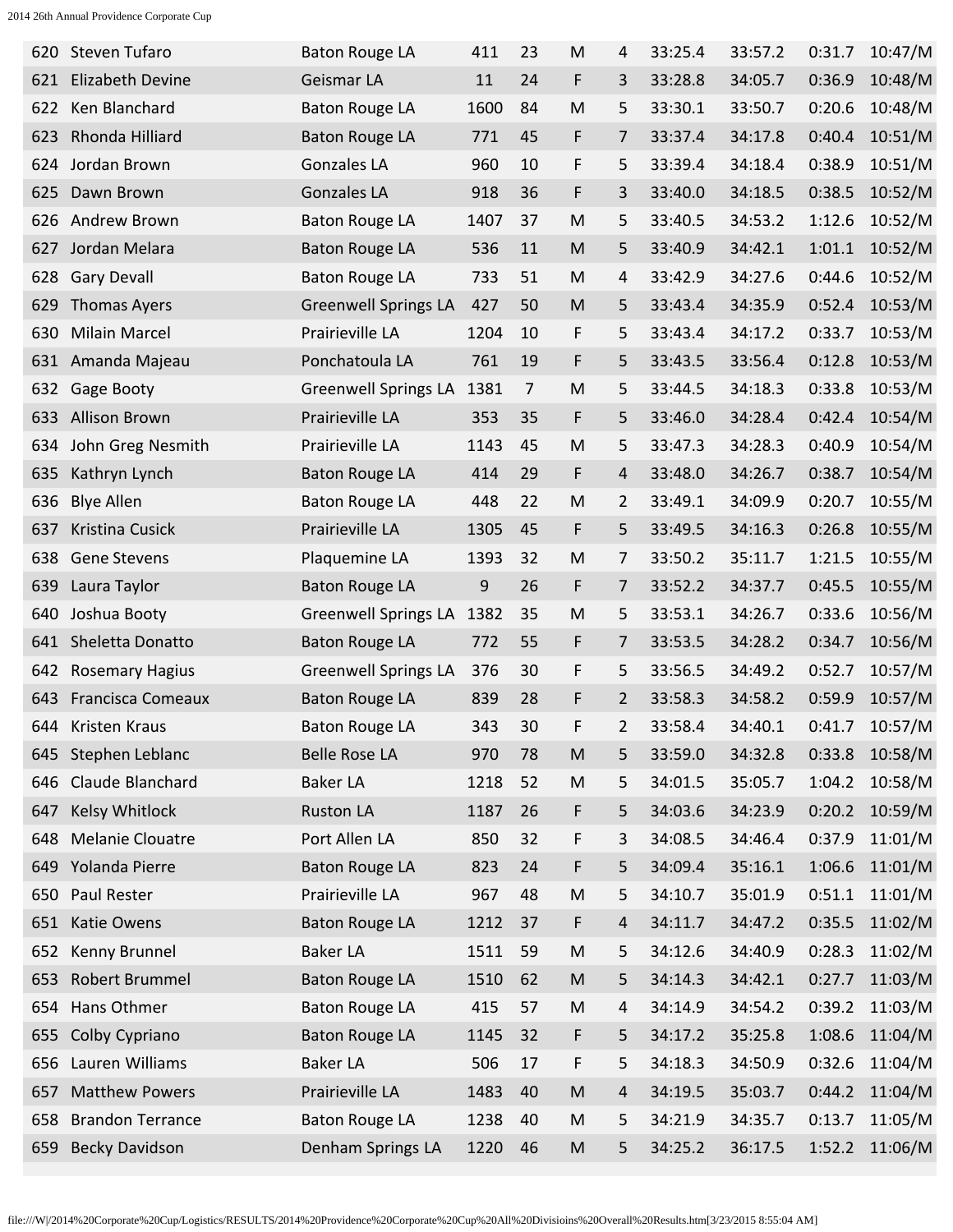| 660 | Pete Bush               | <b>Baton Rouge LA</b>       | 1144 | 47          | M                                                                                                          | 5 | 34:26.2 | 35:35.2 | 1:08.9 | 11:06/M |
|-----|-------------------------|-----------------------------|------|-------------|------------------------------------------------------------------------------------------------------------|---|---------|---------|--------|---------|
| 661 | Adam Denoon             | <b>Greenwell Springs LA</b> | 508  | 25          | M                                                                                                          | 4 | 34:26.5 | 34:32.7 | 0:06.2 | 11:06/M |
| 662 | Valerie Schexnayder     | <b>Baton Rouge LA</b>       | 1234 | 49          | F                                                                                                          | 5 | 34:30.6 | 34:59.8 | 0:29.1 | 11:08/M |
| 663 | Laura Riggs             | <b>Baton Rouge LA</b>       | 1447 | 36          | F                                                                                                          | 4 | 34:30.9 | 35:58.1 | 1:27.2 | 11:08/M |
| 664 | <b>Brian Newman</b>     | Prairieville LA             | 337  | 32          | M                                                                                                          | 2 | 34:33.2 | 34:52.9 | 0:19.7 | 11:09/M |
| 665 | Nicole Badon            | <b>Baton Rouge LA</b>       | 52   | 36          | F                                                                                                          | 1 | 34:34.5 | 35:36.5 | 1:01.9 | 11:09/M |
| 666 | <b>Terri McKinney</b>   | <b>Baton Rouge LA</b>       | 1293 | 48          | F                                                                                                          | 1 | 34:37.1 | 35:25.4 | 0:48.3 | 11:10/M |
| 667 | Cyndi Petrilak          | Denham Springs LA           | 1289 | 49          | F                                                                                                          | 1 | 34:39.1 | 34:56.3 | 0:17.2 | 11:11/M |
| 668 | <b>Hope Watts</b>       | <b>Baton Rouge LA</b>       | 963  | 29          | F                                                                                                          | 3 | 34:39.7 | 35:20.5 | 0:40.8 | 11:11/M |
| 669 | Willie Shoemaker        | <b>Baton Rouge LA</b>       | 416  | 47          | M                                                                                                          | 4 | 34:40.3 | 36:30.2 | 1:49.9 | 11:11/M |
| 670 | Elizabeth Eastwood      | Denham Springs LA           | 1076 | 56          | F                                                                                                          | 4 | 34:40.8 | 35:16.1 | 0:35.2 | 11:11/M |
| 671 | Jennifer Christian      | <b>Baton Rouge LA</b>       | 1548 | 41          | F                                                                                                          | 5 | 34:42.0 | 35:04.7 | 0:22.7 | 11:12/M |
| 672 | <b>Agnes Fung</b>       | <b>Baton Rouge LA</b>       | 1084 | 33          | F                                                                                                          | 5 | 34:46.2 | 35:16.7 | 0:30.5 | 11:13/M |
| 673 | <b>Britani Tullier</b>  | <b>Baton Rouge LA</b>       | 461  | 31          | F                                                                                                          | 3 | 34:51.8 | 35:29.9 | 0:38.1 | 11:15/M |
| 674 | Vickie King             | <b>Baton Rouge LA</b>       | 243  | 51          | F                                                                                                          | 7 | 34:52.3 | 35:24.7 | 0:32.4 | 11:15/M |
| 675 | <b>Beth Dugas</b>       | <b>Gonzales LA</b>          | 65   | 41          | F                                                                                                          | 5 | 34:53.1 | 35:37.7 | 0:44.6 | 11:15/M |
| 676 | Vicki Taylor            | <b>Baton Rouge LA</b>       | 1215 | 44          | F                                                                                                          | 5 | 34:55.1 | 35:45.5 | 0:50.4 | 11:16/M |
| 677 | Barbara Robinson        | Beinsman LA                 | 1232 | 45          | F                                                                                                          | 5 | 34:55.2 | 35:45.5 | 0:50.3 | 11:16/M |
| 678 | Stephen Ledoux          | <b>Baton Rouge LA</b>       | 1081 | 46          | M                                                                                                          | 4 | 34:56.2 | 35:36.4 | 0:40.2 | 11:16/M |
| 679 | <b>Eric Pearson</b>     | <b>Baton Rouge LA</b>       | 1117 | 60          | M                                                                                                          | 5 | 34:57.7 | 37:06.2 | 2:08.4 | 11:16/M |
| 680 | <b>Brian Sabolik</b>    | <b>Baton Rouge LA</b>       | 123  | 59          | M                                                                                                          | 3 | 34:58.9 | 35:51.4 | 0:52.5 | 11:17/M |
| 681 | <b>Madison Dewitt</b>   | <b>Baton Rouge LA</b>       | 840  | 28          | F                                                                                                          | 2 | 34:59.5 | 35:58.7 | 0:59.2 | 11:17/M |
| 682 | <b>Sherry Mayer</b>     | <b>Baton Rouge LA</b>       | 142  | 53          | F                                                                                                          | 5 | 35:00.9 | 35:38.2 | 0:37.3 | 11:17/M |
| 683 | Shawn Hayes             | <b>Gonzales LA</b>          | 160  | 49          | M                                                                                                          | 5 | 35:03.5 | 36:21.3 | 1:17.7 | 11:18/M |
|     | 684 Vince Cannatella    | <b>Baton Rouge LA</b>       | 124  | 47          | M                                                                                                          | 3 | 35:04.4 | 35:34.1 | 0:29.7 | 11:19/M |
|     | 685 Jamie Bourg         | Port Allen LA               | 595  | 36          | F                                                                                                          | 7 | 35:04.9 | 35:42.2 | 0:37.3 | 11:19/M |
| 686 | Sherie Leblanc          | <b>Baton Rouge LA</b>       | 1041 | 38          | F                                                                                                          | 5 | 35:07.6 | 36:44.5 | 1:36.8 | 11:20/M |
| 687 | Jake Minner             | Walker LA                   | 1401 | 26          | $\mathsf{M}% _{T}=\mathsf{M}_{T}\!\left( a,b\right) ,\ \mathsf{M}_{T}=\mathsf{M}_{T}\!\left( a,b\right) ,$ | 7 | 35:08.2 | 36:34.7 | 1:26.5 | 11:20/M |
| 688 | Stephen Brunet          | Denham Springs LA           | 1219 | 58          | M                                                                                                          | 5 | 35:08.4 | 35:41.9 | 0:33.4 | 11:20/M |
| 689 | <b>Druit Gremillion</b> | <b>Baton Rouge LA</b>       | 246  | 28          | $\mathsf{M}% _{T}=\mathsf{M}_{T}\!\left( a,b\right) ,\ \mathsf{M}_{T}=\mathsf{M}_{T}\!\left( a,b\right) ,$ | 7 | 35:11.8 | 36:07.8 | 0:55.9 | 11:21/M |
|     | 690 Susan Kliebert      | Convent LA                  | 674  | 41          | F                                                                                                          | 4 | 35:21.1 | 36:01.7 | 0:40.6 | 11:24/M |
| 691 | Sanjay Shahji           | <b>Baton Rouge LA</b>       | 1281 | 33          | $\mathsf{M}% _{T}=\mathsf{M}_{T}\!\left( a,b\right) ,\ \mathsf{M}_{T}=\mathsf{M}_{T}\!\left( a,b\right) ,$ | 7 | 35:21.7 | 36:23.2 | 1:01.5 | 11:24/M |
| 692 | <b>Becky Rees</b>       | <b>Baton Rouge LA</b>       | 245  | 22          | F                                                                                                          | 7 | 35:22.1 | 36:14.5 | 0:52.4 | 11:25/M |
| 693 | <b>Garrett Hebert</b>   | Prairieville LA             | 1513 | $\mathbf 1$ | $\mathsf{M}% _{T}=\mathsf{M}_{T}\!\left( a,b\right) ,\ \mathsf{M}_{T}=\mathsf{M}_{T}\!\left( a,b\right) ,$ | 5 | 35:27.2 | 36:28.7 | 1:01.5 | 11:26/M |
| 694 | <b>Garry Hebert</b>     | Prairieville LA             | 1515 | 57          | M                                                                                                          | 5 | 35:27.4 | 36:29.2 | 1:01.7 | 11:26/M |
| 695 | Alicia Bateman          | Gonzales LA                 | 705  | 29          | F                                                                                                          | 4 | 35:27.6 | 36:06.2 | 0:38.6 | 11:26/M |
| 696 | Melissa Savario         | <b>Baton Rouge LA</b>       | 1139 | 46          | F                                                                                                          | 5 | 35:27.7 | 36:04.8 | 0:37.1 | 11:26/M |
| 697 | David Savarrio          | <b>Baton Rouge LA</b>       | 1137 | 46          | $\mathsf{M}% _{T}=\mathsf{M}_{T}\!\left( a,b\right) ,\ \mathsf{M}_{T}=\mathsf{M}_{T}\!\left( a,b\right) ,$ | 5 | 35:27.8 | 36:04.5 | 0:36.6 | 11:26/M |
| 698 | <b>Bobby King</b>       | Denham Springs LA           | 1078 | 40          | M                                                                                                          | 4 | 35:28.7 | 36:40.5 | 1:11.7 | 11:26/M |
| 699 | Sue Lokay               | <b>Baton Rouge LA</b>       | 1245 | 59          | F                                                                                                          | 5 | 35:29.4 | 35:59.8 | 0:30.3 | 11:27/M |
|     |                         |                             |      |             |                                                                                                            |   |         |         |        |         |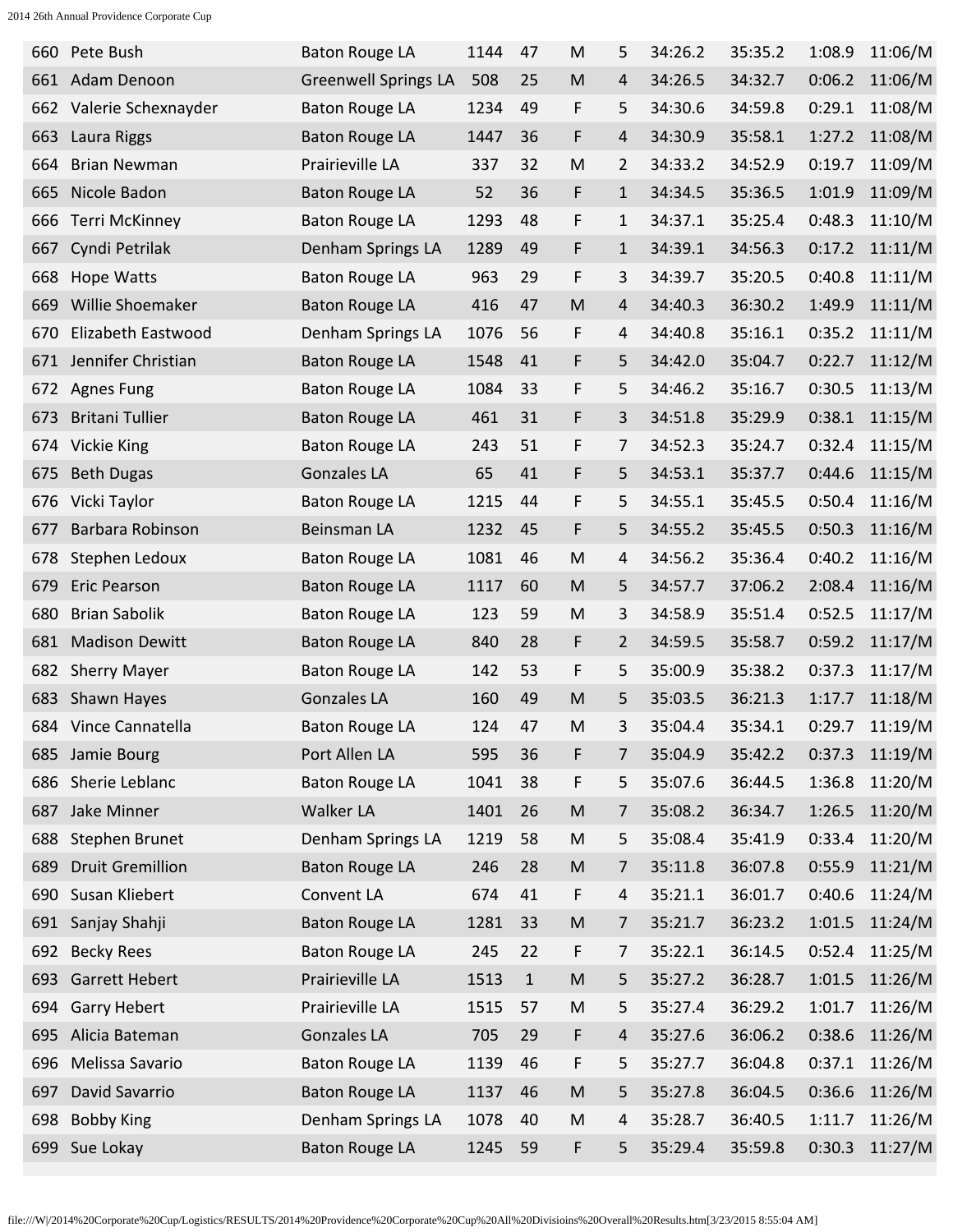| 700 | Sasha Ipson               | <b>Baton Rouge LA</b> | 1210 | 29 | F         | 4              | 35:29.5 | 36:04.8                                            | 0:35.3 | 11:27/M     |
|-----|---------------------------|-----------------------|------|----|-----------|----------------|---------|----------------------------------------------------|--------|-------------|
|     | <b>Place Name</b>         | <b>City</b>           |      |    |           |                |         | Bib No Age Gender Div Chip Time Gun Time Chip Diff |        | <u>Pace</u> |
| 701 | Erin Kesselhuth           | <b>Gonzales LA</b>    | 1002 | 26 | F         | $\overline{4}$ | 35:37.5 | 36:26.4                                            | 0:48.8 | 11:29/M     |
| 702 | Danielle Banquer          | <b>Baton Rouge LA</b> | 1033 | 30 | F         | 5              | 35:38.6 | 37:23.4                                            | 1:44.8 | 11:30/M     |
| 703 | Kate Elgiar               | <b>Baton Rouge LA</b> | 1408 | 35 | F         | 5              | 35:39.3 | 36:51.7                                            | 1:12.4 | 11:30/M     |
| 704 | <b>Richard Farmer</b>     | <b>Gonzales LA</b>    | 1423 | 56 | M         | 4              | 35:43.3 | 37:20.2                                            | 1:36.8 | 11:31/M     |
| 705 | Caroline Leblanc          | <b>Baton Rouge LA</b> | 1390 | 27 | F         | 4              | 35:45.0 | 37:58.6                                            | 2:13.6 | 11:32/M     |
| 706 | Amanda Veade              | Port Allen LA         | 369  | 34 | F         | $\overline{2}$ | 35:46.8 | 36:07.5                                            | 0:20.6 | 11:32/M     |
| 707 | Robert Alcorn Doerr       | <b>Baton Rouge LA</b> | 184  | 71 | M         | 4              | 35:48.6 | 36:04.2                                            | 0:15.6 | 11:33/M     |
| 708 | Elizabeth Leblanc         | Prairieville LA       | 1331 | 18 | F         | 5              | 35:49.4 | 36:41.7                                            | 0:52.3 | 11:33/M     |
| 709 | Silas Lee                 | Springfield LA        | 1360 | 32 | M         | 5              | 35:50.9 | 37:53.7                                            | 2:02.8 | 11:34/M     |
| 710 | Amanda Hamilton           | Prairieville LA       | 1123 | 41 | F         | 5              | 35:50.9 | 37:06.6                                            | 1:15.6 | 11:34/M     |
| 711 | Sally Nesmith             | Prairieville LA       | 619  | 49 | F         | 3              | 35:51.0 | 36:31.2                                            | 0:40.2 | 11:34/M     |
| 712 | <b>Katy Powers</b>        | Prairieville LA       | 1484 | 38 | F         | 4              | 35:53.6 | 36:37.7                                            | 0:44.1 | 11:35/M     |
| 713 | Jeff Skinn                | <b>Baton Rouge LA</b> | 1419 | 28 | M         | 4              | 35:54.2 | 36:38.4                                            | 0:44.1 | 11:35/M     |
| 714 | Donnie Thymes             | <b>Baton Rouge LA</b> | 1018 | 41 | M         | 5              | 35:56.7 | 36:50.5                                            | 0:53.7 | 11:35/M     |
| 715 | Wendy Chen                | <b>Baton Rouge LA</b> | 640  | 50 | F         | 3              | 35:57.3 | 36:41.2                                            | 0:43.9 | 11:36/M     |
| 716 | <b>Bradley Burkhalter</b> | <b>Baton Rouge LA</b> | 988  | 30 | M         | 4              | 36:03.8 | 36:42.6                                            | 0:38.7 | 11:38/M     |
| 717 | Louis Saab                | <b>Baton Rouge LA</b> | 492  | 30 | M         | 7              | 36:04.5 | 36:57.2                                            | 0:52.6 | 11:38/M     |
| 718 | Catherine Bell            | <b>Baton Rouge LA</b> | 237  | 46 | F         | 3              | 36:05.1 | 37:45.5                                            | 1:40.3 | 11:38/M     |
| 719 | Lori Prochaska            | <b>Baton Rouge LA</b> | 1044 | 43 | F         | 5              | 36:05.6 | 37:43.5                                            | 1:37.9 | 11:38/M     |
| 720 | <b>Kelsey Doll</b>        | <b>Baton Rouge LA</b> | 828  | 28 | F         | 5              | 36:05.9 | 37:06.4                                            | 1:00.5 | 11:38/M     |
| 721 | <b>Allison Gilmore</b>    | <b>Baton Rouge LA</b> | 583  | 42 | F         | 7              | 36:06.7 | 36:59.7                                            | 0:52.9 | 11:39/M     |
|     | 722 Hailie Gremillion     | <b>Baton Rouge LA</b> | 247  | 28 | F         | 7              | 36:09.3 | 37:05.8                                            | 0:56.4 | 11:40/M     |
| 723 | Julio Melara              | <b>Baton Rouge LA</b> | 537  | 49 | M         | 5              | 36:12.8 | 37:30.1                                            | 1:17.3 | 11:41/M     |
| 724 | Laura Gage                | <b>Baton Rouge LA</b> | 1200 | 35 | ${\sf M}$ | 4              | 36:13.3 | 38:26.5                                            | 2:13.1 | 11:41/M     |
| 725 | Jonathan Melara           | <b>Baton Rouge LA</b> | 535  | 11 | M         | 5              | 36:13.7 | 37:30.1                                            | 1:16.4 | 11:41/M     |
| 726 | Natalie Howell            | <b>Baton Rouge LA</b> | 563  | 47 | F         | 4              | 36:16.2 | 36:52.3                                            | 0:36.1 | 11:42/M     |
| 727 | Ryan McNabb               | Zachary LA            | 1355 | 41 | M         | 5              | 36:18.2 | 37:18.2                                            | 0:59.9 | 11:43/M     |
| 728 | Christina Chatagnier      | <b>Baton Rouge LA</b> | 12   | 31 | F         | 3              | 36:27.1 | 37:05.3                                            | 0:38.1 | 11:45/M     |
| 729 | T. J. Bradley             | <b>Baton Rouge LA</b> | 1446 | 13 | M         | 5              | 36:32.2 | 37:20.2                                            | 0:47.9 | 11:47/M     |
| 730 | Jimmy Hebert              | <b>Baton Rouge LA</b> | 312  | 57 | M         | 5              | 36:33.2 | 37:25.9                                            | 0:52.7 | 11:47/M     |
| 731 | Cheryl Ruffner            | <b>Baton Rouge LA</b> | 452  | 53 | F         | $\overline{2}$ | 36:33.9 | 36:53.8                                            | 0:19.8 | 11:47/M     |
| 732 | Lauren Talbot             | Napolianville LA      | 1159 | 24 | F         | 5              | 36:35.3 | 37:04.5                                            | 0:29.2 | 11:48/M     |
| 733 | Michelle Bayham           | Prairieville LA       | 272  | 37 | F         | 5              | 36:40.2 | 37:22.4                                            | 0:42.2 | 11:50/M     |
| 734 | Jenna Landry              | St. Amant LA          | 796  | 25 | F         | 5              | 36:40.7 | 37:37.5                                            | 0:56.7 | 11:50/M     |
| 735 | Steven Purdom             | Addis LA              | 43   | 45 | M         | 5              | 36:40.8 | 37:14.3                                            | 0:33.4 | 11:50/M     |
| 736 | Jill Convenuto            | <b>Baton Rouge LA</b> | 373  | 45 | F         | 7              | 36:41.2 | 38:34.2                                            | 1:52.9 | 11:50/M     |
| 737 | John Dunlap               | <b>Baton Rouge LA</b> | 374  | 51 | M         | 7              | 36:41.3 | 38:34.2                                            | 1:52.9 | 11:50/M     |
|     |                           |                       |      |    |           |                |         |                                                    |        |             |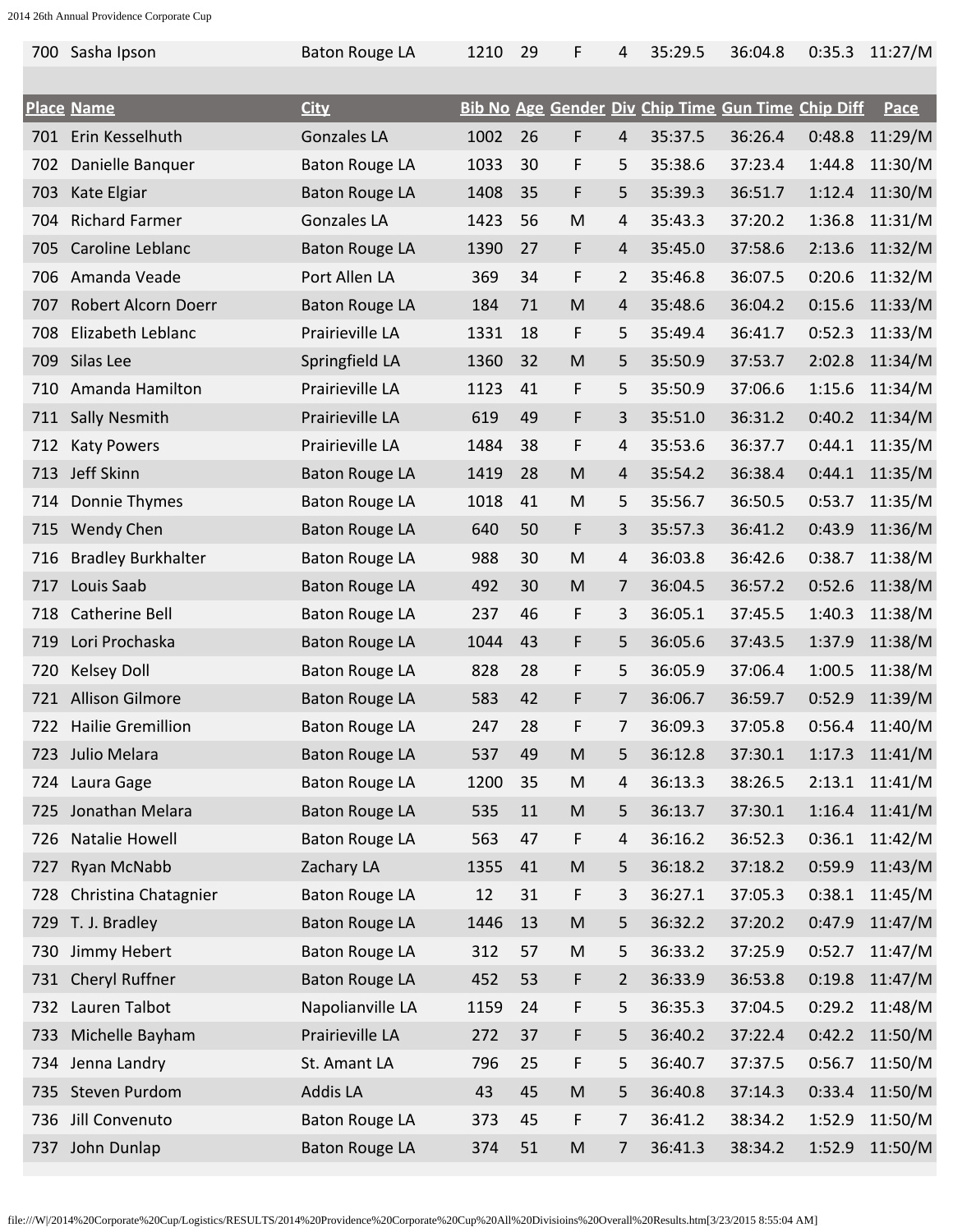| 738 | Jeremy Wood               | <b>Baton Rouge LA</b>       | 435  | 43             | M                                                                                                          | $\overline{2}$ | 36:42.1 | 37:45.6 | 1:03.5 | 11:50/M |
|-----|---------------------------|-----------------------------|------|----------------|------------------------------------------------------------------------------------------------------------|----------------|---------|---------|--------|---------|
| 739 | Zachary Baum              | Denham Springs LA           | 1028 | 19             | M                                                                                                          | 5              | 36:43.4 | 36:57.4 | 0:13.9 | 11:51/M |
| 740 | Jessica Wright            | <b>Greenwell Springs LA</b> | 1026 | 33             | F                                                                                                          | 5              | 36:43.6 | 37:33.4 | 0:49.7 | 11:51/M |
| 741 | Vineela Ogili             | <b>Baton Rouge LA</b>       | 946  | 30             | F                                                                                                          | 5              | 36:45.8 | 38:41.3 | 1:55.5 | 11:51/M |
| 742 | Janette Merrill           | <b>Baton Rouge LA</b>       | 439  | 58             | F                                                                                                          | 2              | 36:52.9 | 37:56.1 | 1:03.1 | 11:54/M |
| 743 | Anita Armand              | St. Amant LA                | 482  | 53             | F                                                                                                          | $\overline{2}$ | 36:54.0 | 37:33.2 | 0:39.2 | 11:54/M |
| 744 | Sean Cortez               | <b>Baton Rouge LA</b>       | 1012 | 39             | M                                                                                                          | 5              | 36:57.1 | 37:51.3 | 0:54.1 | 11:55/M |
| 745 | Ken Wilson                | <b>Gonzales LA</b>          | 480  | 43             | M                                                                                                          | $\overline{2}$ | 36:59.2 | 37:32.4 | 0:33.2 | 11:56/M |
| 746 | Paige Mayeux              | <b>Baton Rouge LA</b>       | 244  | 22             | F                                                                                                          | 7              | 37:02.1 | 38:43.9 | 1:41.8 | 11:57/M |
| 747 | Enrique Castillo          | Prairieville LA             | 729  | 48             | M                                                                                                          | 4              | 37:05.5 | 37:52.7 | 0:47.1 | 11:58/M |
| 748 | <b>Brian Cusick</b>       | Prairieville LA             | 1328 | 50             | M                                                                                                          | 5              | 37:08.8 | 37:35.4 | 0:26.6 | 11:59/M |
| 749 | <b>Judson Terry</b>       | <b>Baton Rouge LA</b>       | 494  | 34             | M                                                                                                          | 5              | 37:09.2 | 38:30.9 | 1:21.7 | 11:59/M |
| 750 | Michael Bellocq           | <b>Baton Rouge LA</b>       | 138  | 25             | M                                                                                                          | 5              | 37:09.8 | 38:01.7 | 0:51.8 | 11:59/M |
| 751 | Micki Lesage              | <b>Greenwell Springs LA</b> | 820  | 34             | F                                                                                                          | 5              | 37:10.1 | 38:11.6 | 1:01.5 | 11:59/M |
| 752 | Khoi Truong               | <b>Baton Rouge LA</b>       | 1339 | 16             | M                                                                                                          | 5              | 37:10.3 | 38:25.7 | 1:15.4 | 11:59/M |
| 753 | Jordan Vallet             | Slaughter LA                | 1304 | 24             | M                                                                                                          | $\mathbf{1}$   | 37:10.5 | 37:42.1 | 0:31.6 | 11:59/M |
| 754 | Pauline Kolie             | <b>Baton Rouge LA</b>       | 141  | 25             | F                                                                                                          | 5              | 37:10.6 | 38:01.9 | 0:51.3 | 11:59/M |
| 755 | Keyshalynn Thymes         | <b>Addis LA</b>             | 1066 | 36             | F                                                                                                          | 5              | 37:14.3 | 38:07.2 | 0:52.9 | 12:01/M |
| 756 | Michele Mayeux            | <b>Baton Rouge LA</b>       | 239  | 51             | F                                                                                                          | 3              | 37:15.1 | 38:56.9 | 1:41.8 | 12:01/M |
| 757 | Julie Guerin              | Port Allen LA               | 498  | 48             | F                                                                                                          | 2              | 37:16.7 | 38:46.5 | 1:29.8 | 12:01/M |
| 758 | <b>Matthew Maher</b>      | <b>Baton Rouge LA</b>       | 1380 | $\overline{7}$ | M                                                                                                          | 5              | 37:17.5 | 38:02.7 | 0:45.1 | 12:02/M |
| 759 | <b>Stephanie Meredith</b> | <b>Baton Rouge LA</b>       | 121  | 27             | F                                                                                                          | 3              | 37:18.0 | 37:34.6 | 0:16.6 | 12:02/M |
| 760 | Laura Fennell             | <b>Baton Rouge LA</b>       | 940  | 27             | F                                                                                                          | 3              | 37:18.0 | 37:57.2 | 0:39.1 | 12:02/M |
| 761 | <b>Stephen Maher</b>      | <b>Baton Rouge LA</b>       | 973  | 37             | M                                                                                                          | 7              | 37:20.5 | 38:05.9 | 0:45.4 | 12:03/M |
| 762 | <b>Connor Franta</b>      | <b>St Amant LA</b>          | 1375 | 13             | M                                                                                                          | 5              | 37:22.0 | 38:20.4 | 0:58.4 | 12:03/M |
| 763 | Angelle Lavergne          | <b>Baton Rouge LA</b>       | 1070 | 29             | F                                                                                                          | 5              | 37:23.7 | 38:45.2 | 1:21.5 | 12:04/M |
| 764 | Julie Belk                | Zachary LA                  | 1372 | 48             | F                                                                                                          | 5              | 37:24.4 | 38:13.6 | 0:49.2 | 12:04/M |
| 765 | <b>Chris Fussell</b>      | <b>Walker LA</b>            | 326  | 32             | M                                                                                                          | 5              | 37:27.3 | 39:43.5 | 2:16.2 | 12:05/M |
| 766 | Elizabeth Turner          | Walker LA                   | 330  | 29             | F                                                                                                          | 5              | 37:28.3 | 39:43.5 | 2:15.2 | 12:05/M |
| 767 | Renee' Rodi               | <b>Baton Rouge LA</b>       | 1411 | 57             | F                                                                                                          | 5              | 37:29.9 | 38:07.1 | 0:37.2 | 12:05/M |
| 768 | Valerie Matherne          | <b>Baton Rouge LA</b>       | 694  | 48             | F                                                                                                          | 3              | 37:32.8 | 38:35.8 | 1:02.9 | 12:06/M |
| 769 | Craig Franta              | St Amant LA                 | 1416 | 46             | M                                                                                                          | 4              | 37:33.0 | 38:31.5 | 0:58.5 | 12:07/M |
| 770 | <b>Brycelyn Fontenot</b>  | Port Allen LA               | 324  | 11             | F                                                                                                          | 5              | 37:34.3 | 38:39.9 | 1:05.5 | 12:07/M |
| 771 | <b>Shelton Perry</b>      | <b>Baton Rouge LA</b>       | 1463 | 68             | M                                                                                                          | 5              | 37:35.0 | 38:07.5 | 0:32.5 | 12:07/M |
| 772 | Daniel Fontenot           | Port Allen LA               | 325  | 37             | M                                                                                                          | 5              | 37:35.3 | 38:39.3 | 1:03.9 | 12:07/M |
| 773 | Long Banh                 | Zachary LA                  | 995  | 51             | $\mathsf{M}% _{T}=\mathsf{M}_{T}\!\left( a,b\right) ,\ \mathsf{M}_{T}=\mathsf{M}_{T}\!\left( a,b\right) ,$ | 4              | 37:35.6 | 38:04.9 | 0:29.3 | 12:07/M |
| 774 | Kandice Lockhart          | Denham Springs LA           | 747  | 30             | F                                                                                                          | 4              | 37:36.8 | 38:06.5 | 0:29.6 | 12:08/M |
| 775 | <b>Mathew Martinez</b>    | <b>Baton Rouge LA</b>       | 19   | 26             | $\mathsf{M}% _{T}=\mathsf{M}_{T}\!\left( a,b\right) ,\ \mathsf{M}_{T}=\mathsf{M}_{T}\!\left( a,b\right) ,$ | 3              | 37:38.5 | 38:15.7 | 0:37.1 | 12:08/M |
| 776 | Lexie Metz                | <b>Baton Rouge LA</b>       | 316  | 22             | F                                                                                                          | 5              | 37:41.3 | 38:33.8 | 0:52.4 | 12:09/M |
| 777 | Joanne Anderson           | <b>Baton Rouge LA</b>       | 1188 | 54             | F                                                                                                          | 5              | 37:41.8 | 38:56.5 | 1:14.7 | 12:09/M |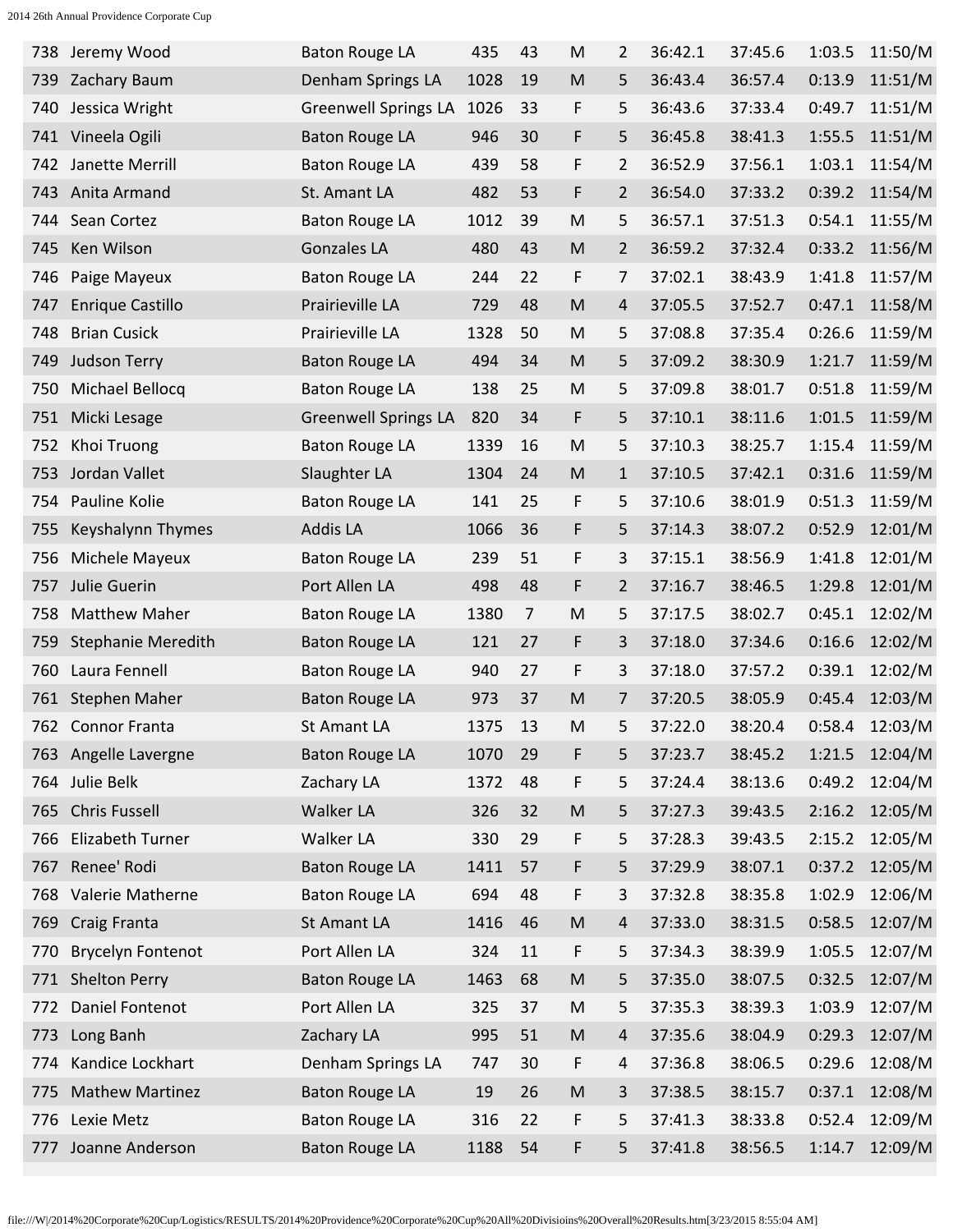| 778 | Amber Sherman          | <b>New Orleans LA</b> | 132  | 36      | F                                                                                                          | 3              | 37:50.8                                            | 38:58.5 | 1:07.7 | 12:12/M     |
|-----|------------------------|-----------------------|------|---------|------------------------------------------------------------------------------------------------------------|----------------|----------------------------------------------------|---------|--------|-------------|
| 779 | Sarah Bruno            | <b>Baton Rouge LA</b> | 844  | 29      | F                                                                                                          | 5              | 37:52.0                                            | 38:51.2 | 0:59.2 | 12:13/M     |
| 780 | Melissa Leblanc        | <b>Baton Rouge LA</b> | 357  | 45      | F                                                                                                          | 5              | 37:53.6                                            | 39:19.5 | 1:25.9 | 12:13/M     |
| 781 | <b>Rise Cannon</b>     | St. Francisville LA   | 1130 | 51      | F                                                                                                          | 5              | 37:54.5                                            | 39:48.8 | 1:54.2 | 12:14/M     |
| 782 | Chad Leblanc           | <b>Baton Rouge LA</b> | 336  | 47      | M                                                                                                          | 2              | 37:55.4                                            | 39:20.9 | 1:25.5 | 12:14/M     |
| 783 | <b>Breanna Vincent</b> | <b>Walker LA</b>      | 1030 | 18      | F                                                                                                          | 5              | 37:59.5                                            | 39:25.8 | 1:26.2 | 12:15/M     |
| 784 | Danny Miller           | <b>Baton Rouge LA</b> | 1157 | 50      | M                                                                                                          | 5              | 38:03.8                                            | 39:33.5 | 1:29.6 | 12:16/M     |
| 785 | Karen Holden           | <b>Baton Rouge LA</b> | 954  | 47      | F                                                                                                          | 3              | 38:06.1                                            | 39:33.5 | 1:27.4 | 12:17/M     |
| 786 | Chad Sullivan          | St Gabriel LA         | 1299 | 40      | M                                                                                                          | 1              | 38:07.3                                            | 38:56.5 | 0:49.2 | 12:18/M     |
| 787 | Derek Johnson          | <b>Baton Rouge LA</b> | 118  | 43      | M                                                                                                          | 5              | 38:11.2                                            | 38:25.8 | 0:14.5 | 12:19/M     |
| 788 | Angie Deshazer         | <b>Baton Rouge LA</b> | 633  | 47      | F                                                                                                          | 3              | 38:14.5                                            | 39:08.9 | 0:54.3 | 12:20/M     |
| 789 | Marti Bivona           | <b>Baton Rouge LA</b> | 227  | 51      | F                                                                                                          | 7              | 38:15.6                                            | 39:55.8 | 1:40.1 | 12:20/M     |
| 790 | <b>Kylie Brewer</b>    | Loranger LA           | 66   | 21      | F                                                                                                          | 7              | 38:28.8                                            | 39:01.2 | 0:32.3 | 12:25/M     |
| 791 | Michael Bonfanti       | Prairieville LA       | 1506 | 35      | M                                                                                                          | 5              | 38:29.1                                            | 40:38.5 | 2:09.4 | 12:25/M     |
| 792 | Sunny Mayhall          | <b>Baton Rouge LA</b> | 1253 | 28      | F                                                                                                          | 7              | 38:34.1                                            | 41:26.5 | 2:52.3 | 12:26/M     |
| 793 | <b>Stuart Scully</b>   | Convent LA            | 677  | 34      | M                                                                                                          | 4              | 38:35.8                                            | 39:23.7 | 0:47.9 | 12:27/M     |
| 794 | Fabiola Campoblanco    | <b>Baton Rouge LA</b> | 1011 | 22      | F                                                                                                          | 5              | 38:47.6                                            | 40:24.8 | 1:37.1 | 12:31/M     |
| 795 | Nikki Broussard        | <b>Baton Rouge LA</b> | 155  | 32      | F                                                                                                          | 5              | 38:54.0                                            | 39:38.4 | 0:44.3 | 12:33/M     |
| 796 | Jennifer Gueho         | Geismar LA            | 1175 | 56      | F                                                                                                          | 5              | 38:55.6                                            | 40:10.4 | 1:14.7 | 12:33/M     |
| 797 | <b>Tim Desselles</b>   | <b>Baton Rouge LA</b> | 385  | 42      | M                                                                                                          | 4              | 38:58.6                                            | 40:41.5 | 1:42.9 | 12:34/M     |
| 798 | Charles Wayne          | <b>Baton Rouge LA</b> | 1019 | 34      | M                                                                                                          | 5              | 39:00.8                                            | 40:14.7 | 1:13.9 | 12:35/M     |
|     |                        |                       |      |         |                                                                                                            |                |                                                    |         |        |             |
| 799 | Ernie Landry           | <b>Baton Rouge LA</b> | 437  | 58      | M                                                                                                          | 2              | 39:01.0                                            | 39:41.4 | 0:40.4 | 12:35/M     |
| 800 | <b>Barry Dugas</b>     | <b>Gonzales LA</b>    | 483  | 42      | M                                                                                                          | $\overline{2}$ | 39:04.5                                            | 39:48.3 | 0:43.7 | 12:36/M     |
|     |                        |                       |      |         |                                                                                                            |                |                                                    |         |        |             |
|     | <b>Place Name</b>      | <b>City</b>           |      |         |                                                                                                            |                | Bib No Age Gender Div Chip Time Gun Time Chip Diff |         |        | <b>Pace</b> |
|     | 801 Valerie Barth      | Donaldsonville LA     | 333  | 37      | F                                                                                                          | 5              | 39:07.3                                            | 40:11.8 | 1:04.4 | 12:37/M     |
| 802 | <b>Betsy McCully</b>   | Denham Springs LA     | 228  | 33      | F                                                                                                          | 7              | 39:10.0                                            | 40:01.9 | 0:51.9 | 12:38/M     |
| 803 | <b>Ramond Billups</b>  | Zachary LA            | 481  | 32      | M                                                                                                          | 2              | 39:10.8                                            | 39:44.2 | 0:33.4 | 12:38/M     |
| 804 | Nicole Henderson       | <b>Baton Rouge LA</b> | 33   | 38      | F                                                                                                          | 5              | 39:14.7                                            | 40:06.2 | 0:51.4 | 12:39/M     |
| 805 | Kyrius Franklin        | <b>Baton Rouge LA</b> | 82   | 21      | $\mathsf{M}% _{T}=\mathsf{M}_{T}\!\left( a,b\right) ,\ \mathsf{M}_{T}=\mathsf{M}_{T}\!\left( a,b\right) ,$ | 5              | 39:15.0                                            | 40:06.3 | 0:51.3 | 12:40/M     |
| 806 | Gillian Blackwell      | Lafayette LA          | 277  | 10      | F                                                                                                          | 5              | 39:16.0                                            | 40:43.6 | 1:27.5 | 12:40/M     |
| 807 | Matt Blackwell         | Lafayette LA          | 278  | 37      | $\mathsf{M}% _{T}=\mathsf{M}_{T}\!\left( a,b\right) ,\ \mathsf{M}_{T}=\mathsf{M}_{T}\!\left( a,b\right) ,$ | 5              | 39:16.4                                            | 40:43.1 | 1:26.7 | 12:40/M     |
| 808 | Caitlyn Coats          | Geismar LA            | 1363 | 25      | F                                                                                                          | 3              | 39:19.3                                            | 39:38.8 | 0:19.5 | 12:41/M     |
| 809 | Shane David            | <b>Baton Rouge LA</b> | 1195 | 24      | $\mathsf{M}% _{T}=\mathsf{M}_{T}\!\left( a,b\right) ,\ \mathsf{M}_{T}=\mathsf{M}_{T}\!\left( a,b\right) ,$ | 4              | 39:24.2                                            | 40:12.6 | 0:48.4 | 12:43/M     |
| 810 | <b>Dillon Brand</b>    | <b>Baton Rouge LA</b> | 1278 | 24      | M                                                                                                          | 7              | 39:26.6                                            | 40:28.5 | 1:01.9 | 12:43/M     |
| 811 | Bryleigh Richardson    | Prairieville LA       | 1262 | $\,8\,$ | F                                                                                                          | 5              | 39:28.8                                            | 39:35.5 | 0:06.7 | 12:44/M     |
| 812 | Kevin Babb             | <b>Baton Rouge LA</b> | 490  | 56      | M                                                                                                          | 7              | 39:34.2                                            | 40:22.4 | 0:48.2 | 12:46/M     |
| 813 | Lindsey Litchfield     | <b>Baton Rouge LA</b> | 831  | 29      | F                                                                                                          | 5              | 39:34.6                                            | 40:45.9 | 1:11.3 | 12:46/M     |
| 814 | Mary Richardson        | Prairieville LA       | 1263 | 35      | F                                                                                                          | 5              | 39:35.1                                            | 39:35.1 |        | 12:46/M     |
| 815 | Siva Yadlapati         | <b>Baton Rouge LA</b> | 704  | 48      | M                                                                                                          | 5              | 39:35.5                                            | 40:56.3 | 1:20.7 | 12:46/M     |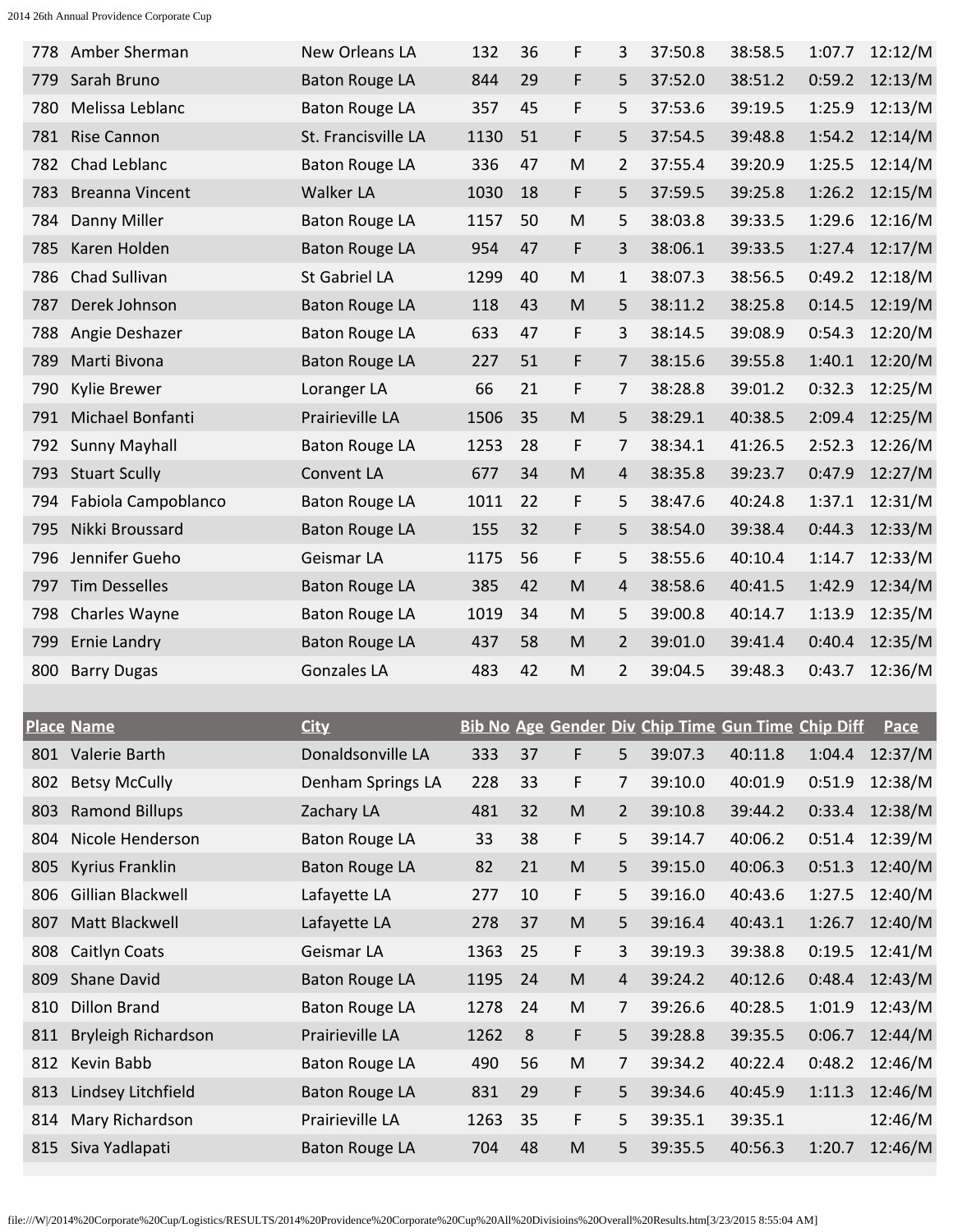| 816 | Kaci Reeves            | <b>Gonzales LA</b>    | 581  | 28           | F | 7 | 39:36.6 | 41:04.5 | 1:27.9 | 12:46/M |
|-----|------------------------|-----------------------|------|--------------|---|---|---------|---------|--------|---------|
| 817 | Janice Williams        | <b>Baton Rouge LA</b> | 512  | 51           | F | 4 | 39:39.3 | 40:35.2 | 0:55.9 | 12:47/M |
| 818 | Mike Williams          | <b>Baker LA</b>       | 214  | 41           | M | 5 | 39:40.3 | 40:11.2 | 0:30.9 | 12:48/M |
| 819 | <b>Taet Williams</b>   | <b>Baker LA</b>       | 1032 | 42           | F | 5 | 39:40.8 | 40:12.6 | 0:31.7 | 12:48/M |
| 820 | <b>Molly Taylor</b>    | <b>Baton Rouge LA</b> | 211  | 31           | F | 5 | 39:41.1 | 42:01.3 | 2:20.2 | 12:48/M |
| 821 | Rachselle Koon         | Prairieville LA       | 1417 | 34           | F | 4 | 39:41.4 | 40:22.6 | 0:41.2 | 12:48/M |
| 822 | Jessica Buhler         | <b>Baton Rouge LA</b> | 305  | 33           | F | 5 | 39:44.2 | 40:35.8 | 0:51.5 | 12:49/M |
| 823 | Jake Holinga           | <b>Baton Rouge LA</b> | 112  | 35           | M | 5 | 39:49.7 | 42:15.1 | 2:25.4 | 12:51/M |
| 824 | Lexi Holinga           |                       | 117  | 63           | F | 5 | 39:50.3 | 42:15.1 | 2:24.8 | 12:51/M |
| 825 | Kyle Ambeau            | <b>Baton Rouge LA</b> | 1256 | 28           | M | 5 | 39:50.5 | 40:55.3 | 1:04.8 | 12:51/M |
| 826 | Kelli Grand            | <b>Baton Rouge LA</b> | 643  | 30           | F | 7 | 39:51.1 | 40:57.4 | 1:06.2 | 12:51/M |
| 827 | <b>Colleen Shannon</b> | <b>Baton Rouge LA</b> | 1045 | 22           | F | 5 | 39:53.1 | 40:58.5 | 1:05.4 | 12:52/M |
| 828 | <b>Andrew Pharis</b>   | <b>Baton Rouge LA</b> | 1043 | 23           | M | 5 | 39:53.9 | 40:59.4 | 1:05.4 | 12:52/M |
| 829 | <b>Thomas Heigle</b>   | <b>Baton Rouge LA</b> | 442  | 49           | M | 2 | 40:03.7 | 40:43.3 | 0:39.6 | 12:55/M |
| 830 | Donna Barbay           | <b>Baton Rouge LA</b> | 165  | 50           | F | 5 | 40:03.9 | 40:48.3 | 0:44.3 | 12:55/M |
| 831 | Sothon Men             | <b>Baton Rouge LA</b> | 63   | 41           | M | 1 | 40:09.1 | 41:42.3 | 1:33.1 | 12:57/M |
| 832 | <b>Brandy Simmons</b>  | <b>Baton Rouge LA</b> | 465  | 37           | F | 3 | 40:18.6 | 42:02.7 | 1:44.1 | 13:00/M |
| 833 | Vindhya Kemisetti      | <b>Baton Rouge LA</b> | 504  | 31           | F | 5 | 40:23.1 | 42:17.6 | 1:54.5 | 13:02/M |
| 834 | Mekaeel Kogas          | <b>Baton Rouge LA</b> | 208  | $\mathbf{1}$ | M | 4 | 40:24.8 | 42:10.4 | 1:45.6 | 13:02/M |
| 835 | Julie Simpson          | <b>Baton Rouge LA</b> | 377  | 35           | F | 5 | 40:28.8 | 41:19.3 | 0:50.4 | 13:03/M |
| 836 | Kathleen Gordon        | <b>Baton Rouge LA</b> | 4    | 40           | F | 7 | 40:28.8 | 41:18.7 | 0:49.8 | 13:03/M |
| 837 | <b>Chase Stogner</b>   | Hammond LA            | 1517 | 29           | M | 5 | 40:30.5 | 42:03.1 | 1:32.6 | 13:04/M |
| 838 | Madhuri Yadlapati      | <b>Baton Rouge LA</b> | 573  | 43           | F | 5 | 40:32.1 | 41:52.5 | 1:20.4 | 13:05/M |
| 839 | <b>Brian Mays</b>      | <b>Baton Rouge LA</b> | 1386 | 24           | M | 5 | 40:32.4 | 41:40.8 | 1:08.3 | 13:05/M |
| 840 | Trula Remson           | <b>Baton Rouge LA</b> | 5    | 48           | F | 7 | 40:32.9 | 41:22.5 | 0:49.6 | 13:05/M |
|     | 841 Dana Stogner       | Hammond LA            | 1518 | 28           | F | 5 | 40:33.7 | 42:05.4 | 1:31.6 | 13:05/M |
| 842 | Samantha Welch         | Abita Springs LA      | 68   | 24           | F | 7 | 40:36.9 | 41:10.3 | 0:33.4 | 13:06/M |
| 843 | Mike Delaat            | <b>Walker LA</b>      | 641  | 62           | M | 3 | 40:42.5 | 41:08.9 | 0:26.4 | 13:08/M |
|     | 844 Jhansi Yadlapati   | <b>Baton Rouge LA</b> | 1089 | 11           | F | 5 | 40:45.4 | 42:06.2 | 1:20.7 | 13:09/M |
|     | 845 Joe Cox            | Zachary LA            | 813  | 37           | M | 5 | 40:52.0 | 42:48.4 | 1:56.3 | 13:11/M |
|     | 846 Travis Moore       | <b>Baton Rouge LA</b> | 387  | 29           | M | 4 | 41:03.6 | 42:45.8 | 1:42.1 | 13:15/M |
| 847 | <b>Renee Gaston</b>    | Gibson LA             | 69   | 24           | F | 7 | 41:18.6 | 41:30.8 | 0:12.2 | 13:19/M |
| 848 | Sharla Roussel         | <b>Gonzales LA</b>    | 171  | 56           | F | 5 | 41:22.8 | 42:07.3 | 0:44.4 | 13:21/M |
| 849 | Krissie Deshautellos   | St. Amant LA          | 790  | 31           | F | 5 | 41:27.1 | 42:34.4 | 1:07.2 | 13:22/M |
|     | 850 Jill Breard        | <b>Baton Rouge LA</b> | 596  | 46           | F | 7 | 41:31.3 | 42:38.5 | 1:07.2 | 13:24/M |
|     | 851 Reva Levron        | Houma LA              | 70   | 22           | F | 7 | 41:40.3 | 41:53.2 | 0:12.9 | 13:26/M |
| 852 | India Benton           | <b>Baton Rouge LA</b> | 187  | 29           | F | 4 | 41:40.7 | 43:30.3 | 1:49.5 | 13:26/M |
| 853 | Dave Hebert            | <b>Baton Rouge LA</b> | 1504 | 60           | M | 5 | 41:43.1 | 42:09.8 | 0:26.7 | 13:27/M |
| 854 | Debra Batty            | Denham Springs LA     | 182  | 41           | F | 4 | 41:49.1 | 43:25.6 | 1:36.4 | 13:29/M |
| 855 | <b>Brenda Novoa</b>    | Prairieville LA       | 1277 | 39           | F | 1 | 41:49.9 | 42:51.3 | 1:01.4 | 13:29/M |
|     |                        |                       |      |              |   |   |         |         |        |         |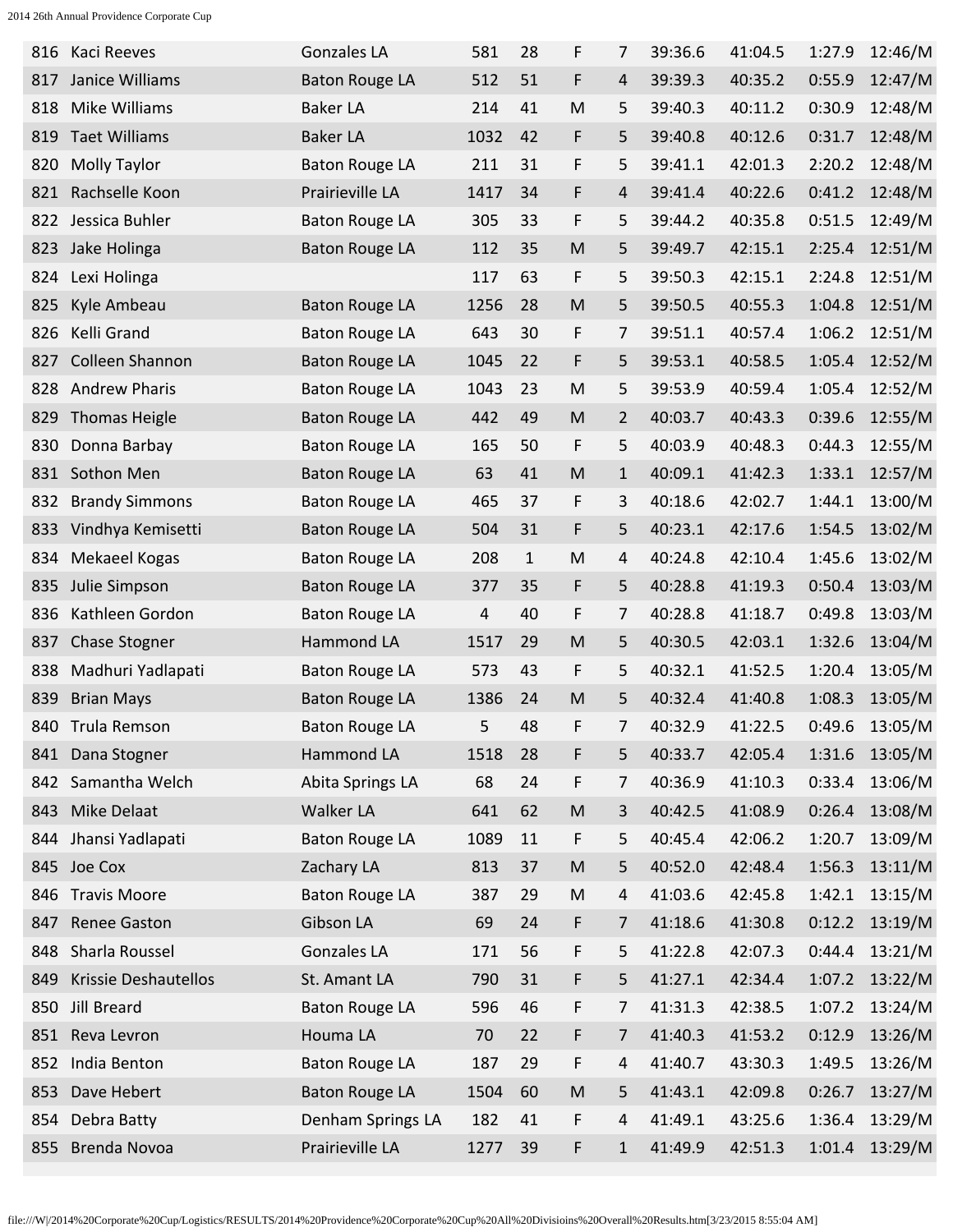|     | 856 Melissa Washington   | <b>Baton Rouge LA</b> | 1240 | 53 | F         | 5              | 41:50.0 | 42:58.8 | 1:08.7 | 13:30/M |
|-----|--------------------------|-----------------------|------|----|-----------|----------------|---------|---------|--------|---------|
| 857 | Anh Vu                   | <b>Gonzales LA</b>    | 648  | 38 | F         | 7              | 41:50.3 | 43:11.6 | 1:21.2 | 13:30/M |
| 858 | Ivy Kuo                  | <b>Baton Rouge LA</b> | 1276 | 59 | F         | 1              | 41:54.6 | 42:56.1 | 1:01.5 | 13:31/M |
| 859 | <b>Gay Young</b>         | <b>Baton Rouge LA</b> | 756  | 0  | F         | 4              | 41:55.3 | 43:20.7 | 1:25.4 | 13:31/M |
| 860 | <b>Marcel Lavie</b>      | Covington LA          | 755  | 57 | M         | 4              | 41:55.5 | 43:20.7 | 1:25.2 | 13:31/M |
| 861 | <b>Elizabeth Miner</b>   | Zachery LA            | 855  | 39 | F         | 7              | 41:56.5 | 43:26.4 | 1:29.9 | 13:32/M |
| 862 | Allie Mitchell           | <b>Baton Rouge LA</b> | 1316 | 20 | F         | 5              | 41:57.6 | 43:22.3 | 1:24.7 | 13:32/M |
| 863 | Nikki Tracy              | <b>Baton Rouge LA</b> | 510  | 38 | F         | 4              | 42:00.9 | 43:44.1 | 1:43.1 | 13:33/M |
| 864 | <b>Blythe Johnson</b>    | <b>Baton Rouge LA</b> | 549  | 32 | F         | 5              | 42:02.2 | 44:03.5 | 2:01.2 | 13:34/M |
| 865 | Amber Cook               | Denham Springs LA     | 139  | 28 | F         | 5              | 42:02.3 | 43:07.9 | 1:05.6 | 13:34/M |
| 866 | Wes Hassen               | <b>Baton Rouge LA</b> | 193  | 52 | M         | 4              | 42:02.6 | 43:59.5 | 1:56.9 | 13:34/M |
| 867 | Julie Warwick            | <b>Baton Rouge LA</b> | 1300 | 38 | F         | 1              | 42:03.5 | 43:53.3 | 1:49.8 | 13:34/M |
| 868 | <b>Brett Cook</b>        | Denham Springs LA     | 129  | 28 | M         | 3              | 42:03.9 | 43:09.6 | 1:05.6 | 13:34/M |
| 869 | <b>Guy Avellone</b>      | <b>Baton Rouge LA</b> | 1072 | 26 | M         | 5              | 42:15.1 | 43:17.5 | 1:02.3 | 13:38/M |
| 870 | Kit Bottger              | <b>Baton Rouge LA</b> | 391  | 59 | F         | 1              | 42:28.3 | 43:34.5 | 1:06.1 | 13:42/M |
| 871 | <b>Terry Arrington</b>   | <b>Baton Rouge LA</b> | 692  | 65 | M         | 3              | 42:31.8 | 43:31.5 | 0:59.6 | 13:43/M |
| 872 | <b>Monica Eues</b>       | Prairieville LA       | 355  | 44 | F         | 5              | 42:33.9 | 44:03.6 | 1:29.6 | 13:44/M |
| 873 | Jamal Yarbrough          | <b>Baton Rouge LA</b> | 1021 | 30 | M         | 5              | 42:40.5 | 43:40.6 | 1:00.1 | 13:46/M |
| 874 | Renesha Yarbrough        | <b>Gonzales LA</b>    | 252  | 28 | F         | 5              | 42:40.9 | 43:39.8 | 0:58.9 | 13:46/M |
| 875 | Kerry Brouillette        | <b>Baton Rouge LA</b> | 349  | 53 | M         | 2              | 42:42.7 | 43:51.6 | 1:08.9 | 13:46/M |
| 876 | <b>Timothy Flannagin</b> | <b>Gonzales LA</b>    | 157  | 50 | M         | 5              | 42:43.8 | 43:25.3 | 0:41.4 | 13:47/M |
| 877 | <b>Rachel Huffty</b>     | <b>Baton Rouge LA</b> | 1141 | 19 | F         | 5              | 42:44.5 | 44:18.7 | 1:34.2 | 13:47/M |
| 878 | Lisa Huffty              | <b>Baton Rouge LA</b> | 588  | 47 | F         | 7              | 42:45.7 | 44:19.6 | 1:33.9 | 13:47/M |
| 879 | Lonnie Wiggins           | <b>Baton Rouge LA</b> | 467  | 60 | M         | 3              | 42:47.0 | 43:13.6 | 0:26.6 | 13:48/M |
|     | 880 Jan Kirby            | <b>Baton Rouge LA</b> | 396  | 58 | F         | 1              | 42:51.4 | 43:58.5 | 1:07.1 | 13:49/M |
|     | 881 Ashley Ortego        | Prairieville LA       | 802  | 28 | F         | 5              | 42:52.7 | 44:11.5 | 1:18.8 | 13:50/M |
| 882 | Dustin Ortego            | Prairieville LA       | 803  | 28 | ${\sf M}$ | 5              | 42:52.7 | 44:11.5 | 1:18.8 | 13:50/M |
| 883 | Cheryl King              | <b>Baton Rouge LA</b> | 390  | 54 | F         | $\mathbf 1$    | 42:58.8 | 44:04.5 | 1:05.6 | 13:52/M |
| 884 | Jennifer Mansur          | <b>Baton Rouge LA</b> | 509  | 27 | F         | 4              | 43:00.4 | 44:42.8 | 1:42.4 | 13:52/M |
| 885 | <b>Howard Willman</b>    | <b>Baton Rouge LA</b> | 895  | 53 | ${\sf M}$ | 5              | 43:08.9 | 44:36.3 | 1:27.3 | 13:55/M |
|     | 886 Vincent Barrows      | <b>Baton Rouge LA</b> | 693  | 34 | ${\sf M}$ | 3              | 43:15.7 | 44:30.7 | 1:14.9 | 13:57/M |
| 887 | Amy Comeaux              | <b>Baton Rouge LA</b> | 971  | 35 | F         | $\overline{7}$ | 43:21.7 | 44:53.4 | 1:31.7 | 13:59/M |
| 888 | Amanda Roussel           | <b>Baton Rouge LA</b> | 1470 | 29 | F         | 5              | 43:21.7 | 45:10.9 | 1:49.1 | 13:59/M |
| 889 | Doreen Swanson           | St. Amant LA          | 194  | 51 | F         | 4              | 43:22.2 | 45:17.8 | 1:55.5 | 13:59/M |
| 890 | <b>Bradley Granger</b>   | Plaquemine LA         | 1149 | 8  | ${\sf M}$ | 5              | 43:22.6 | 44:13.8 | 0:51.1 | 13:59/M |
| 891 | Karina Hassen            | <b>Baton Rouge LA</b> | 192  | 36 | F         | 4              | 43:22.9 | 45:18.7 | 1:55.7 | 13:59/M |
|     | 892 Amanda Doerr         | <b>Baton Rouge LA</b> | 200  | 15 | F         | 4              | 43:23.3 | 44:40.5 | 1:17.2 | 14:00/M |
| 893 | Jodi Conachen            | Zachary LA            | 1403 | 37 | F         | 4              | 43:26.3 | 44:00.8 | 0:34.4 | 14:01/M |
| 894 | Hali Day                 | Sorrento LA           | 16   | 32 | F         | 3              | 43:27.9 | 44:06.2 | 0:38.3 | 14:01/M |
| 895 | Jeannie Granger          | Plaquemine LA         | 584  | 39 | F         | 7              | 43:28.3 | 44:18.5 | 0:50.1 | 14:01/M |
|     |                          |                       |      |    |           |                |         |         |        |         |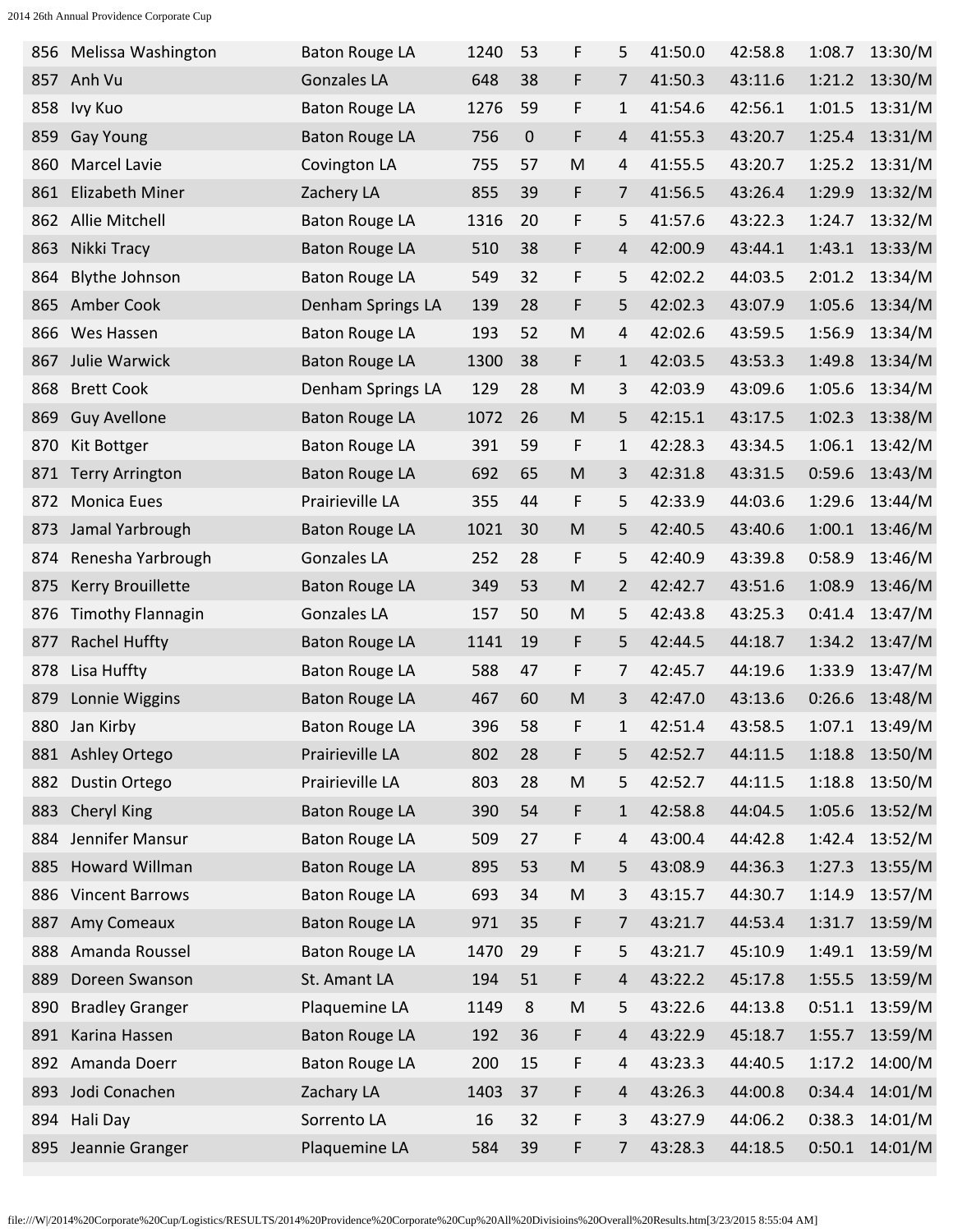| 896 | Marjorianna Willman       | <b>Baton Rouge LA</b> | 572  | 46           | F         | 5              | 43:28.5                                            | 44:55.4 | 1:26.9 | 14:01/M |
|-----|---------------------------|-----------------------|------|--------------|-----------|----------------|----------------------------------------------------|---------|--------|---------|
| 897 | Elizabeth Vincent         | <b>Walker LA</b>      | 914  | 34           | F         | 3              | 43:29.9                                            | 44:49.7 | 1:19.8 | 14:02/M |
| 898 | <b>Edward Prejean</b>     | Gonzales LA           | 875  | 57           | M         | 5              | 43:32.7                                            | 44:13.4 | 0:40.6 | 14:03/M |
| 899 | Angela Decoteau           | <b>Gonzales LA</b>    | 167  | 52           | F         | 5              | 43:34.3                                            | 44:51.8 | 1:17.5 | 14:03/M |
| 900 | Randalle Moore            | <b>Baton Rouge LA</b> | 381  | 57           | F         | 4              | 43:34.7                                            | 45:16.7 | 1:41.9 | 14:03/M |
|     |                           |                       |      |              |           |                |                                                    |         |        |         |
|     | <b>Place Name</b>         | <b>City</b>           |      |              |           |                | Bib No Age Gender Div Chip Time Gun Time Chip Diff |         |        | Pace    |
| 901 | Misty Bonfanti            | Prairieville LA       | 1507 | 33           | F         | 5              | 43:35.9                                            | 45:45.4 | 2:09.5 | 14:04/M |
| 902 | Karen Morton              | <b>Baton Rouge LA</b> | 489  | 51           | F         | 5              | 43:37.8                                            | 45:16.1 | 1:38.2 | 14:04/M |
| 903 | Jennifer Brouillette      | <b>Baton Rouge LA</b> | 348  | 41           | F         | 2              | 43:38.4                                            | 44:47.5 | 1:09.1 | 14:05/M |
| 904 | Juluis Arop               | <b>Baton Rouge LA</b> | 1282 | 25           | M         | 7              | 43:46.3                                            | 44:48.5 | 1:02.1 | 14:07/M |
| 905 | Sandra Rester             | Prairieville LA       | 1025 | 45           | F         | 5              | 43:48.7                                            | 44:39.6 | 0:50.9 | 14:08/M |
| 906 | Alicia Guidroz            | Ventress LA           | 585  | 32           | F         | 7              | 43:51.4                                            | 44:42.7 | 0:51.2 | 14:09/M |
| 907 | <b>Emily Readinger</b>    | <b>Baton Rouge LA</b> | 945  | 33           | F         | 5              | 43:52.0                                            | 44:41.2 | 0:49.1 | 14:09/M |
| 908 | Lakeetha Magee            | <b>Baton Rouge LA</b> | 103  | 34           | F         | 5              | 43:52.1                                            | 44:26.4 | 0:34.3 | 14:09/M |
| 909 | <b>Scott Buckland</b>     | <b>Baton Rouge LA</b> | 1422 | 46           | M         | 4              | 43:56.2                                            | 45:28.1 | 1:31.9 | 14:10/M |
| 910 | Monica High               | Denham Springs LA     | 495  | 39           | F         | 5              | 43:59.9                                            | 44:50.2 | 0:50.2 | 14:11/M |
| 911 | Jordan Mellinger          | <b>Baton Rouge LA</b> | 438  | 22           | F         | $\overline{2}$ | 44:11.1                                            | 44:39.2 | 0:28.1 | 14:15/M |
| 912 | Rhonda Edmonston          | Livingston LA         | 323  | 47           | F         | 5              | 44:11.6                                            | 46:24.8 | 2:13.1 | 14:15/M |
| 913 | Morgan Johnson            | <b>Baton Rouge LA</b> | 1249 | 25           | F         | 5              | 44:14.9                                            | 44:56.8 | 0:41.8 | 14:16/M |
| 914 | Kaila Mogg-Stone          | <b>Baton Rouge LA</b> | 1251 | 19           | F         | 5              | 44:16.9                                            | 44:58.8 | 0:41.9 | 14:17/M |
| 915 | Linda Robinson            | <b>Baton Rouge LA</b> | 420  | 51           | F         | 4              | 44:24.7                                            | 45:06.2 | 0:41.5 | 14:19/M |
| 916 | Nicole Edlund Herrera     | <b>Baton Rouge LA</b> | 250  | 30           | F         | 5              | 44:28.4                                            | 45:54.1 | 1:25.7 | 14:21/M |
| 917 | Monica Edlund Herrera     | <b>Baton Rouge LA</b> | 952  | 34           | F         | 5              | 44:29.4                                            | 45:54.7 | 1:25.3 | 14:21/M |
| 918 | <b>Bobby Williams</b>     | St. Amant LA          | 79   | 34           | M         | 4              | 44:38.9                                            | 45:44.6 | 1:05.7 | 14:24/M |
| 919 | <b>Christy Gillespie</b>  | Denham Springs LA     | 234  | 35           | F         | 7              | 44:43.5                                            | 46:23.8 | 1:40.2 | 14:25/M |
| 920 | Mary Gordon               | Denham Springs LA     | 623  | $\mathbf{1}$ | F         | 7              | 44:53.4                                            | 46:14.2 | 1:20.8 | 14:29/M |
| 921 | Kerri Fabre               | <b>Baton Rouge LA</b> | 307  | 31           | F         | 5              | 45:11.8                                            | 46:03.5 | 0:51.6 | 14:35/M |
| 922 | Mart Black                | Houma LA              | 910  | 66           | M         | 3              | 45:19.3                                            | 46:21.5 | 1:02.2 | 14:37/M |
| 923 | George Jones              | <b>Baton Rouge LA</b> | 422  | 46           | ${\sf M}$ | 4              | 45:23.4                                            | 46:51.2 | 1:27.7 | 14:38/M |
| 924 | Manny Fajardo             | <b>Baton Rouge LA</b> | 524  | 38           | M         | 5              | 45:24.8                                            | 46:26.2 | 1:01.3 | 14:39/M |
| 925 | Susie Accardo             | <b>Baton Rouge LA</b> | 137  | 50           | F         | 5              | 45:25.6                                            | 46:16.3 | 0:50.6 | 14:39/M |
| 926 | Pam Trepagniere           | <b>Baton Rouge LA</b> | 143  | 61           | F         | 5              | 45:26.6                                            | 46:16.8 | 0:50.2 | 14:39/M |
| 927 | Kathleen Moore            | Marrero LA            | 240  | 58           | F         | 7              | 45:27.3                                            | 47:11.5 | 1:44.2 | 14:40/M |
| 928 | <b>Barbara Burton</b>     | <b>Baton Rouge LA</b> | 1088 | 59           | F         | 5              | 45:31.7                                            | 47:29.2 | 1:57.5 | 14:41/M |
| 929 | Nan Davis                 | <b>Baton Rouge LA</b> | 140  | 59           | F         | 5              | 45:32.5                                            | 46:23.2 | 0:50.6 | 14:41/M |
| 930 | Aimee Buckland            | <b>Baton Rouge LA</b> | 1421 | 40           | F         | 4              | 45:32.8                                            | 47:05.5 | 1:32.7 | 14:41/M |
| 931 | Jeffery McNabb            | Livingston LA         | 742  | 38           | ${\sf M}$ | 4              | 45:34.7                                            | 47:07.5 | 1:32.7 | 14:42/M |
| 932 | <b>Stephanie Carreras</b> | Meraux LA             | 230  | 29           | F         | 3              | 45:35.4                                            | 47:20.9 | 1:45.4 | 14:42/M |
| 933 | Doug Drummond             | Prairieville LA       | 78   | 52           | M         | 4              | 45:35.5                                            | 47:07.7 | 1:32.1 | 14:42/M |
|     |                           |                       |      |              |           |                |                                                    |         |        |         |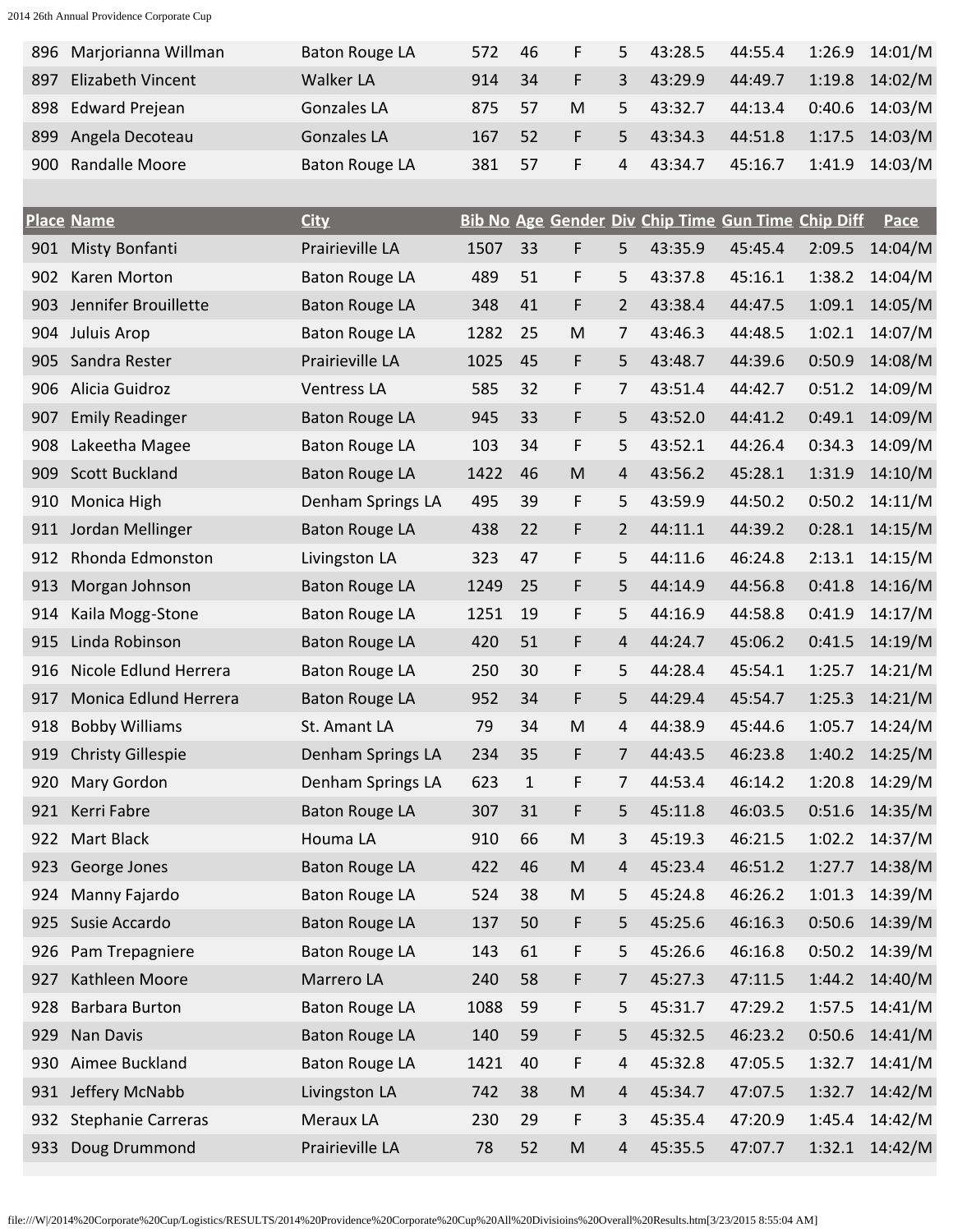| 934 | Molly Bergeron         | Geismar LA            | 1395 | $\mathbf{1}$ | F         | 7            | 45:38.6 | 47:06.1 | 1:27.4 | 14:43/M |
|-----|------------------------|-----------------------|------|--------------|-----------|--------------|---------|---------|--------|---------|
| 935 | Jamie Danos            | <b>Luling LA</b>      | 231  | 35           | F         | 3            | 45:39.8 | 47:23.5 | 1:43.7 | 14:44/M |
| 936 | Lisa Fruge             | <b>Baton Rouge LA</b> | 395  | 32           | F         | 1            | 45:40.9 | 46:53.8 | 1:12.8 | 14:44/M |
| 937 | Julie Acosta           | Convent LA            | 672  | 49           | F         | 4            | 45:46.4 | 46:27.2 | 0:40.7 | 14:46/M |
| 938 | Kelly Kirby            | <b>Baton Rouge LA</b> | 1096 | 22           | F         | 5            | 45:47.8 | 46:54.7 | 1:06.9 | 14:46/M |
| 939 | Andrew Chaney          | Prairieville LA       | 1508 | 15           | M         | 5            | 45:51.5 | 47:20.2 | 1:28.7 | 14:47/M |
| 940 | Joshua Price           | Denham Springs LA     | 824  | 33           | M         | 5            | 45:57.7 | 47:07.3 | 1:09.5 | 14:49/M |
| 941 | Jeff Patton            | <b>Baton Rouge LA</b> | 1208 | 45           | M         | 5            | 46:02.0 | 46:07.5 | 0:05.4 | 14:51/M |
| 942 | Maria Dillard          | <b>Baton Rouge LA</b> | 183  | 33           | M         | 4            | 46:13.4 | 46:49.8 | 0:36.3 | 14:55/M |
| 943 | <b>Kelly Schupp</b>    | Geismar LA            | 161  | 36           | F         | 5            | 46:13.5 | 46:50.2 | 0:36.6 | 14:55/M |
| 944 | Jessica Troxclair      | <b>Baton Rouge LA</b> | 471  | 30           | F         | 7            | 46:17.5 | 47:09.3 | 0:51.7 | 14:56/M |
| 945 | Margaret Gough         | <b>Baton Rouge LA</b> | 469  | 43           | F         | 7            | 46:18.5 | 47:09.8 | 0:51.2 | 14:56/M |
| 946 | <b>Tressa Fuller</b>   | <b>Baton Rouge LA</b> | 1410 | 45           | F         | 5            | 46:25.7 | 48:24.4 | 1:58.7 | 14:58/M |
| 947 | <b>Tara McNabb</b>     | Livingston LA         | 743  | 35           | F         | 4            | 46:29.3 | 48:02.3 | 1:32.9 | 15:00/M |
| 948 | <b>Kelly Fanguy</b>    | <b>Baton Rouge LA</b> | 116  | 36           | F         | 5            | 46:30.3 | 47:34.7 | 1:04.4 | 15:00/M |
| 949 | Jennifer Pelletier     | <b>Baton Rouge LA</b> | 120  | 28           | F         | 5            | 46:31.1 | 47:34.3 | 1:03.1 | 15:00/M |
| 950 | Mickey Matran          | <b>Baton Rouge LA</b> | 1286 | 44           | M         | 5            | 46:34.5 | 46:34.5 |        | 15:01/M |
| 951 | <b>Bailee Comeaux</b>  | Denham Springs LA     | 77   | 27           | F         | 4            | 46:54.2 | 48:02.5 | 1:08.2 | 15:08/M |
| 952 | <b>Richard Goodman</b> | <b>Baton Rouge LA</b> | 99   | 45           | M         | 4            | 47:00.1 | 48:54.5 | 1:54.4 | 15:10/M |
| 953 | Unknown Partic. 1474   |                       | 1474 |              | M         | $\mathbf{1}$ | 47:00.2 | 48:56.3 | 1:56.1 | 15:10/M |
| 954 | <b>Gerry Menard</b>    | <b>Baton Rouge LA</b> | 392  | 58           | M         | 1            | 47:00.3 | 48:14.5 | 1:14.1 | 15:10/M |
| 955 | Ty Smith               | <b>Baton Rouge LA</b> | 665  | 49           | M         | 5            | 47:05.3 | 48:25.8 | 1:20.5 | 15:11/M |
| 956 | Katlyn Brown           | <b>Baton Rouge LA</b> | 1502 | 15           | F         | 5            | 47:09.3 | 47:25.5 | 0:16.1 | 15:13/M |
| 957 | John Liles             | <b>Baton Rouge LA</b> | 586  | 68           | M         | 7            | 47:11.2 | 49:05.5 | 1:54.3 | 15:13/M |
| 958 | Jan Grenfell           | <b>Baton Rouge LA</b> | 1077 | 54           | F         | 4            | 47:11.6 | 48:53.1 | 1:41.4 | 15:13/M |
|     | 959 Faren Wise         | <b>Baton Rouge LA</b> | 1048 | 26           | F         | 5            | 47:12.7 | 48:53.2 | 1:40.5 | 15:14/M |
| 960 | Erin Morgan            | <b>Baton Rouge LA</b> | 1042 | 38           | F         | 5            | 47:13.3 | 48:51.8 | 1:38.5 | 15:14/M |
| 961 | Lynn Maloney-Mujica    | <b>Baton Rouge LA</b> | 51   | 59           | F         | $\mathbf{1}$ | 47:19.7 | 48:53.5 | 1:33.7 | 15:16/M |
| 962 | <b>Kharol Kistner</b>  | Denham Springs LA     | 1374 | 49           | F         | 4            | 47:20.5 | 48:34.7 | 1:14.2 | 15:16/M |
| 963 | <b>Sherin Tansiel</b>  | <b>Baker LA</b>       | 806  | 53           | F         | 5            | 47:22.5 | 48:20.8 | 0:58.2 | 15:17/M |
| 964 | Whitney Jordan         | <b>Baton Rouge LA</b> | 1320 | 27           | F         | 5            | 47:26.7 | 49:07.5 | 1:40.7 | 15:18/M |
| 965 | Kim Seeger             | Zachary LA            | 1405 | 60           | F         | 4            | 47:29.2 | 48:54.8 | 1:25.6 | 15:19/M |
|     | 966 Vince Polito       | <b>Baker LA</b>       | 913  | 32           | ${\sf M}$ | 5            | 47:32.1 | 48:58.3 | 1:26.1 | 15:20/M |
| 967 | Amanda Wonnell         | <b>Baton Rouge LA</b> | 1444 | $\mathbf{1}$ | F         | 4            | 47:32.2 | 47:32.2 |        | 15:20/M |
| 968 | Paul Clifton           | <b>Baton Rouge LA</b> | 886  | 54           | ${\sf M}$ | 3            | 47:34.3 | 48:39.5 | 1:05.1 | 15:21/M |
| 969 | <b>Candace Polito</b>  | <b>Baker LA</b>       | 915  | 30           | F         | 5            | 47:38.7 | 48:58.5 | 1:19.8 | 15:22/M |
| 970 | Unknown Partic. 1475   |                       | 1475 |              | ${\sf M}$ | 1            | 47:40.4 | 49:37.3 | 1:56.9 | 15:23/M |
| 971 | <b>Hannah Rains</b>    | <b>Baton Rouge LA</b> | 297  | 13           | F         | 5            | 47:41.6 | 49:48.8 | 2:07.1 | 15:23/M |
| 972 | <b>Darryl Rains</b>    | <b>Baton Rouge LA</b> | 296  | 50           | M         | 5.           | 47:42.2 | 49:49.7 | 2:07.4 | 15:23/M |
| 973 | <b>Tricia Rains</b>    | <b>Baton Rouge LA</b> | 298  | 49           | F         | 5            | 47:43.2 | 49:49.5 | 2:06.2 | 15:24/M |
|     |                        |                       |      |              |           |              |         |         |        |         |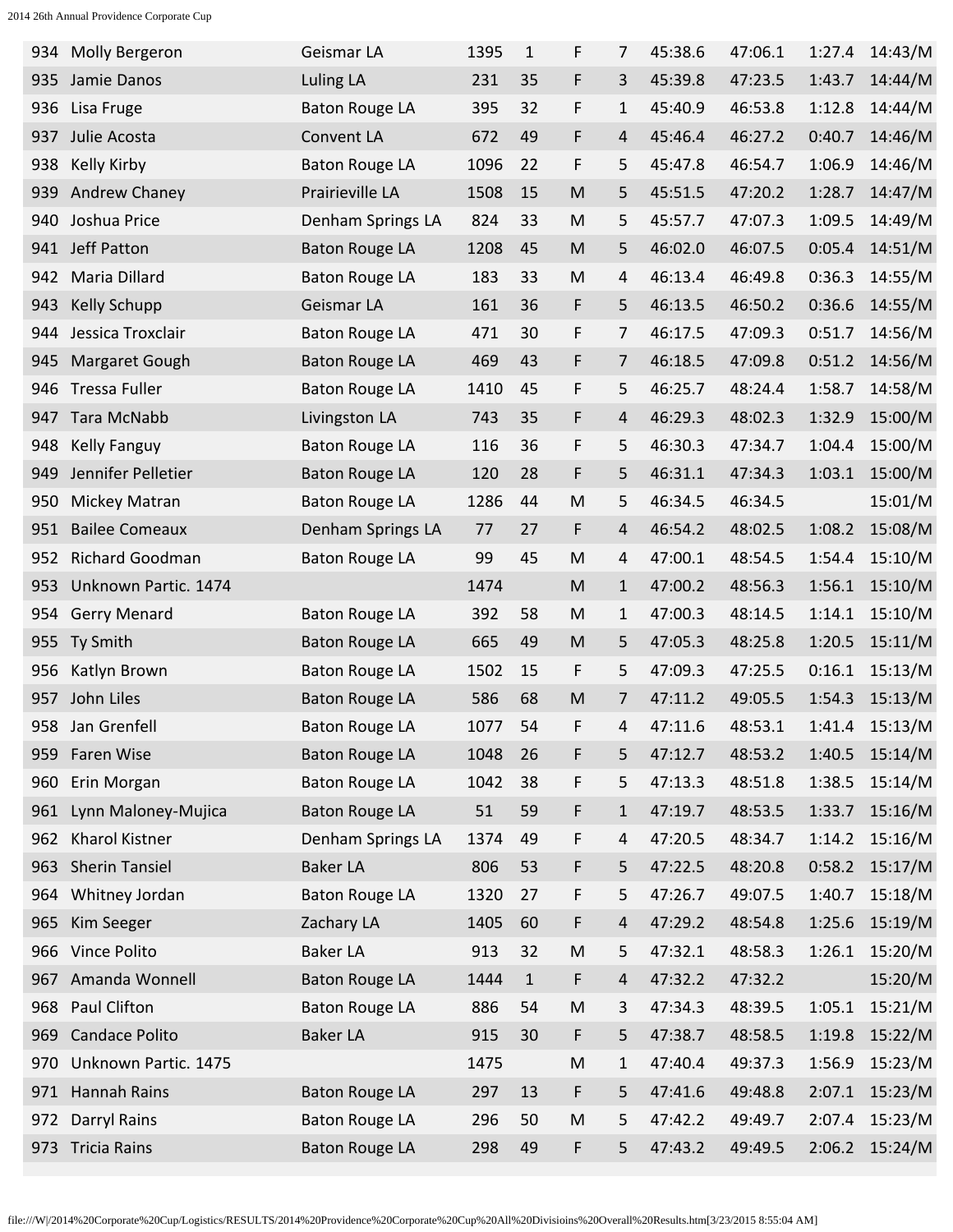| 974 | Melanie Robinson       | <b>Baton Rouge LA</b> | 1461 | 39 | F         | 5              | 47:50.7                                            | 49:47.6 | 1:56.9 | 15:26/M     |
|-----|------------------------|-----------------------|------|----|-----------|----------------|----------------------------------------------------|---------|--------|-------------|
| 975 | <b>Ashley McGuire</b>  | <b>Baton Rouge LA</b> | 923  | 11 | F         | 5              | 47:50.9                                            | 49:45.8 | 1:54.9 | 15:26/M     |
| 976 | Kim Abbott             | <b>Baton Rouge LA</b> | 432  | 38 | F         | 2              | 47:59.1                                            | 49:35.3 | 1:36.1 | 15:29/M     |
| 977 | Katherine Morris       | <b>Baton Rouge LA</b> | 937  | 64 | F         | 5              | 47:59.3                                            | 49:06.3 | 1:06.9 | 15:29/M     |
| 978 | Rhonda Cavalier        | <b>Gonzales LA</b>    | 203  | 47 | F         | 4              | 48:00.6                                            | 49:08.1 | 1:07.5 | 15:29/M     |
| 979 | Lori McGuire           | <b>Baton Rouge LA</b> | 924  | 43 | F         | 3              | 48:05.3                                            | 49:59.2 | 1:53.9 | 15:31/M     |
| 980 | Elizabeth Canfield     | <b>Baton Rouge LA</b> | 191  | 32 | F         | 4              | 48:08.5                                            | 48:08.5 |        | 15:32/M     |
| 981 | Caleb Passman          | Denham Springs LA     | 1165 | 14 | M         | 5              | 48:10.6                                            | 50:05.5 | 1:54.8 | 15:32/M     |
| 982 | Michael O'Connor       | <b>Baton Rouge LA</b> | 292  | 49 | M         | 5              | 48:17.9                                            | 49:34.4 | 1:16.5 | 15:35/M     |
| 983 | Caitlin O'Connor       | <b>Baton Rouge LA</b> | 291  | 14 | F         | 5              | 48:18.4                                            | 49:34.6 | 1:16.2 | 15:35/M     |
| 984 | Travis Johnson         | <b>Baton Rouge LA</b> | 550  | 43 | M         | 5              | 48:24.0                                            | 50:25.8 | 2:01.7 | 15:37/M     |
| 985 | Kenneth Tipton         | <b>Baton Rouge LA</b> | 1046 | 55 | M         | 5              | 48:24.4                                            | 49:51.8 | 1:27.3 | 15:37/M     |
| 986 | Becky Kilburn          | Paulina LA            | 89   | 54 | F         | 4              | 48:24.8                                            | 50:24.6 | 1:59.7 | 15:37/M     |
| 987 | Cheryl Hebert          | Prairieville LA       | 1514 | 56 | F         | 5              | 48:25.8                                            | 50:20.7 | 1:54.9 | 15:37/M     |
| 988 | Greta Gordon           | <b>Gonzales LA</b>    | 657  | 47 | F         | 5              | 48:26.6                                            | 49:25.3 | 0:58.6 | 15:37/M     |
| 989 | David Lee              | <b>Baton Rouge LA</b> | 662  | 35 | M         | 5              | 48:29.6                                            | 50:35.4 | 2:05.7 | 15:38/M     |
| 990 | Amy Scardina           | Livingston LA         | 101  | 42 | F         | 4              | 48:29.8                                            | 50:29.8 | 1:59.9 | 15:38/M     |
| 991 | <b>Bryan Vige</b>      | Denham Springs LA     | 1394 | 43 | M         | 7              | 48:33.3                                            | 49:53.1 | 1:19.8 | 15:40/M     |
| 992 | Minh Nguyen            | <b>Baton Rouge LA</b> | 1231 | 56 | F         | 5              | 48:34.8                                            | 50:27.7 | 1:52.9 | 15:40/M     |
| 993 | Ainslie McNabb         | Zachary LA            | 1349 | 8  | F         | 5              | 48:37.4                                            | 50:05.5 | 1:28.1 | 15:41/M     |
| 994 | Lachondria Holder      | <b>Baton Rouge LA</b> | 616  | 42 | F         | 7              | 48:42.4                                            | 50:35.3 | 1:52.9 | 15:43/M     |
| 995 | Laura Sherman          | <b>Baton Rouge LA</b> | 618  | 48 | F         | 7              | 48:42.7                                            | 50:36.4 | 1:53.7 | 15:43/M     |
| 996 | Creselda Polito        | <b>Baker LA</b>       | 911  | 15 | F         | 5              | 48:45.1                                            | 50:06.5 | 1:21.4 | 15:44/M     |
| 997 | <b>Brandie McNabb</b>  | Zachary LA            | 1354 | 37 | F         | 5              | 48:45.4                                            | 50:13.5 | 1:28.1 | 15:44/M     |
| 998 | <b>Britney Vincent</b> | Walker LA             | 1031 | 13 | F         | 5              | 48:45.9                                            | 50:06.5 | 1:20.6 | 15:44/M     |
|     | 999 Alisa O'Conner     | <b>Baton Rouge LA</b> | 289  | 48 | F         | 5              | 48:50.4                                            | 50:07.2 | 1:16.7 | 15:45/M     |
|     | 1000 Brianna O'Connor  | <b>Baton Rouge LA</b> | 290  | 12 | F         | 5              | 48:50.4                                            | 50:07.2 | 1:16.7 | 15:45/M     |
|     |                        |                       |      |    |           |                |                                                    |         |        |             |
|     | <b>Place Name</b>      | <b>City</b>           |      |    |           |                | Bib No Age Gender Div Chip Time Gun Time Chip Diff |         |        | <b>Pace</b> |
|     | 1001 Sharletta London  | <b>Baton Rouge LA</b> | 443  | 44 | F         | $\overline{2}$ | 48:51.7                                            | 49:23.1 | 0:31.4 | 15:45/M     |
|     | 1002 Eric Erikson      | Prairieville LA       | 394  | 38 | ${\sf M}$ | $\mathbf{1}$   | 48:57.1                                            | 50:10.5 | 1:13.4 | 15:47/M     |
|     | 1003 Mike Aguirre      | <b>Baton Rouge LA</b> | 383  | 33 | ${\sf M}$ | 4              | 49:00.9                                            | 50:45.3 | 1:44.4 | 15:48/M     |
|     | 1004 Justin Keen       | <b>Baton Rouge LA</b> | 379  | 28 | M         | 4              | 49:04.6                                            | 50:48.6 | 1:43.9 | 15:50/M     |
|     | 1005 Eddie Fuller      | <b>Baton Rouge LA</b> | 1409 | 45 | ${\sf M}$ | 5              | 49:06.7                                            | 51:08.3 | 2:01.6 | 15:50/M     |
|     | 1006 Maura Slaven      | <b>Baton Rouge LA</b> | 470  | 35 | F         | 7              | 49:07.4                                            | 49:59.5 | 0:52.1 | 15:51/M     |
|     | 1007 Ron Rodi          | <b>Baton Rouge LA</b> | 1412 | 62 | ${\sf M}$ | 5              | 49:08.5                                            | 51:08.3 | 1:59.7 | 15:51/M     |
|     | 1008 Marc Dubos        | <b>Baton Rouge LA</b> | 1014 | 42 | M         | 5              | 49:11.5                                            | 50:24.8 | 1:13.2 | 15:52/M     |
|     | 1009 Alex Louve        | <b>Baton Rouge LA</b> | 1152 | 26 | ${\sf M}$ | 5              | 49:17.1                                            | 50:41.8 | 1:24.6 | 15:54/M     |
|     | 1010 Susie Chiasson    | Denham Springs LA     | 1301 | 47 | F         | 7              | 49:18.9                                            | 51:09.3 | 1:50.4 | 15:54/M     |
|     | 1011 Rebecca Patrick   | <b>Baton Rouge LA</b> | 1153 | 33 | F         | 5              | 49:20.1                                            | 50:44.8 | 1:24.7 | 15:55/M     |
|     |                        |                       |      |    |           |                |                                                    |         |        |             |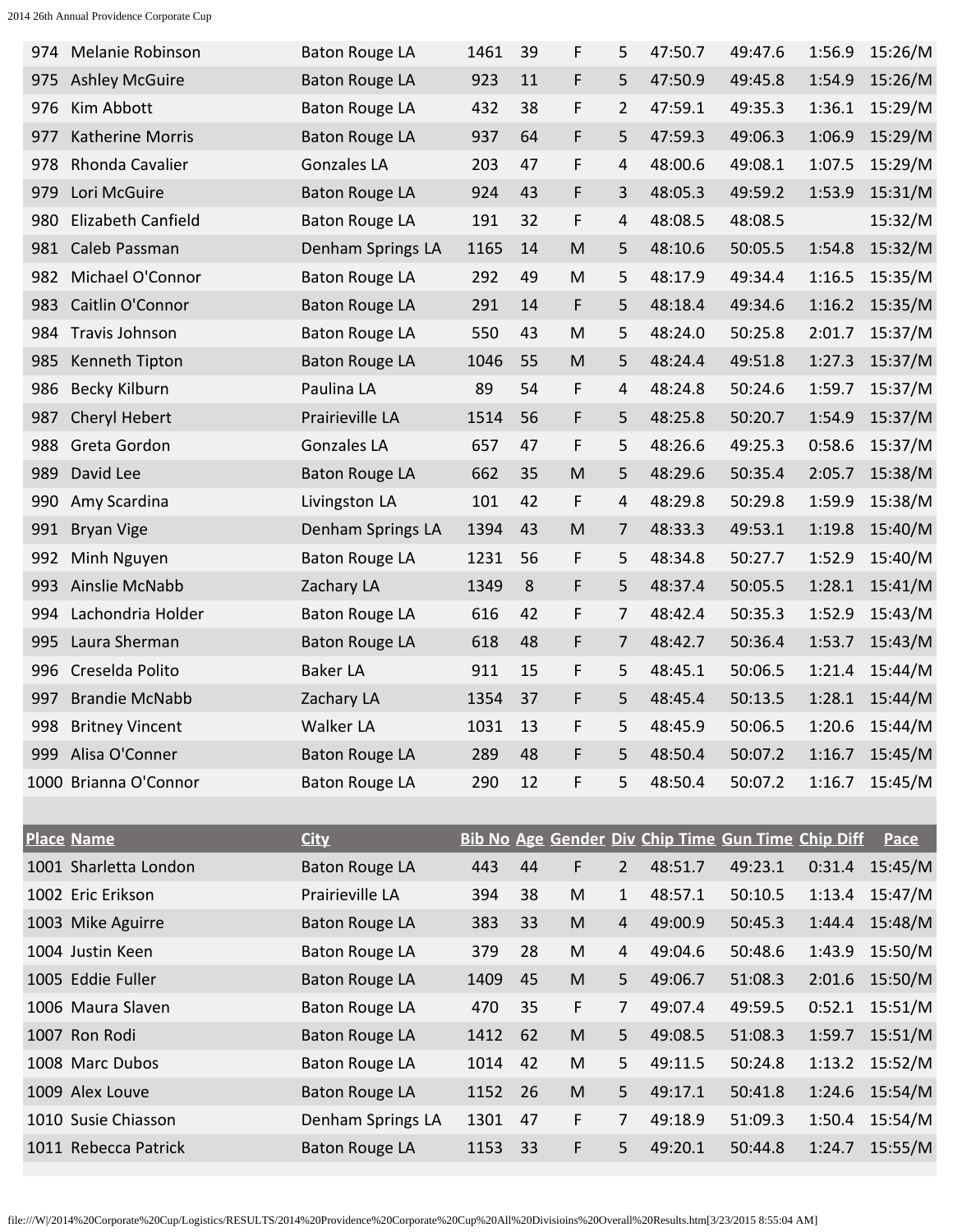| 1012 Michlynn Scalise    | Port Allen LA         | 450  | 19 | F         | 2              | 49:21.3 | 50:56.9 | 1:35.6 | 15:55/M |
|--------------------------|-----------------------|------|----|-----------|----------------|---------|---------|--------|---------|
| 1013 Tammy Marionneaux   | Port Allen LA         | 433  | 47 | F         | 2              | 49:21.9 | 50:57.3 | 1:35.4 | 15:55/M |
| 1014 Kate Robinson       | Geismar LA            | 582  | 36 | F         | 7              | 49:28.9 | 50:57.3 | 1:28.4 | 15:57/M |
| 1015 Paul Schneider      | <b>Baton Rouge LA</b> | 1017 | 57 | M         | 5              | 49:29.9 | 50:26.2 | 0:56.3 | 15:58/M |
| 1016 Jenny Leblanc       | Port Allen LA         | 1093 | 28 | F         | 7              | 49:30.4 | 50:58.3 | 1:27.9 | 15:58/M |
| 1017 Sierra Geiger       | Prairieville LA       | 1346 | 25 | F         | 5              | 49:32.1 | 51:23.3 | 1:51.1 | 15:59/M |
| 1018 Jennifer Tucker     | <b>Baton Rouge LA</b> | 466  | 42 | F         | 3              | 49:32.2 | 51:16.5 | 1:44.2 | 15:59/M |
| 1019 Danita Smith        | <b>Baton Rouge LA</b> | 434  | 41 | F         | $\overline{2}$ | 49:33.6 | 51:09.5 | 1:35.9 | 15:59/M |
| 1020 Jill Couvillon      | <b>Baton Rouge LA</b> | 1168 | 37 | F         | 7              | 49:37.6 | 51:45.5 | 2:07.9 | 16:00/M |
| 1021 Betsy Hurst         | <b>Baton Rouge LA</b> | 1169 | 37 | F         | 7              | 49:38.6 | 51:47.1 | 2:08.4 | 16:01/M |
| 1022 Misti Miller        | Walker LA             | 589  | 30 | F         | 7              | 49:43.6 | 50:31.8 | 0:48.1 | 16:02/M |
| 1023 Amanda Hebert       | <b>Baton Rouge LA</b> | 1113 | 33 | F         | 5              | 49:47.9 | 51:05.6 | 1:17.7 | 16:04/M |
| 1024 Kristen Rogers      | Houma LA              | 71   | 24 | F         | 7              | 49:56.5 | 50:09.2 | 0:12.6 | 16:06/M |
| 1025 Garrett Schexnayder | Livingston LA         | 329  | 26 | M         | 5              | 49:57.0 | 52:10.3 | 2:13.2 | 16:07/M |
| 1026 Janie Blanchard     | <b>Baton Rouge LA</b> | 229  | 51 | F         | 3              | 49:57.9 | 51:40.3 | 1:42.4 | 16:07/M |
| 1027 Melissa Bradley     | <b>Baton Rouge LA</b> | 1445 | 46 | F         | 5              | 49:58.5 | 51:30.7 | 1:32.1 | 16:07/M |
| 1028 Haley Allain        | Plaquemine LA         | 440  | 20 | F         | $\overline{2}$ | 49:59.4 | 51:34.5 | 1:35.1 | 16:07/M |
| 1029 Cynthia Richardson  | <b>Baton Rouge LA</b> | 617  | 51 | F         | 7              | 50:06.0 | 52:00.3 | 1:54.3 | 16:10/M |
| 1030 Alice Goble         | Denham Springs LA     | 900  | 33 | F         | 5              | 50:10.0 | 52:23.3 | 2:13.2 | 16:11/M |
| 1031 Derrick Klingman    | <b>Baton Rouge LA</b> | 624  | 25 | M         | 7              | 50:10.6 | 50:58.3 | 0:47.7 | 16:11/M |
| 1032 Gillian Geiger      | Prairieville LA       | 1345 | 10 | F         | 5              | 50:13.7 | 52:04.4 | 1:50.6 | 16:12/M |
| 1033 Chynna Day          | <b>Baton Rouge LA</b> | 449  | 23 | F         | 2              | 50:21.2 | 51:57.1 | 1:35.8 | 16:15/M |
| 1034 Gloria Castillo     | Prairieville LA       | 741  | 40 | F         | 4              | 50:22.5 | 51:57.3 | 1:34.8 | 16:15/M |
| 1035 Holly Passman       | Denham Springs LA     | 941  | 38 | F         | 5              | 50:22.9 | 52:18.8 | 1:55.9 | 16:15/M |
| 1036 Beau Passman        | Denham Springs LA     | 1164 | 8  | M         | 5              | 50:25.1 | 52:19.8 | 1:54.6 | 16:16/M |
| 1037 Dj Passman          | Denham Springs LA     | 1166 | 38 | ${\sf M}$ | 5              | 50:25.9 | 52:19.5 | 1:53.6 | 16:16/M |
| 1038 Tracy Geiger        | Prairieille LA        | 1347 | 45 | F         | 5              | 50:30.8 | 52:21.6 | 1:50.8 | 16:17/M |
| 1039 Michelle Braud      | <b>Baton Rouge LA</b> | 655  | 50 | F         | 5              | 50:33.9 | 51:33.7 | 0:59.7 | 16:18/M |
| 1040 Tomi Kinney         | <b>Baton Rouge LA</b> | 1100 | 58 | F         | 5              | 50:34.0 | 52:32.8 | 1:58.8 | 16:19/M |
| 1041 Danielle Formeller  | <b>Baton Rouge LA</b> | 1111 | 35 | F         | 5              | 50:34.1 | 52:32.3 | 1:58.1 | 16:19/M |
| 1042 Ruby Daigrepont     | <b>Baton Rouge LA</b> | 354  | 69 | F         | 5              | 50:34.8 | 52:28.3 | 1:53.5 | 16:19/M |
| 1043 Shelly Griggs       | <b>Baton Rouge LA</b> | 658  | 45 | F         | 5              | 50:35.7 | 51:32.9 | 0:57.2 | 16:19/M |
| 1044 Rebecca Jones       | Zachary LA            | 754  | 44 | F         | 4              | 50:35.9 | 52:02.1 | 1:26.2 | 16:19/M |
| 1045 Lucy Kass           | <b>Baton Rouge LA</b> | 661  | 49 | F         | 5              | 50:36.2 | 51:36.7 | 1:00.5 | 16:19/M |
| 1046 Gary Phillips       | <b>Baton Rouge LA</b> | 663  | 58 | M         | 5              | 50:37.2 | 51:36.9 | 0:59.7 | 16:20/M |
| 1047 Scotty Guedry       | Prairieville LA       | 1001 | 56 | ${\sf M}$ | $\overline{4}$ | 50:42.3 | 51:30.3 | 0:47.9 | 16:21/M |
| 1048 Paul Malphurs       | Metairie LA           | 170  | 56 | M         | 5              | 50:42.7 | 51:30.7 | 0:47.9 | 16:21/M |
| 1049 Felicia Graves      | <b>Baton Rouge LA</b> | 1436 | 54 | F         | $\overline{4}$ | 50:46.6 | 51:30.3 | 0:43.6 | 16:23/M |
| 1050 Christopher Picar   | Maurepas LA           | 294  | 8  | M         | 5              | 50:58.7 | 53:09.4 | 2:10.7 | 16:26/M |
| 1051 Karen Phillips      | <b>Baton Rouge LA</b> | 359  | 48 | F         | 5              | 50:59.8 | 50:59.8 |        | 16:27/M |
|                          |                       |      |    |           |                |         |         |        |         |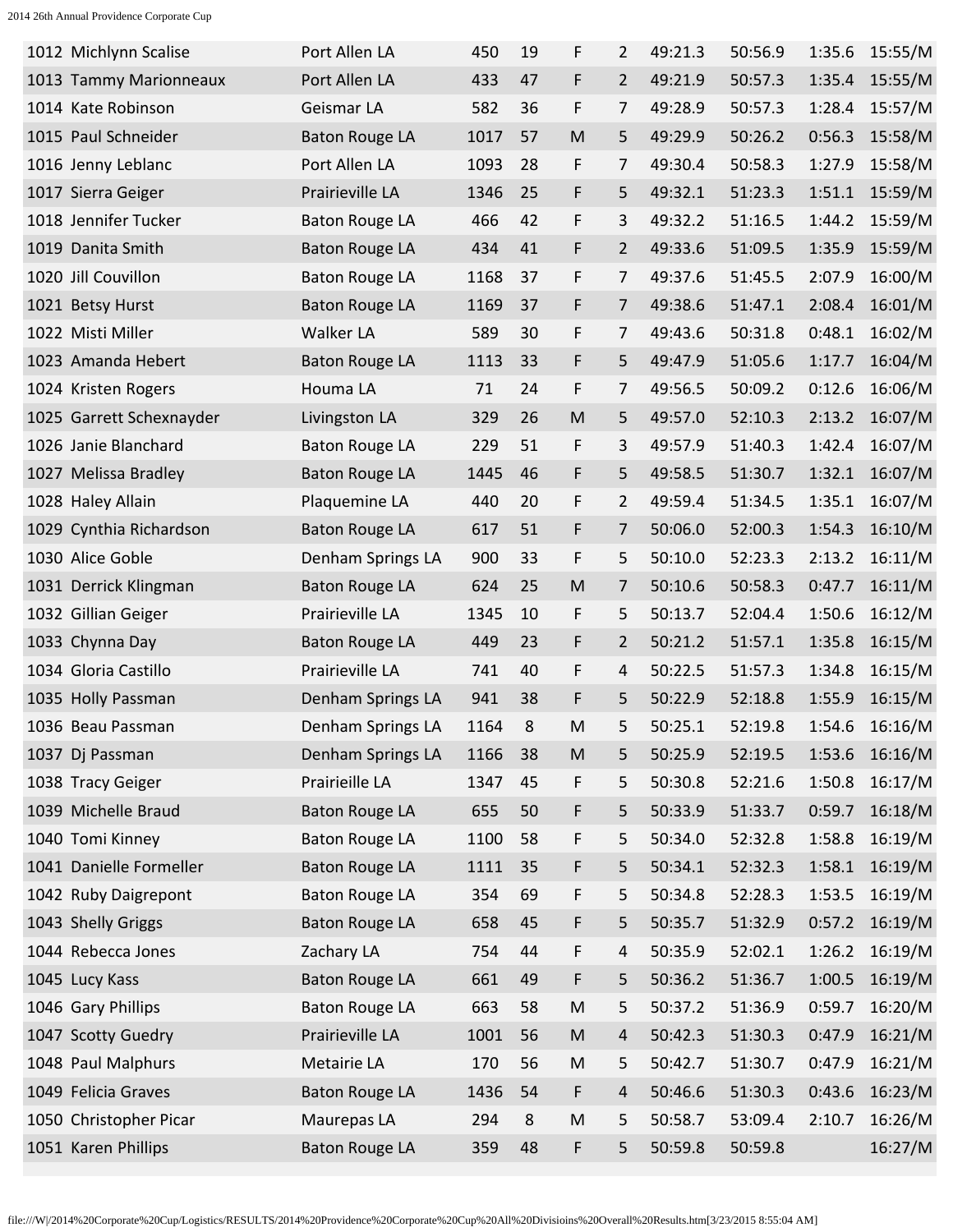| 1052 Kylie Morris      | <b>Baton Rouge LA</b> | 933            | 15 | F         | 5 | 51:00.0 | 52:30.3 | 1:30.2 | 16:27/M |
|------------------------|-----------------------|----------------|----|-----------|---|---------|---------|--------|---------|
| 1053 Stephanie Morris  | <b>Baton Rouge LA</b> | 935            | 46 | F         | 5 | 51:01.4 | 52:31.2 | 1:29.8 | 16:27/M |
| 1054 Vickie Gremillion | Walker LA             | 785            | 51 | F         | 5 | 51:13.3 | 52:34.5 | 1:21.1 | 16:31/M |
| 1055 Maegan Picar      | Maurepas LA           | 295            | 28 | F         | 5 | 51:17.9 | 53:28.1 | 2:10.1 | 16:33/M |
| 1056 Peggy Hebert      | <b>Baton Rouge LA</b> | 304            | 61 | F         | 5 | 51:24.5 | 51:24.5 |        | 16:35/M |
| 1057 Anna Migliore     | <b>Baton Rouge LA</b> | 386            | 28 | F         | 4 | 51:24.9 | 53:43.3 | 2:18.3 | 16:35/M |
| 1058 Jennifer Hall     | <b>Baton Rouge LA</b> | 1040           | 36 | F         | 5 | 51:28.3 | 53:07.4 | 1:39.1 | 16:36/M |
| 1059 Angela Hall       | <b>Baton Rouge LA</b> | 1039           | 39 | F         | 5 | 51:28.4 | 53:07.3 | 1:38.9 | 16:36/M |
| 1060 Arriana Disedare  | Walker LA             | 1146           | 11 | F         | 5 | 51:40.0 | 52:29.2 | 0:49.1 | 16:40/M |
| 1061 Sherry Melara     | <b>Baton Rouge LA</b> | 538            | 49 | F         | 5 | 51:53.2 | 53:15.7 | 1:22.5 | 16:44/M |
| 1062 Belle Gascon      | <b>Baton Rouge LA</b> | 523            | 61 | F         | 5 | 51:53.4 | 53:16.1 | 1:22.6 | 16:44/M |
| 1063 Djuana Beason     | <b>Baton Rouge LA</b> | 352            | 49 | F         | 5 | 51:57.6 | 53:44.3 | 1:46.6 | 16:45/M |
| 1064 Holly Rayne       | Prairieville LA       | 360            | 38 | F         | 5 | 51:58.1 | 53:44.9 | 1:46.8 | 16:46/M |
| 1065 Millie Cutrer     | <b>Baton Rouge LA</b> | 547            | 59 | F         | 5 | 51:58.5 | 53:16.3 | 1:17.7 | 16:46/M |
| 1066 Kelly Gable       | <b>Baton Rouge LA</b> | 548            | 43 | F         | 5 | 52:12.9 | 54:28.8 | 2:15.9 | 16:50/M |
| 1067 Allison Huber     | <b>Baton Rouge LA</b> | 542            | 35 | F         | 5 | 52:13.3 | 54:27.8 | 2:14.4 | 16:51/M |
| 1068 Arlos Perez       | <b>Baton Rouge LA</b> | 1467           | 36 | M         | 5 | 52:14.1 | 54:03.6 | 1:49.5 | 16:51/M |
| 1069 Jeanne McNeil     | <b>Baton Rouge LA</b> | 543            | 44 | F         | 5 | 52:15.0 | 54:29.4 | 2:14.4 | 16:51/M |
| 1070 Kaitlyn Boudreaux | Denham Springs LA     | 1469           | 27 | F         | 5 | 52:15.2 | 53:59.9 | 1:44.7 | 16:51/M |
| 1071 Michael Charles   | Gonzales LA           | 322            | 53 | M         | 5 | 52:17.4 | 54:31.2 | 2:13.8 | 16:52/M |
| 1072 Michelle Guillory | Denham Springs LA     | 80             | 45 | F         | 5 | 52:19.5 | 54:51.9 | 2:32.4 | 16:53/M |
| 1073 Debra Vidrine     | <b>Baton Rouge LA</b> | 614            | 49 | F         | 7 | 52:19.5 | 53:29.3 | 1:09.7 | 16:53/M |
| 1074 Lynn Bailey       | Denham Springs LA     | 611            | 52 | F         | 7 | 52:19.9 | 53:29.3 | 1:09.4 | 16:53/M |
| 1075 Daniele Potter    | <b>Baton Rouge LA</b> | 1350           | 25 | F         | 5 | 52:23.0 | 53:54.3 | 1:31.3 | 16:54/M |
| 1076 Luke Izlar        | <b>Baton Rouge LA</b> | 1348           | 25 | M         | 5 | 52:23.1 | 53:54.5 | 1:31.3 | 16:54/M |
| 1077 Allison Hernandez | Gonzales LA           | $\overline{2}$ | 36 | F         | 5 | 52:28.2 | 53:52.7 | 1:24.5 | 16:55/M |
| 1078 Tammy Gill        | Denham Springs LA     | 1103           | 54 | F         | 5 | 52:31.8 | 53:49.2 | 1:17.3 | 16:56/M |
| 1079 Sara Hanson       | <b>Baton Rouge LA</b> | 795            | 36 | F         | 5 | 52:41.4 | 53:40.8 | 0:59.4 | 17:00/M |
| 1080 Heather Self      | Gonzales LA           | 805            | 34 | F         | 5 | 52:42.8 | 53:40.5 | 0:57.7 | 17:00/M |
| 1081 Bridget Alleman   | Pierre Part LA        | 787            | 32 | F         | 5 | 52:44.9 | 53:41.7 | 0:56.7 | 17:01/M |
| 1082 Brandon Watkins   | <b>Baton Rouge LA</b> | 1047           | 27 | M         | 5 | 53:06.2 | 53:06.2 |        | 17:08/M |
| 1083 Patsy Sims        | <b>Baton Rouge LA</b> | 867            | 11 | F         | 7 | 53:10.5 | 54:38.9 | 1:28.4 | 17:09/M |
| 1084 Philip Leblanc/sr | Prairieville LA       | 1334           | 51 | M         | 5 | 53:12.2 | 54:25.5 | 1:13.2 | 17:10/M |
| 1085 Stephany Lewis    | <b>Baton Rouge LA</b> | 602            | 41 | F         | 7 | 53:13.7 | 55:02.3 | 1:48.5 | 17:10/M |
| 1086 Michael Sims      | <b>Baton Rouge LA</b> | 866            | 48 | ${\sf M}$ | 7 | 53:13.9 | 54:43.5 | 1:29.6 | 17:10/M |
| 1087 Venetta Jefferson | <b>Baton Rouge LA</b> | 600            | 61 | F         | 7 | 53:14.9 | 55:02.3 | 1:47.3 | 17:10/M |
| 1088 Sarah Howard      | Slaughter LA          | 593            | 48 | F         | 7 | 53:16.0 | 55:02.3 | 1:46.2 | 17:11/M |
| 1089 D'Wana Chiles     | <b>Baton Rouge LA</b> | 1122           | 44 | F         | 5 | 53:16.6 | 55:16.8 | 2:00.1 | 17:11/M |
| 1090 Danna Babin       | <b>Baton Rouge LA</b> | 1121           | 44 | F         | 5 | 53:17.6 | 55:17.5 | 1:59.8 | 17:11/M |
| 1091 Heather Hughes    | <b>Gonzales LA</b>    | 1104           | 32 | F         | 5 | 53:18.1 | 55:17.3 | 1:59.1 | 17:12/M |
|                        |                       |                |    |           |   |         |         |        |         |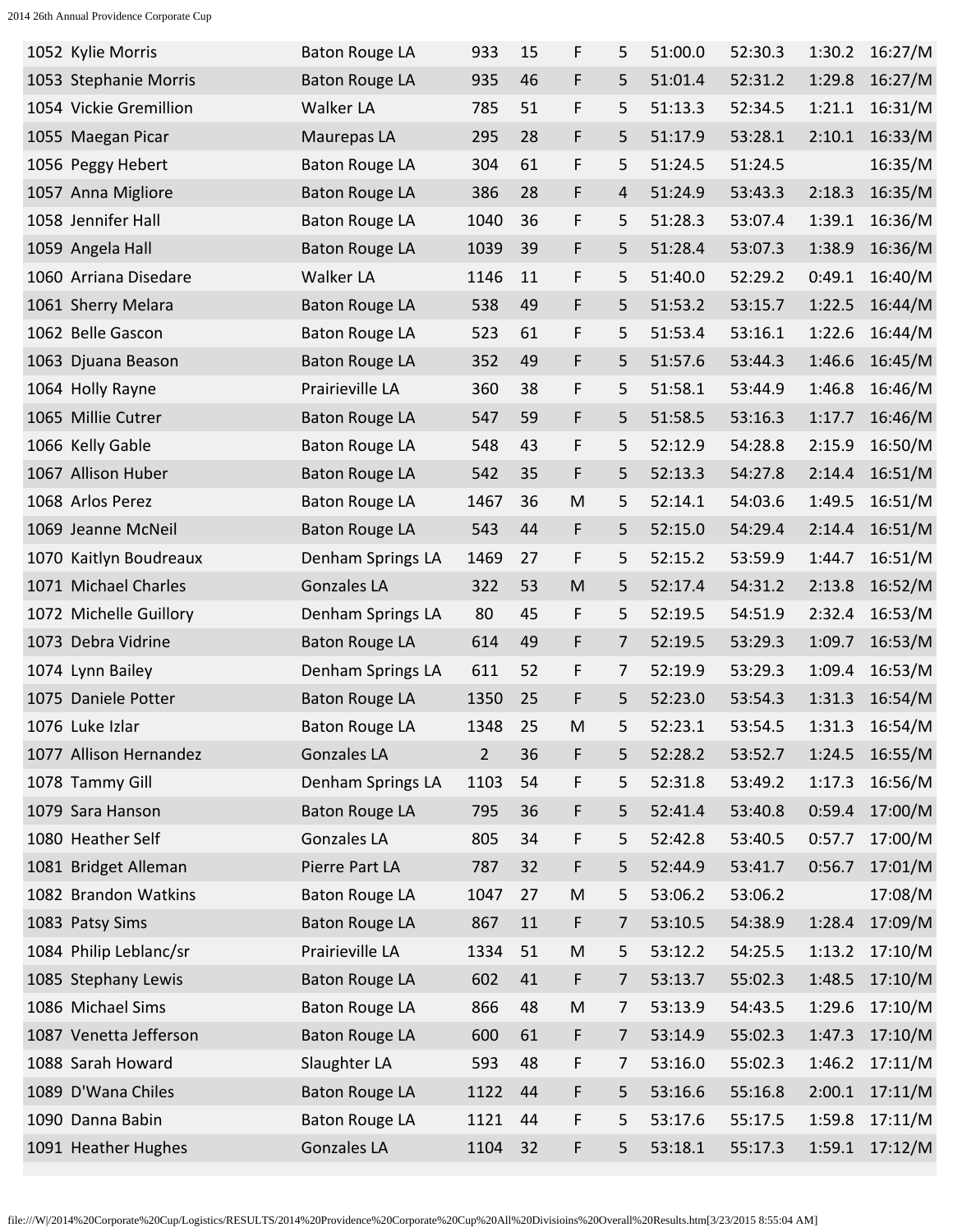| 1092 Peggy Head         | Hammond LA            | 282  | 49 | F  | 5.             | 53:41.5 | 55:28.9 | 1:47.3 | 17:19/M        |
|-------------------------|-----------------------|------|----|----|----------------|---------|---------|--------|----------------|
| 1093 Patricia Dearmond  | Prairieville LA       | 281  | 34 | F  | $5^{\circ}$    | 53:48.3 | 55:12.4 | 1:24.1 | 17:21/M        |
| 1094 Cullen Dearmond    | Prairieville LA       | 280  | 10 | M  | 5.             | 53:49.5 | 55:13.1 |        | 1:23.5 17:22/M |
| 1095 Gayle Norman       | Gonzales LA           | 210  | 59 | F  | 4              | 53:50.4 | 55:35.8 | 1:45.4 | 17:22/M        |
| 1096 Linda Gardemal     | <b>Gonzales LA</b>    | 207  | 47 | F. | 4              | 53:50.5 | 55:36.2 | 1:45.6 | 17:22/M        |
| 1097 Charlotte Langlois | <b>Baton Rouge LA</b> | 1213 | 65 | F  | 5.             | 53:50.8 | 55:36.5 |        | 1:45.6 17:22/M |
| 1098 Louis Palmer       | Livingston LA         | 739  | 48 | M  | 4              | 53:54.4 | 55:30.3 | 1:35.9 | 17:23/M        |
| 1099 Nome Cruz          | Geismar LA            | 737  | 51 | M  | $\overline{4}$ | 53:54.9 | 55:30.5 | 1:35.6 | 17:23/M        |
| 1100 George Ferguson    | Maurepas LA           | 738  | 49 | M  | 4              | 53:55.1 | 55:30.5 | 1:35.4 | 17:24/M        |

| <b>Place Name</b>         | <b>City</b>           |      |    |                                                                                                            |   |         | Bib No Age Gender Div Chip Time Gun Time Chip Diff |        | <b>Pace</b> |
|---------------------------|-----------------------|------|----|------------------------------------------------------------------------------------------------------------|---|---------|----------------------------------------------------|--------|-------------|
| 1101 Todd Marcello        | <b>Baton Rouge LA</b> | 720  | 43 | $\mathsf{M}% _{T}=\mathsf{M}_{T}\!\left( a,b\right) ,\ \mathsf{M}_{T}=\mathsf{M}_{T}\!\left( a,b\right) ,$ | 4 | 54:12.4 | 55:46.2                                            | 1:33.7 | 17:29/M     |
| 1102 Tina Anderson        | <b>Baton Rouge LA</b> | 725  | 51 | F                                                                                                          | 4 | 54:13.0 | 55:46.2                                            | 1:33.1 | 17:29/M     |
| 1103 Suzanne Salter       | Port Allen LA         | 626  | 57 | F                                                                                                          | 7 | 54:21.9 | 56:14.3                                            | 1:52.4 | 17:32/M     |
| 1104 Kristen Lizana       | Sorrento LA           | 1479 | 30 | F                                                                                                          | 7 | 54:28.5 | 56:13.8                                            | 1:45.2 | 17:34/M     |
| 1105 Belinda Catalano     | Chalmette LA          | 233  | 58 | F                                                                                                          | 7 | 54:29.1 | 56:14.8                                            | 1:45.6 | 17:35/M     |
| 1106 Unknown Partic. 1473 |                       | 1473 |    | M                                                                                                          | 1 | 54:29.2 | 56:26.4                                            | 1:57.2 | 17:35/M     |
| 1107 Lenord McCauley      | <b>Baton Rouge LA</b> | 1472 | 38 | M                                                                                                          | 5 | 54:30.3 | 56:27.8                                            | 1:57.5 | 17:35/M     |
| 1108 Sandy Poche          | Prairieville LA       | 712  | 54 | F                                                                                                          | 4 | 54:31.8 | 56:08.5                                            | 1:36.6 | 17:35/M     |
| 1109 Nancy Shaw           | <b>Baton Rouge LA</b> | 1468 | 65 | F                                                                                                          | 5 | 54:33.2 | 56:24.8                                            | 1:51.6 | 17:36/M     |
| 1110 Mary Carol Waites    | <b>Baton Rouge LA</b> | 848  | 62 | F                                                                                                          | 5 | 54:41.3 | 56:21.3                                            | 1:39.9 | 17:38/M     |
| 1111 Joyce Juneau         | <b>Baton Rouge LA</b> | 845  | 45 | F                                                                                                          | 5 | 54:41.3 | 56:21.3                                            | 1:39.9 | 17:38/M     |
| 1112 Mitzi Kogas          | <b>Baton Rouge LA</b> | 209  | 17 | F                                                                                                          | 4 | 54:42.6 | 56:29.5                                            | 1:46.9 | 17:39/M     |
| 1113 Jubril Kogas         | <b>Baton Rouge LA</b> | 168  | 15 | M                                                                                                          | 5 | 54:42.8 | 56:29.7                                            | 1:46.9 | 17:39/M     |
| 1114 Meagan Shields       | <b>Baton Rouge LA</b> | 613  | 27 | F                                                                                                          | 7 | 54:44.2 | 55:55.5                                            | 1:11.2 | 17:39/M     |
| 1115 Cheri Lasseigne      | <b>Baton Rouge LA</b> | 612  | 51 | F                                                                                                          | 7 | 54:45.5 | 55:55.3                                            | 1:09.7 | 17:40/M     |
| 1116 Harry Anderson       | <b>Baton Rouge LA</b> | 717  | 54 | M                                                                                                          | 4 | 55:01.3 | 56:35.3                                            | 1:33.9 | 17:45/M     |
| 1117 Katelyn Gremillion   | Walker LA             | 783  | 18 | F                                                                                                          | 5 | 55:09.4 | 56:31.8                                            | 1:22.4 | 17:47/M     |
| 1118 Bethany Creel        | Walker LA             | 781  | 18 | F                                                                                                          | 5 | 55:09.7 | 56:31.9                                            | 1:22.1 | 17:47/M     |
| 1119 Jamie Farmer         | <b>Baton Rouge LA</b> | 1280 | 31 | M                                                                                                          | 7 | 55:15.1 | 56:15.5                                            | 1:00.4 | 17:49/M     |
| 1120 Courtney Farmer      | <b>Baton Rouge LA</b> | 1279 | 28 | F                                                                                                          | 7 | 55:16.3 | 56:16.8                                            | 1:00.5 | 17:50/M     |
| 1121 Deana Stephens       | <b>Baton Rouge LA</b> | 163  | 53 | F                                                                                                          | 5 | 55:28.0 | 57:16.3                                            | 1:48.3 | 17:54/M     |
| 1122 Marlee Lavigne       | <b>Baton Rouge LA</b> | 1546 | 20 | F                                                                                                          | 4 | 55:29.0 | 56:10.2                                            | 0:41.1 | 17:54/M     |
| 1123 Carla Guy            | <b>Baton Rouge LA</b> | 158  | 41 | F                                                                                                          | 5 | 55:29.3 | 57:17.2                                            | 1:47.9 | 17:54/M     |
| 1124 Lillie Collier       | Denham Springs LA     | 858  | 58 | F                                                                                                          | 7 | 55:30.8 | 57:36.7                                            | 2:05.9 | 17:54/M     |
| 1125 Angela Harmon        | <b>Baton Rouge LA</b> | 860  | 46 | F                                                                                                          | 7 | 55:31.1 | 57:36.7                                            | 2:05.6 | 17:55/M     |
| 1126 Latoya Brooks        | <b>Baton Rouge LA</b> | 1247 | 32 | F                                                                                                          | 5 | 55:33.2 | 56:15.5                                            | 0:42.3 | 17:55/M     |
| 1127 Debbie Hebert        | <b>Baton Rouge LA</b> | 283  | 63 | F                                                                                                          | 5 | 55:35.7 | 57:24.9                                            | 1:49.2 | 17:56/M     |
| 1128 Shannon Hebert       | <b>Baton Rouge LA</b> | 284  | 64 | $\mathsf{M}% _{T}=\mathsf{M}_{T}\!\left( a,b\right) ,\ \mathsf{M}_{T}=\mathsf{M}_{T}\!\left( a,b\right) ,$ | 5 | 55:36.0 | 57:24.5                                            | 1:48.5 | 17:56/M     |
| 1129 Jim Collier          | Denham Springs LA     | 857  | 60 | ${\sf M}$                                                                                                  | 7 | 55:36.1 | 57:43.5                                            | 2:07.3 | 17:56/M     |

file:///W|/2014%20Corporate%20Cup/Logistics/RESULTS/2014%20Providence%20Corporate%20Cup%20All%20Divisioins%20Overall%20Results.htm[3/23/2015 8:55:04 AM]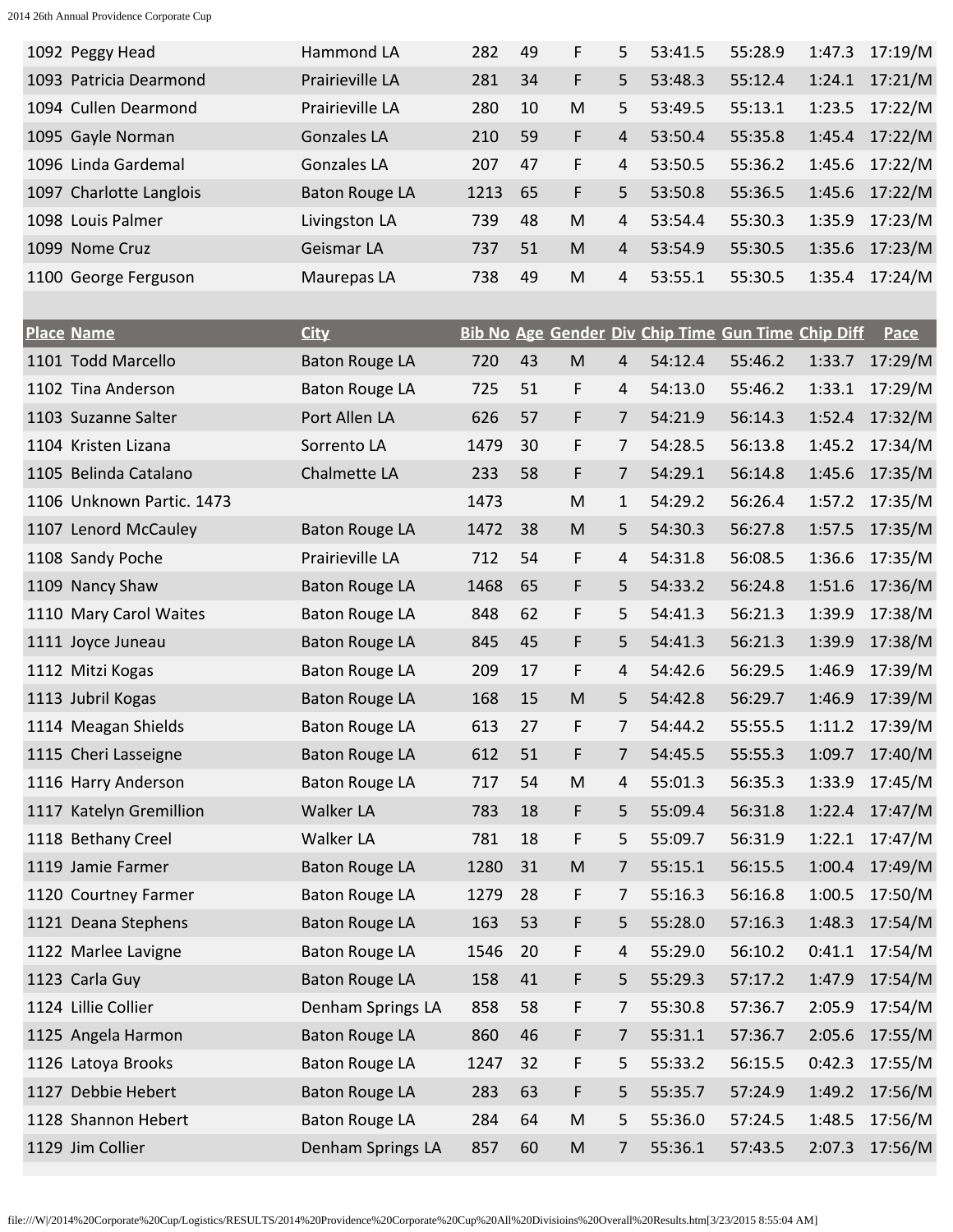| 1130 Lena Costello      | <b>Baton Rouge LA</b> | 34   | 49             | F         | 5            | 55:44.4 | 56:35.3 | 0:50.9 | 17:59/M |
|-------------------------|-----------------------|------|----------------|-----------|--------------|---------|---------|--------|---------|
| 1131 Sandi Scrivens     | Denham Springs LA     | 1462 | 41             | F         | 5            | 55:45.1 | 57:43.2 | 1:58.1 | 17:59/M |
| 1132 Brent Batty        | Denham Springs LA     | 179  | 12             | M         | 4            | 55:46.0 | 57:21.3 | 1:35.2 | 17:59/M |
| 1133 Deanna Lentz       | Denham Springs LA     | 1297 | 45             | F         | $\mathbf{1}$ | 55:48.4 | 55:48.4 |        | 18:00/M |
| 1134 Jason Avant        | <b>Baton Rouge LA</b> | 1466 | 37             | M         | 5            | 55:49.7 | 57:43.4 | 1:53.6 | 18:00/M |
| 1135 Kay Andrews        | <b>Baton Rouge LA</b> | 1465 | 61             | F         | 5            | 55:52.3 | 57:43.5 | 1:51.2 | 18:01/M |
| 1136 Cindy Thompson     | <b>Baton Rouge LA</b> | 351  | 61             | F         | 2            | 56:00.9 | 57:53.4 | 1:52.5 | 18:04/M |
| 1137 Sean Johnson       | <b>Baton Rouge LA</b> | 819  | 25             | M         | 5            | 56:15.5 | 56:15.5 |        | 18:09/M |
| 1138 Eden Thomas        | <b>Baton Rouge LA</b> | 1126 | 37             | F         | 5            | 56:15.5 | 57:36.3 | 1:20.8 | 18:09/M |
| 1139 Julia Benson       | <b>Baton Rouge LA</b> | 1110 | 23             | F         | 5            | 56:16.2 | 57:36.8 | 1:20.6 | 18:09/M |
| 1140 Holden Franklin    | St Gabriel LA         | 1330 | 26             | M         | 5            | 56:16.3 | 58:10.2 | 1:53.9 | 18:09/M |
| 1141 Samuel Oates       | <b>Baton Rouge LA</b> | 801  | 24             | M         | 5            | 56:16.6 | 56:16.6 |        | 18:09/M |
| 1142 Joanna Grimmett    | Zachary LA            | 1112 | 37             | F         | 5            | 56:16.9 | 57:37.5 | 1:20.6 | 18:09/M |
| 1143 Connie Saizan      | Port Allen LA         | 1109 | 55             | F         | 5            | 56:18.1 | 57:37.3 | 1:19.2 | 18:10/M |
| 1144 Nathan McBride     | <b>Baton Rouge LA</b> | 1132 | 24             | M         | 5            | 56:25.6 | 58:09.2 | 1:43.6 | 18:12/M |
| 1145 Sally McBride      | <b>Baton Rouge LA</b> | 1133 | 26             | F         | 5            | 56:26.3 | 58:09.4 | 1:43.1 | 18:12/M |
| 1146 Shannon Darsam     | <b>Baton Rouge LA</b> | 1302 | 40             | F         | 7            | 56:28.3 | 58:43.5 | 2:15.1 | 18:13/M |
| 1147 Carly Boudreaux    | <b>Baton Rouge LA</b> | 654  | 25             | F         | 5            | 56:33.7 | 57:31.2 | 0:57.5 | 18:15/M |
| 1148 Kristen Guenther   | <b>Baton Rouge LA</b> | 1319 | 31             | F         | 5            | 56:37.1 | 58:01.8 | 1:24.6 | 18:16/M |
| 1149 Debra Taylor       | <b>Baton Rouge LA</b> | 590  | 56             | F.        | 7            | 56:37.3 | 58:00.5 | 1:23.1 | 18:16/M |
| 1150 Sabrina Bayhi      | Port Allen LA         | 1162 | 44             | F         | 5            | 56:37.6 | 58:01.3 | 1:23.7 | 18:16/M |
| 1151 Elizabeth Copeland | Prairieville LA       | 1317 | 32             | F         | 5            | 56:38.0 | 58:01.7 | 1:23.6 | 18:16/M |
| 1152 Mary Miller        | <b>Baton Rouge LA</b> | 190  | 46             | F         | 4            | 56:46.6 | 58:46.3 | 1:59.7 | 18:19/M |
| 1153 Jeff Miller        | <b>Baton Rouge LA</b> | 189  | 42             | M         | 4            | 56:48.0 | 58:48.8 | 2:00.7 | 18:19/M |
| 1154 Jennifer Boneno    | <b>Baton Rouge LA</b> | 302  | 41             | F         | 5            | 56:49.3 | 58:55.3 | 2:05.9 | 18:20/M |
| 1155 Jo Andrea Doerr    | <b>Baton Rouge LA</b> | 201  | 48             | F         | 4            | 56:50.9 | 58:50.8 | 1:59.8 | 18:20/M |
| 1156 Kevin Boneno       | <b>Baton Rouge LA</b> | 303  | 42             | M         | 5            | 56:54.8 | 59:01.3 | 2:06.5 | 18:21/M |
| 1157 Chernita Blunt     | <b>Baton Rouge LA</b> | 592  | 32             | F         | 7            | 57:02.9 | 58:50.5 | 1:47.5 | 18:24/M |
| 1158 Kasi Davis         | <b>Baton Rouge LA</b> | 1303 | 29             | F         | 7            | 57:03.0 | 59:18.9 | 2:15.8 | 18:24/M |
| 1159 Phuong Jenkins     | Walker LA             | 1549 | 44             | F         | 7            | 57:03.6 | 59:19.5 | 2:15.8 | 18:24/M |
| 1160 Amy Desselle       | <b>Baton Rouge LA</b> | 113  | 29             | F         | 5            | 57:03.9 | 59:31.3 | 2:27.3 | 18:24/M |
| 1161 Kenny Desselle     | <b>Baton Rouge LA</b> | 114  | 30             | ${\sf M}$ | 5            | 57:07.1 | 59:33.5 | 2:26.4 | 18:25/M |
| 1162 Laurie Gautreaux   | St. Amant LA          | 599  | 46             | F         | 7            | 57:07.5 | 58:54.9 | 1:47.3 | 18:25/M |
| 1163 Tamika Bennett     | Zachary LA            | 591  | 35             | F         | 7            | 57:14.0 | 59:00.1 | 1:46.1 | 18:28/M |
| 1164 Margaret Bailey    | Gonzales LA           | 718  | 57             | F         | 4            | 57:15.7 | 59:24.2 | 2:08.4 | 18:28/M |
| 1165 Sharon Caughman    | <b>Baton Rouge LA</b> | 722  | 46             | F         | 4            | 57:15.9 | 59:24.6 | 2:08.6 | 18:28/M |
| 1166 Kevin Robinson     | <b>Baton Rouge LA</b> | 1544 | 52             | ${\sf M}$ | 4            | 57:16.2 | 58:20.4 | 1:04.2 | 18:28/M |
| 1167 Cindy Thibeau      | Geismar LA            | 740  | 42             | F         | 4            | 57:16.3 | 59:24.8 | 2:08.4 | 18:28/M |
| 1168 Grace Foster       | Greensburg LA         | 1526 | $\overline{4}$ | F         | 5            | 57:17.4 | 59:22.7 | 2:05.3 | 18:29/M |
| 1169 Deanna Foster      | Greensburg LA         | 1527 | 34             | F         | 5            | 57:19.3 | 59:23.5 | 2:04.2 | 18:29/M |
|                         |                       |      |                |           |              |         |         |        |         |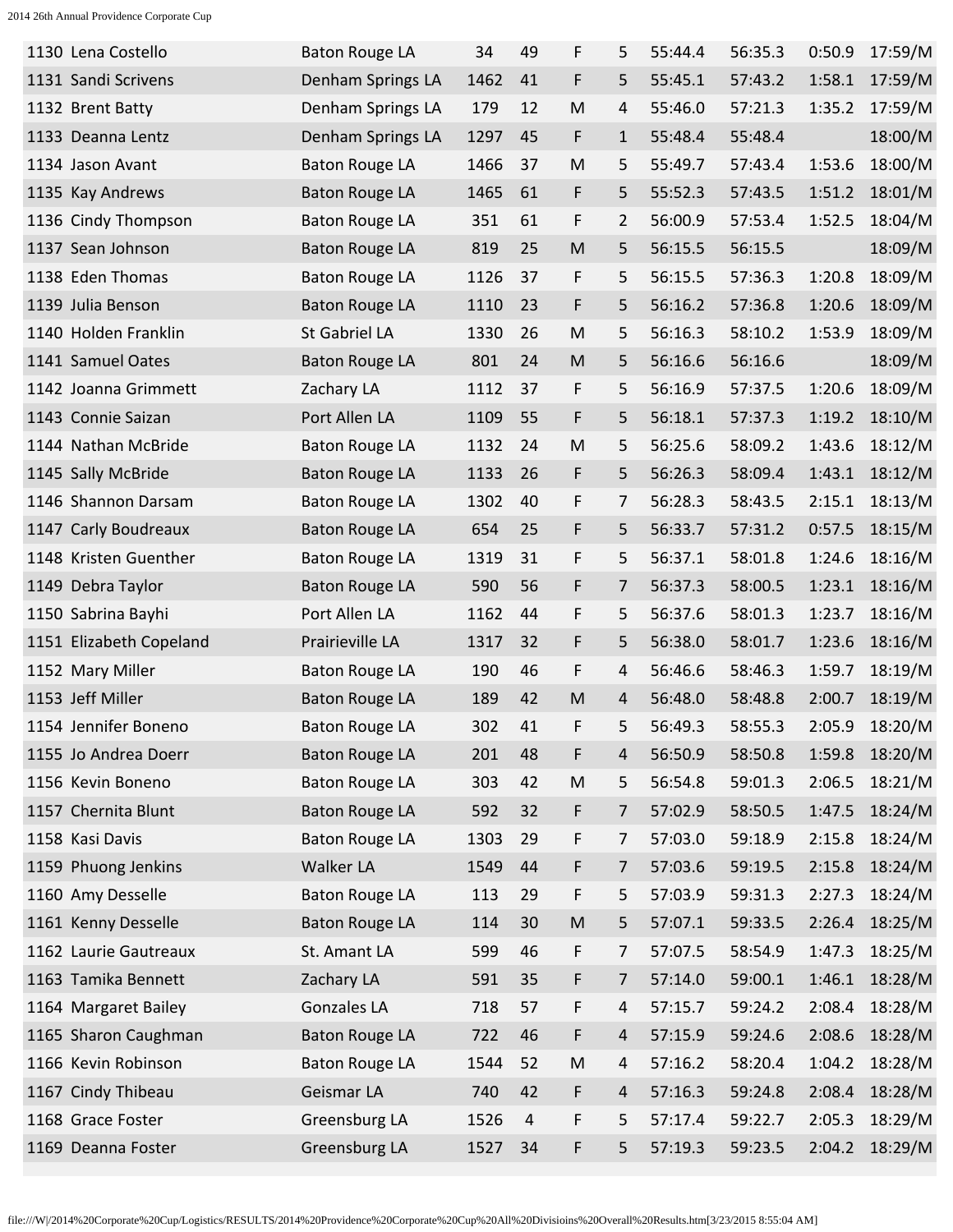| 1170 Linda Pebworth         | Prairieville LA       | 1524 | 59 | F         | 5            | 57:19.6 | 59:23.8                                            | 2:04.1 | 18:29/M |
|-----------------------------|-----------------------|------|----|-----------|--------------|---------|----------------------------------------------------|--------|---------|
| 1171 Madison Hartz          | Prairieville LA       | 1525 | 15 | F         | 5            | 57:19.8 | 59:23.3                                            | 2:03.5 | 18:29/M |
| 1172 Chris Batty            | Denham Springs LA     | 181  | 42 | M         | 4            | 57:21.1 | 57:21.1                                            |        | 18:30/M |
| 1173 Wanda Simmons          | Convent LA            | 678  | 48 | F         | 4            | 57:29.0 | 58:46.4                                            | 1:17.3 | 18:33/M |
| 1174 Lekeisha Scott         | Walker LA             | 1064 | 37 | F         | 5            | 57:29.0 | 58:45.5                                            | 1:16.5 | 18:33/M |
| 1175 Leah Fulton            | <b>Baton Rouge LA</b> | 58   | 45 | F         | $\mathbf{1}$ | 57:29.6 | 59:02.6                                            | 1:32.9 | 18:33/M |
| 1176 Leah Rose              | <b>Baton Rouge LA</b> | 49   | 35 | F         | 1            | 57:29.8 | 59:02.8                                            | 1:32.9 | 18:33/M |
| 1177 Kathleen Krohn         | Denham Springs LA     | 287  | 26 | F         | 5            | 57:37.3 | 59:02.8                                            | 1:25.5 | 18:35/M |
| 1178 Lauren Doerr           | <b>Baton Rouge LA</b> | 202  | 11 | F         | 4            | 57:37.6 | 59:36.8                                            | 1:59.1 | 18:35/M |
| 1179 Rebecca Bayham         | <b>Baton Rouge LA</b> | 274  | 32 | F         | 5            | 57:38.4 | 59:02.8                                            | 1:24.3 | 18:35/M |
| 1180 Jennifer Stevens       | <b>Baton Rouge LA</b> | 300  | 32 | F         | 5            | 57:38.6 | 59:03.3                                            | 1:24.7 | 18:35/M |
| 1181 Donna Pipsair          | Pierre Part LA        | 1532 | 55 | F         | 5            | 57:51.6 | 1:00:17.4                                          | 2:25.7 | 18:40/M |
| 1182 Jordan Pipsair         | Pierre Part LA        | 1528 | 21 | M         | 5            | 57:54.0 | 1:00:18.6                                          | 2:24.5 | 18:41/M |
| 1183 Paige Blanchard        | Pierre Part LA        | 1529 | 21 | F         | 5            | 57:54.2 | 1:00:17.8                                          | 2:23.6 | 18:41/M |
| 1184 Sarah Shaubhut         | Pierre Part LA        | 1530 | 24 | F         | 5            | 57:54.6 | 1:00:18.2                                          | 2:23.6 | 18:41/M |
| 1185 Amelia Wayne           | <b>Baton Rouge LA</b> | 501  | 34 | F         | 5            | 57:55.7 | 59:22.1                                            | 1:26.4 | 18:41/M |
| 1186 Bill Anderson          | <b>Baton Rouge LA</b> | 1541 | 32 | M         | 4            | 58:04.7 | 1:00:22.7                                          | 2:17.9 | 18:44/M |
| 1187 Blair Anderson         | <b>Baton Rouge LA</b> | 421  | 32 | F         | 4            | 58:06.2 | 1:00:22.7                                          | 2:16.5 | 18:45/M |
| 1188 Robin Yates            | <b>Gonzales LA</b>    | 1008 | 52 | F         | 4            | 58:36.3 | 1:00:38.5                                          | 2:02.2 | 18:54/M |
| 1189 Leslie Yates           | <b>Gonzales LA</b>    | 1007 | 51 | F         | 4            | 58:36.7 | 1:00:38.5                                          | 2:01.8 | 18:54/M |
| 1190 Joey Templet           | Pierre Part LA        | 808  | 36 | F         | 5            | 58:40.0 | 59:41.6                                            | 1:01.6 | 18:55/M |
| 1191 Debbie Taylor          | Prairieville LA       | 807  | 60 | F         | 5            | 58:41.1 | 59:41.2                                            | 1:00.1 | 18:56/M |
| 1192 Antoinette Mastrangelo | <b>Baton Rouge LA</b> | 1056 | 55 | F         | 5            | 58:41.7 | 1:00:23.1                                          | 1:41.3 | 18:56/M |
| 1193 Clint Hurst            | <b>Baton Rouge LA</b> | 1170 | 41 | M         | 7            | 58:44.8 | 1:00:54.4                                          | 2:09.5 | 18:57/M |
| 1194 Clay Couvillon         | <b>Baton Rouge LA</b> | 1167 | 39 | M         | 7            | 58:45.2 | 1:00:53.4                                          | 2:08.1 | 18:57/M |
| 1195 Kendra May             | Prairieville LA       | 1063 | 38 | F         | 5            | 58:50.0 | 1:00:31.8                                          | 1:41.8 | 18:59/M |
| 1196 Shannon Landry         | Geismar LA            | 1062 | 38 | F         | 5            | 58:50.3 | 1:00:31.6                                          | 1:41.3 | 18:59/M |
| 1197 Steven Mastrangelo     | <b>Baton Rouge LA</b> | 1057 | 56 | M         | 5            | 58:53.9 | 1:00:34.3                                          | 1:40.3 | 19:00/M |
| 1198 Vanessa Keith          | Prairieville LA       | 605  | 49 | F         | 7            | 58:59.3 | 1:00:42.6                                          | 1:43.2 | 19:02/M |
| 1199 Fran Dial              | <b>Baton Rouge LA</b> | 604  | 45 | F         | 7            | 58:59.5 | 1:00:42.2                                          | 1:42.7 | 19:02/M |
| 1200 Julia Reed             | <b>Baton Rouge LA</b> | 699  | 54 | F         | 3            | 59:02.0 | 1:00:05.2  1:03.1  19:03/M                         |        |         |
|                             |                       |      |    |           |              |         |                                                    |        |         |
| <b>Place Name</b>           | <b>City</b>           |      |    |           |              |         | Bib No Age Gender Div Chip Time Gun Time Chip Diff |        | Pace    |
| 1201 Angela Aranyosi        | <b>Baton Rouge LA</b> | 603  | 47 | F         | 7            | 59:04.1 | 1:00:22.5                                          | 1:18.4 | 19:03/M |
| 1202 Sheila Hill            | <b>Baton Rouge LA</b> | 615  | 60 | F         | 7            | 59:12.3 | 1:00:59.8                                          | 1:47.5 | 19:06/M |
| 1203 Rachel Rollins         | New Orleans LA        | 1351 | 24 | F         | 5            | 59:14.5 | 1:01:40.2                                          | 2:25.7 | 19:06/M |
| 1204 Shannon Wolfe          | Dehnam Springs LA     | 1357 | 31 | F         | 5            | 59:27.2 | 1:01:52.4                                          | 2:25.1 | 19:11/M |
| 1205 Jacob Wolfe            | Denham Springs LA     | 1358 | 33 | ${\sf M}$ | 5            | 59:30.4 | 1:01:55.6                                          | 2:25.1 | 19:12/M |
| 1206 Jennifer Dietz         | <b>Baton Rouge LA</b> | 1099 | 32 | F         | 5            | 59:42.0 | 1:02:11.4                                          | 2:29.4 | 19:15/M |
| 1207 Brett Dietz            |                       |      |    |           |              |         |                                                    |        |         |

file:///W|/2014%20Corporate%20Cup/Logistics/RESULTS/2014%20Providence%20Corporate%20Cup%20All%20Divisioins%20Overall%20Results.htm[3/23/2015 8:55:04 AM]